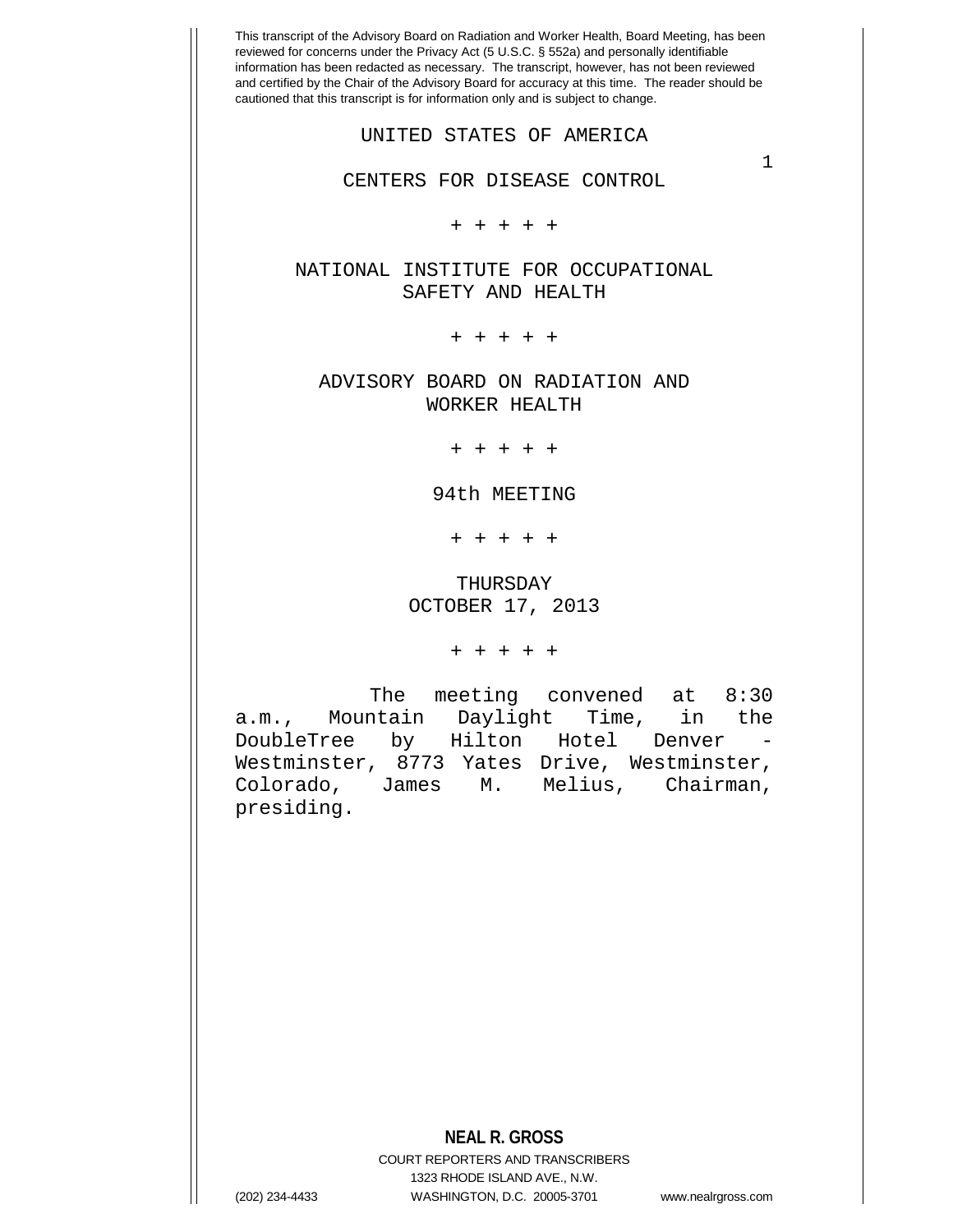PRESENT:

JAMES M. MELIUS, Chairman HENRY ANDERSON, Member JOSIE BEACH, Member BRADLEY P. CLAWSON, Member R. WILLIAM FIELD, Member\*' MARK GRIFFON, Member DAVID KOTELCHUCK, Member RICHARD LEMEN, Member JAMES E. LOCKEY, Member WANDA I. MUNN, Member DAVID B. RICHARDSON, Member\* GENEVIEVE S. ROESSLER, Member PHILLIP SCHOFIELD, Member LORETTA R. VALERIO, Member PAUL L. ZIEMER, Member TED KATZ, Designated Federal Official

## **NEAL R. GROSS**

COURT REPORTERS AND TRANSCRIBERS 1323 RHODE ISLAND AVE., N.W. (202) 234-4433 WASHINGTON, D.C. 20005-3701 www.nealrgross.com

2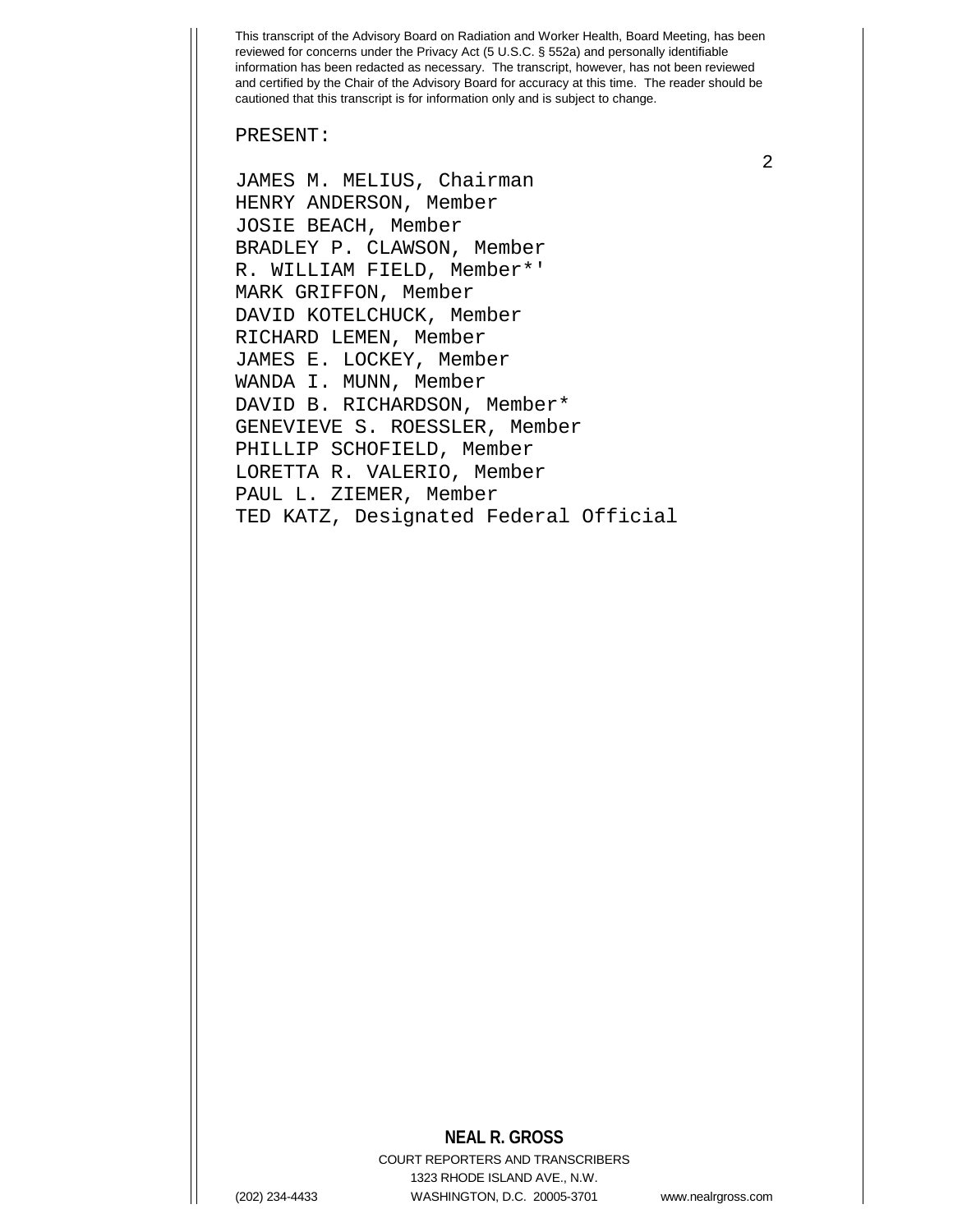REGISTERED AND/OR PUBLIC COMMENT PARTICIPANTS

ADAMS, NANCY, NIOSH Contractor BISTLINE, ROBERT BURGOS, ZAIDA, NIOSH EVASKOVICH, ANDREW HINNEFELD, STU, NIOSH KINMAN, JOSH, DCAS MAURO, JOHN, SC&A NETON, JIM, DCAS RUTHERFORD, LaVON, NIOSH

\*Participating via telephone

## **NEAL R. GROSS**

COURT REPORTERS AND TRANSCRIBERS 1323 RHODE ISLAND AVE., N.W. (202) 234-4433 WASHINGTON, D.C. 20005-3701 www.nealrgross.com

3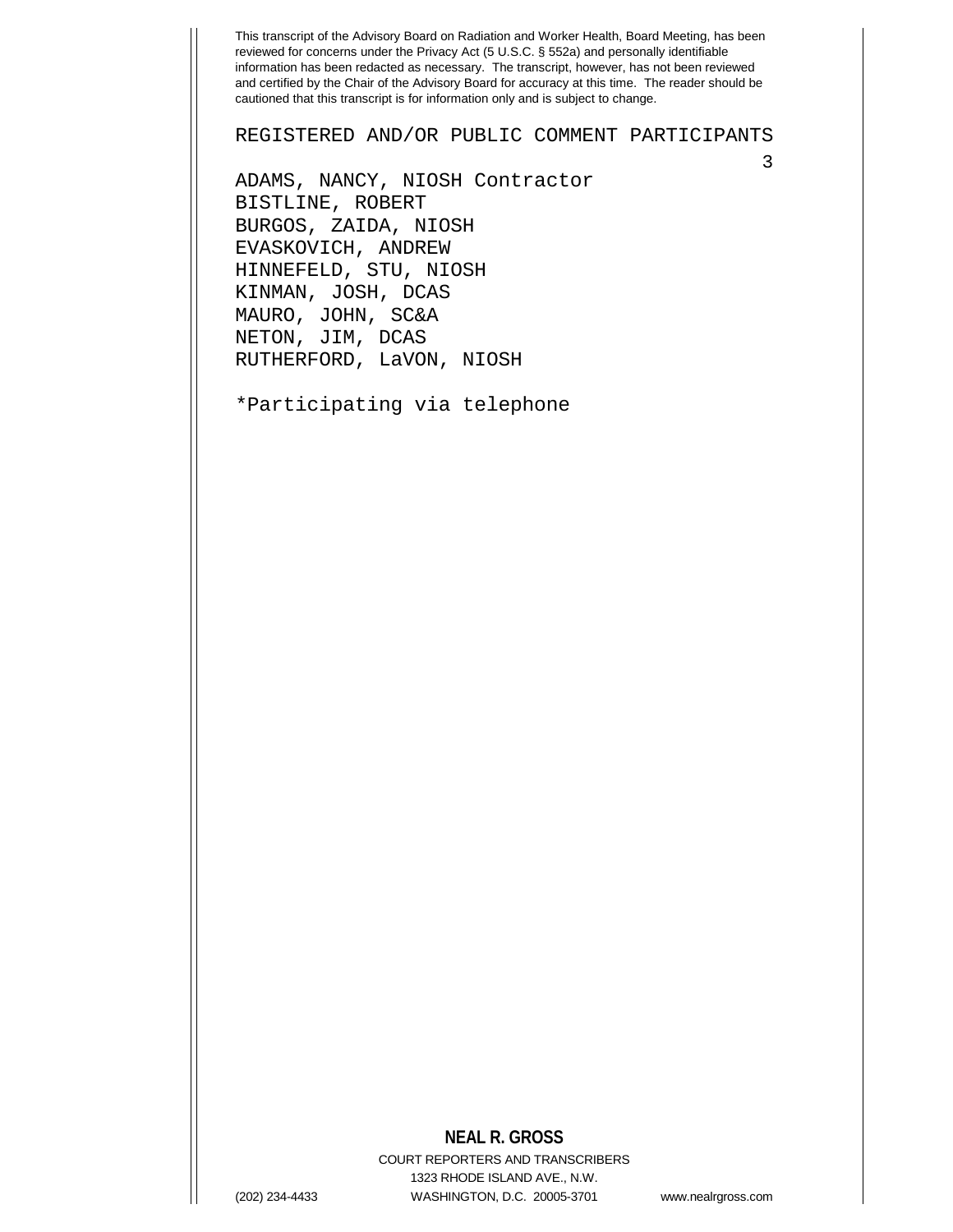This transcript of the Advisory Board on Radiation and Worker Health, Board Meeting, has been reviewed for concerns under the Privacy Act (5 U.S.C. § 552a) and personally identifiable information has been redacted as necessary. The transcript, however, has not been reviewed and certified by the Chair of the Advisory Board for accuracy at this time. The reader should be cautioned that this transcript is for information only and is subject to change. **NEAL R. GROSS** 4 T-A-B-L-E O-F C-O-N-T-E-N-T-S PAGE Welcome by Dr. James Melius, Chair ........... 5 General Steel Industries Technical Basis Document (TBD)/TBD-6000 Reviews (PV) by Dr. Paul Ziemer, WG Chair ......... 7 DuPont Deepwater Works (Deepwater NJ) TBD Review (PV) by Dr. Henry Anderson, Uranium Refining Atomic Weapons Employers WG Chair ................... 13 Procedure Reviews OTIB-10: Standard Complex-Wide Methodology for Overestimating Doses Measured with Film Badge by Ms. Wanda Munn, Subcommittee Chair .................... 28 Understanding the Need for PERs by Ms. Wanda Munn, Subcommittee Chair .................. 46 PER-0012: Evaluation of Highly Insoluble Plutonium Compounds by Ms. Wanda Munn, Subcommittee Chair .................. 50 Board Work Session by Dr. James Melius, Chair Matters of Funding ..................... 61 SEC petition letters .................. 64 Public comments from last meeting ........................ 72 Final Comments and Adjournment ............. 75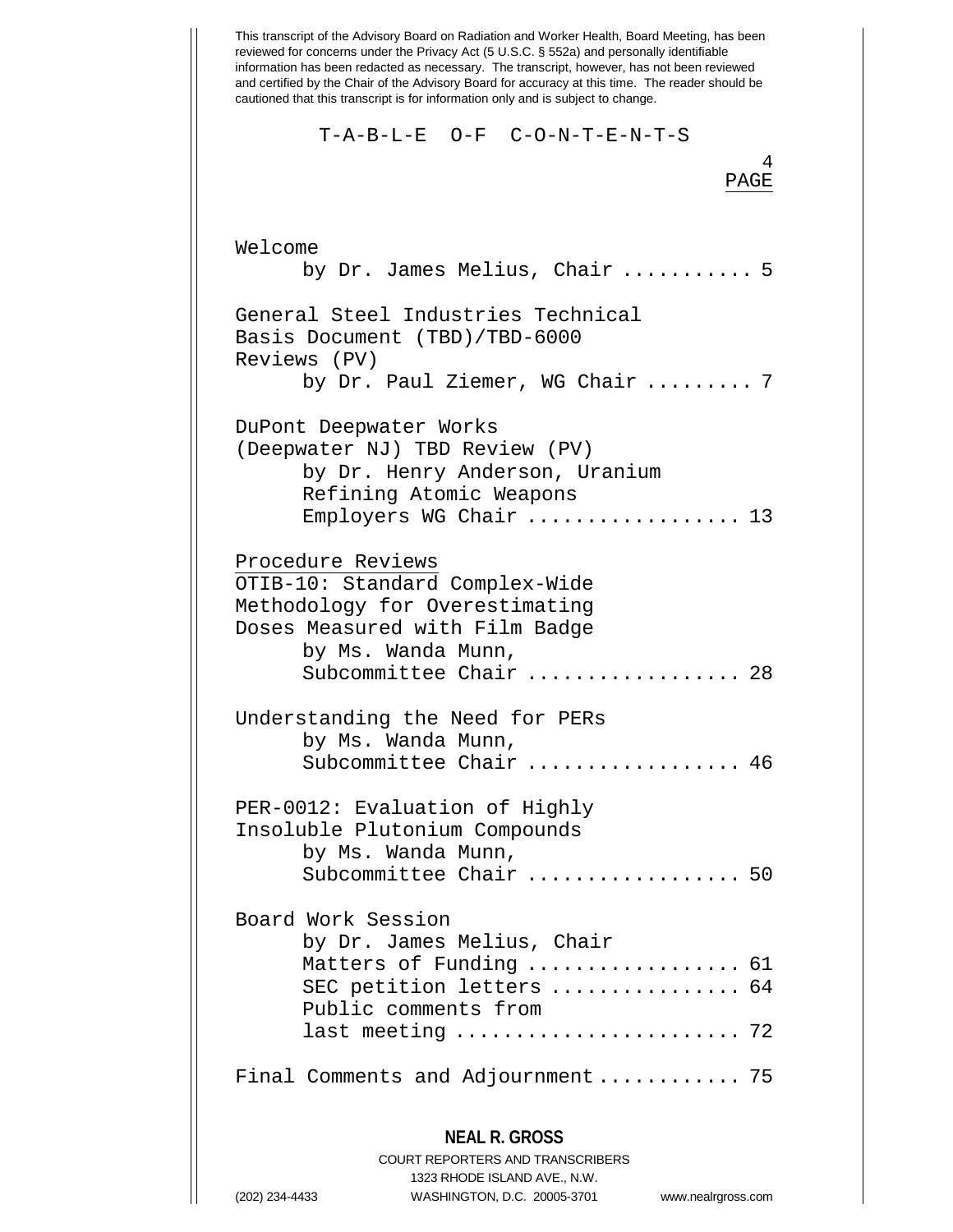This transcript of the Advisory Board on Radiation and Worker Health, Board Meeting, has been reviewed for concerns under the Privacy Act (5 U.S.C. § 552a) and personally identifiable information has been redacted as necessary. The transcript, however, has not been reviewed and certified by the Chair of the Advisory Board for accuracy at this time. The reader should be cautioned that this transcript is for information only and is subject to change. **NEAL R. GROSS** 5 1 P-R-O-C-E-E-D-I-N-G-S  $2 \parallel$  (8:32 a.m.) 3 CHAIRMAN MELIUS: We're going to 4 || start. Apparently we're starting this 5 morning with LaVon giving his presentation  $6 \parallel$  again. LaVon, we tried to get him down under 7 30 minutes, he didn't quite do that. So  $8 \parallel$  another chance. Only kidding. 9 || But I'm not quite sure why that's 10 up there, but -- yes. But we have spoken to 11 him about the 51 slides. 12 MEMBER MUNN: They were good 13 || slides, don't knock it. 14 CHAIRMAN MELIUS: That's 51  $15$  slides to approve. Think of how much  $-$ 16 MEMBER MUNN: They were 51 good  $17 \parallel$  slides. 18 CHAIRMAN MELIUS: Okay, so we'll 19 start. The plan again is, first, we'll have 20 an update for TBD-6000 GSI. It'll be 21 | relatively short. Then an update on DuPont

> COURT REPORTERS AND TRANSCRIBERS 1323 RHODE ISLAND AVE., N.W.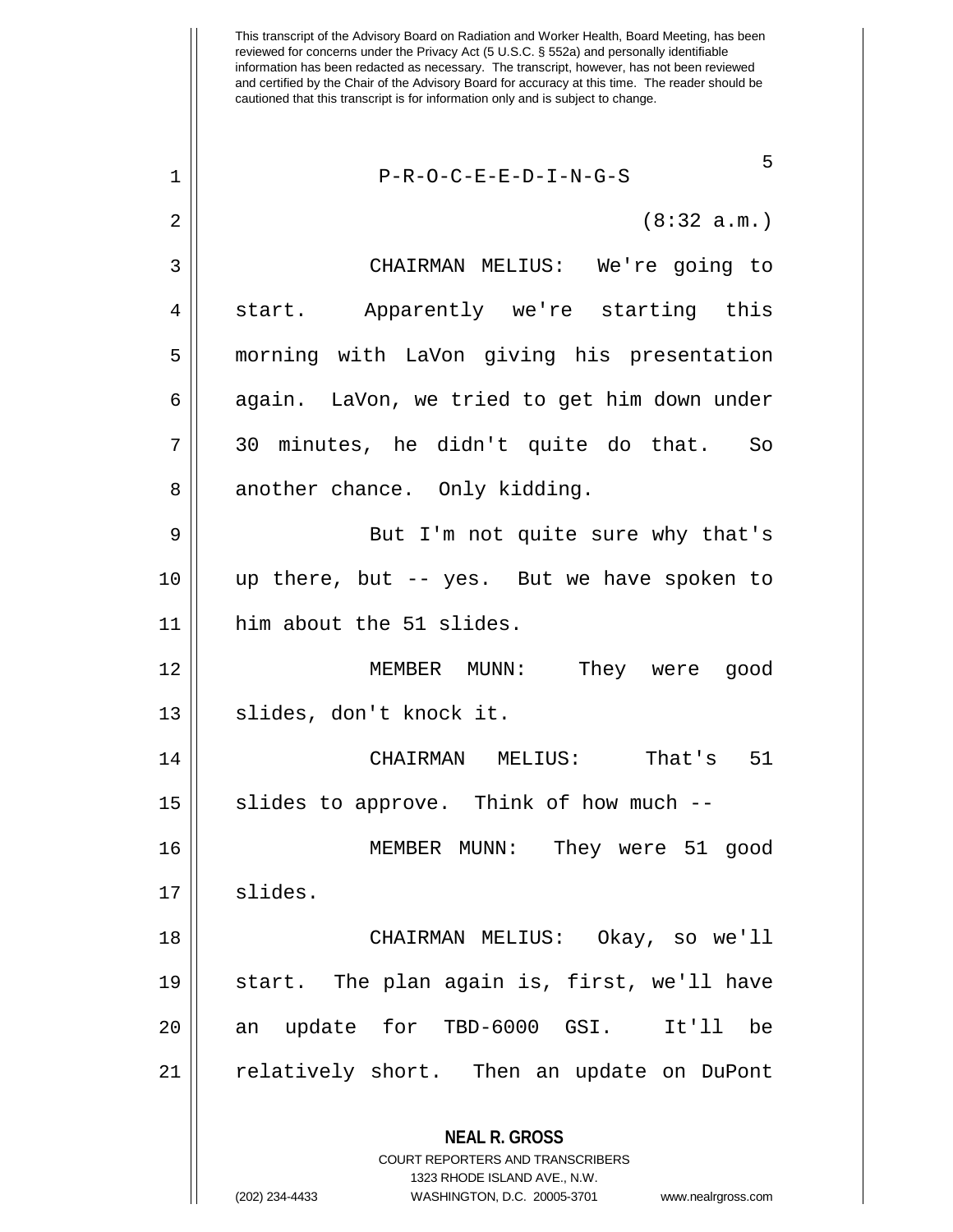1 || TBD's, the 6001 committee or Work Group, and 2 || then we'll do procedure reviews. Then we  $3 \parallel$  have a Board Work Session which should be 4 || relatively quick also, because we have a 5 || couple letters to approve.

6 So I think we can probably go 7 || through without a break, but let's see how 8 many questions we have and how long the 9 presentations take. So we'll start with Paul 10 || Ziemer and General Steel Industries.

11 MR. KATZ: Before Paul gets on, 12 || let me just check a couple of things. Well, 13 || first of all, welcome everybody for a second 14 || day. And for anyone on the phone, the 15 materials for this day's sessions are on the 16 web on the NIOSH website under the Board 17 || section under today's date for scheduled 18 meetings.

19 Let me check on the line and see 20 H that we have our Board Members who are 21 || remote. Dr. Richardson, are you on the line?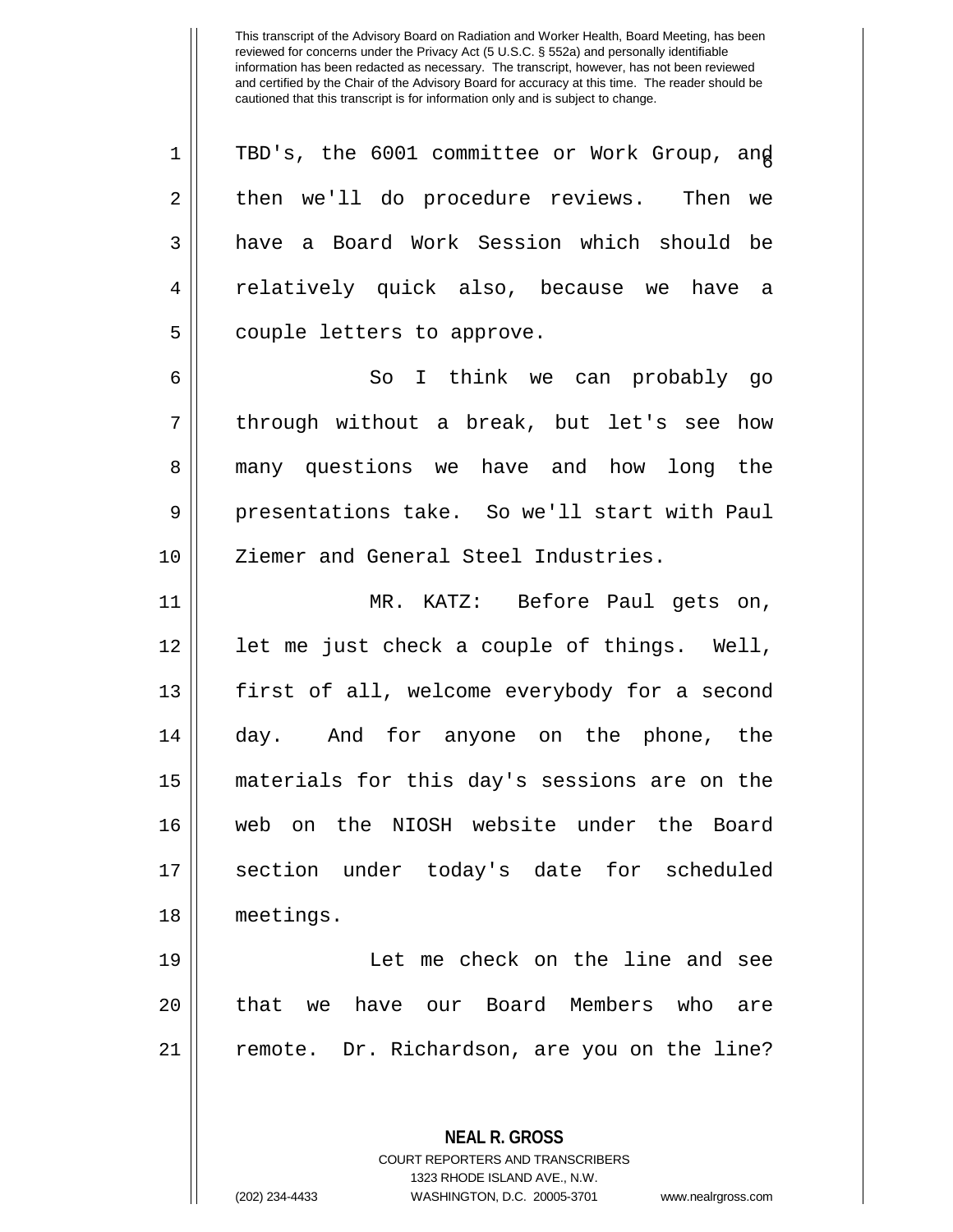This transcript of the Advisory Board on Radiation and Worker Health, Board Meeting, has been reviewed for concerns under the Privacy Act (5 U.S.C. § 552a) and personally identifiable information has been redacted as necessary. The transcript, however, has not been reviewed and certified by the Chair of the Advisory Board for accuracy at this time. The reader should be cautioned that this transcript is for information only and is subject to change. **NEAL R. GROSS** COURT REPORTERS AND TRANSCRIBERS 1323 RHODE ISLAND AVE., N.W. <sup>7</sup> <sup>1</sup> MEMBER RICHARDSON: Yes, I'm 2 || here. 3 MR. KATZ: Great. Welcome. And 4 Dr. Field? 5 MEMBER RICHARDSON: Did you tell 6 | me is the Live Meeting supposed to be showing  $7 \parallel$  the thorium strikes, or is it just my screen? 8 || MR. KATZ: No, it is showing for 9 everybody right now, but it won't last. 10 Right. And Dr. Field, are you on the line? 11 MEMBER FIELD: Yes, I'm here Ted. 12 MR. KATZ: Okay, and welcome. 13 || And just note for the record that Dr. Poston 14 is absent today. And yes, and there are no 15 | conflicts for any of the sessions today. 16 CHAIRMAN MELIUS: And now we'll go back 17 to Paul. 18 MEMBER ZIEMER: Okay, good 19 morning. I'm going to give a brief report on 20 || TBD-6000 Work Group. This is an oral report. 21 I do not have any handouts nor am I using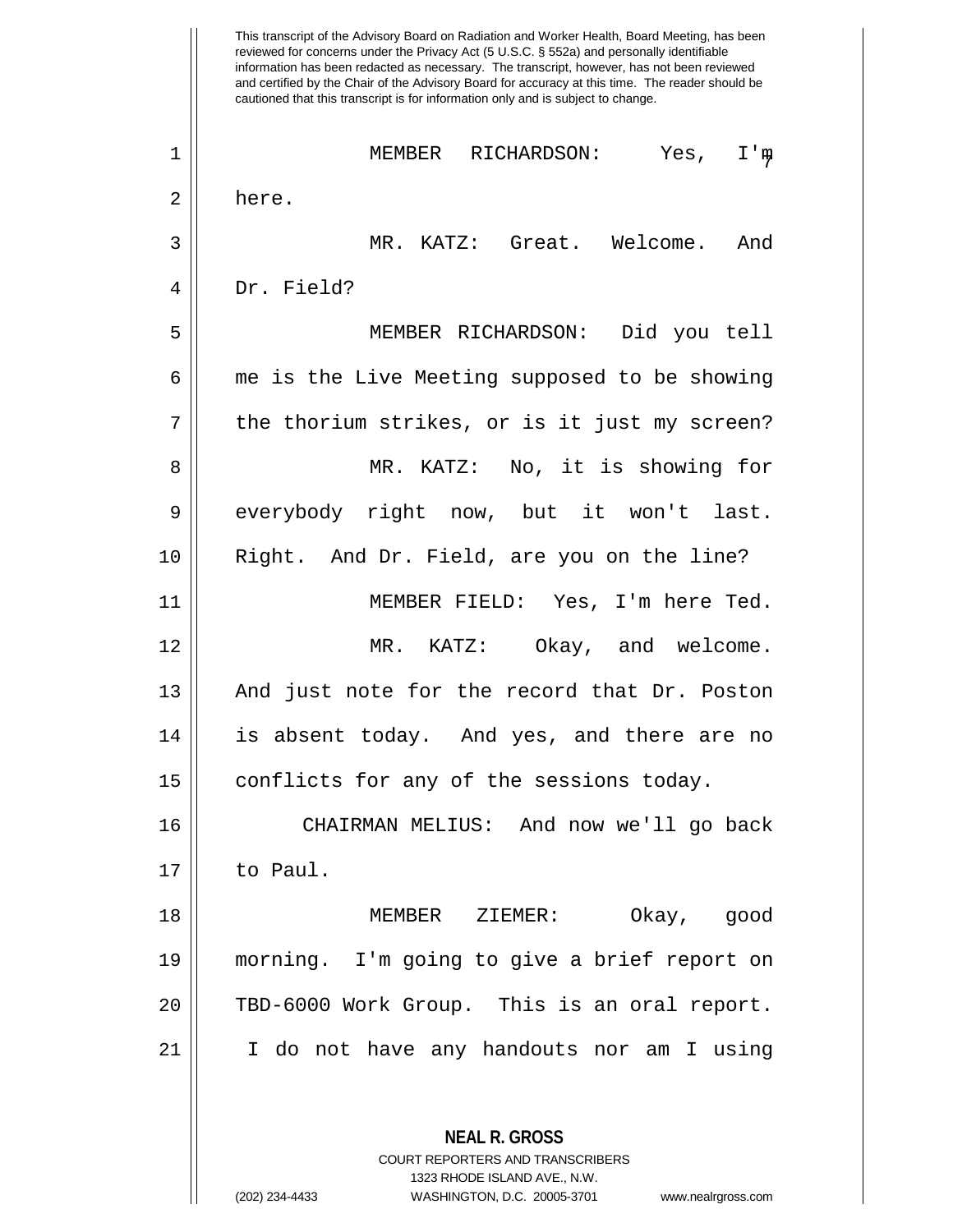$\begin{array}{c|c} 1 & \text{any slides.} \end{array}$ 

2 The TBD-6000 Work Group met by 3 teleconference on October 11th, 2013. The 4 primary focus of the meeting was two White 5 || Papers prepared by NIOSH. One concerning 6 particle settling times, which was an 7 unresolved issue pertaining to the TBD-6000 8 || findings matrix, and the other providing a 9 Summary of bounding doses to be assigned to 10 || several categories of workers at GSI. 11 In addition to the NIOSH White 12 Papers, the Work Group also considered SC&A 13 || reviews of the NIOSH recommendations as well

15 | Dan McKeel.

 Copies of the NIOSH documents and the SC&A reviews and related comments and concerns raised by the co-petitioner are provided on the NIOSH DCAS website under the 20 || October 11th Work Group meeting information 21 and agenda. I believe all of those documents

14 || as comments from the GSI co-petitioner, Dr.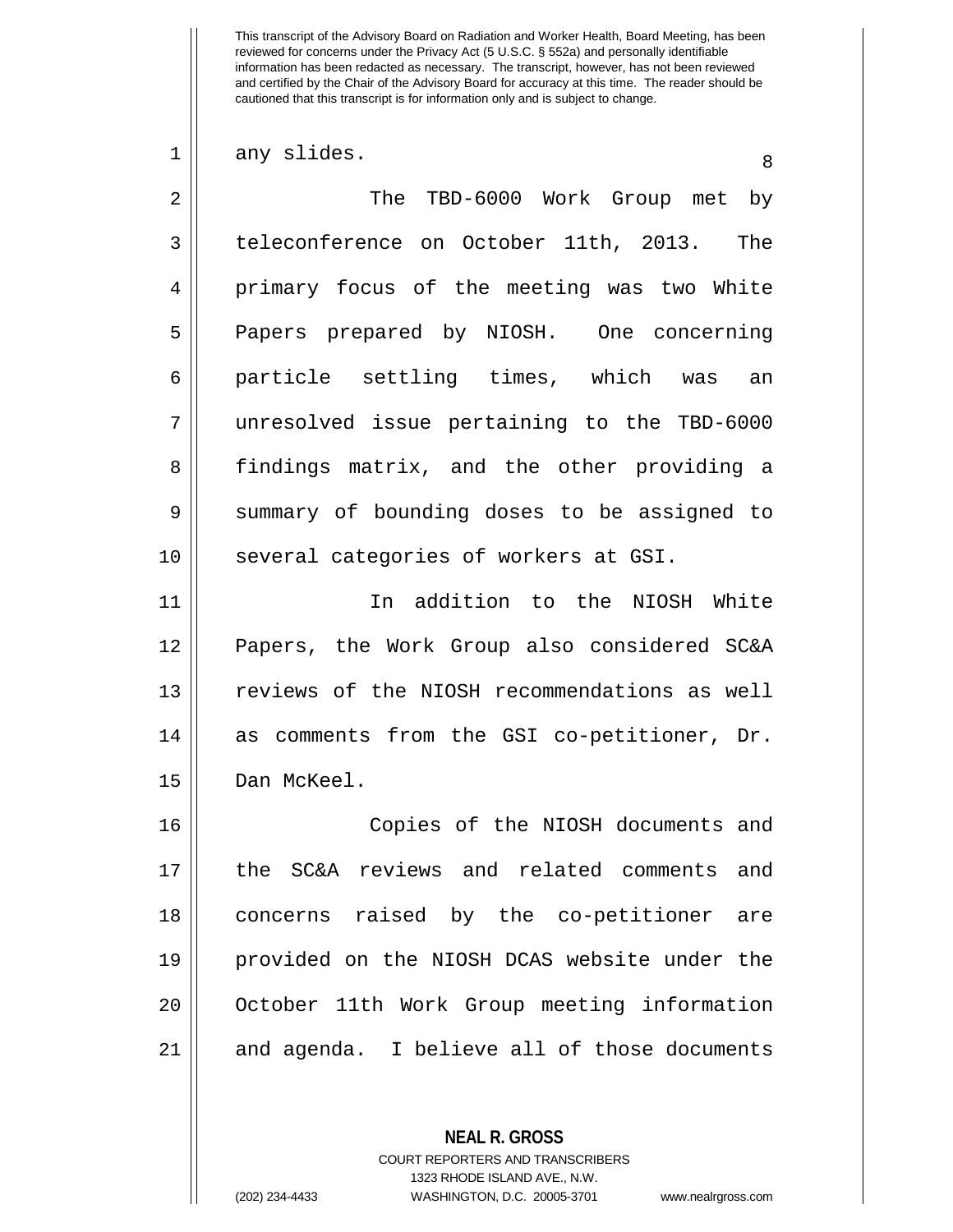| $\mathbf 1$    | were also distributed individually to all of  |
|----------------|-----------------------------------------------|
| 2              | the Board Members not just to the Work Group. |
| 3              | These<br>NIOSH documents are                  |
| $\overline{4}$ | relatively brief and I do not plan to go      |
| 5              | through them here at the Board meeting, but   |
| 6              | if you have not already done so, please       |
| 7              | review them and the comments of SC&A and the  |
| 8              | co-petitioner at your earliest convenience.   |
| 9              | The Work Group agreed that                    |
| 10             | several follow-up actions were needed before  |
| 11             | these issues could be closed. Let me          |
| 12             | enumerate those. Number 1, SC&A will double   |
| 13             | check the NIOSH calculations to verify the    |
| 14             | surface contamination levels that derive from |
| 15             | the proposed particle settling times.         |
| 16             | Number 2, SC&A will provide NIOSH             |
| 17             | with details of their analysis of the values  |
| 18             | for residual contamination levels so that any |
| 19             | differences in calculational methods can be   |

identified.

21 | Number 3, NIOSH will contact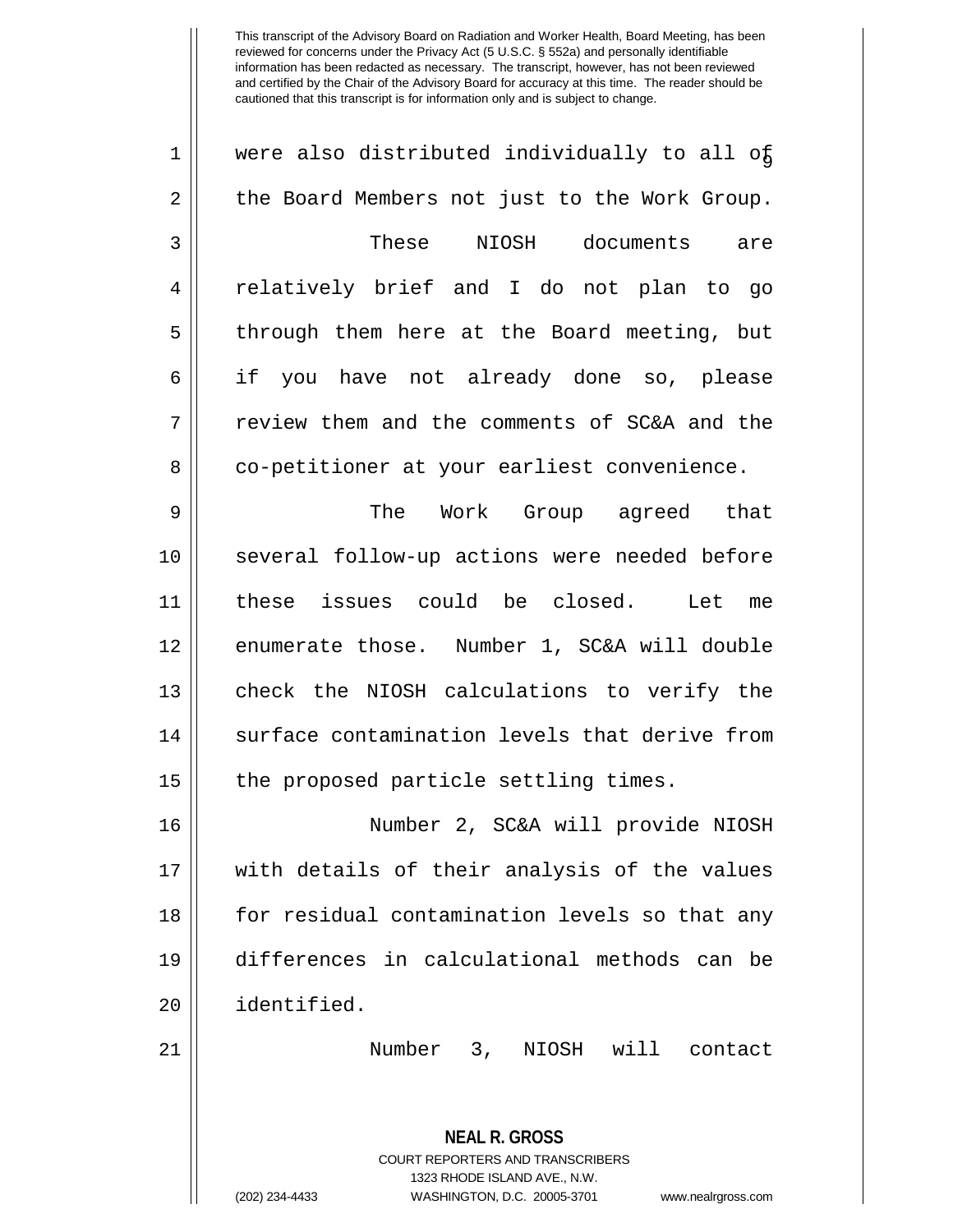| $\mathbf 1$    | Landauer, the film badge suppliers,<br>FA     |
|----------------|-----------------------------------------------|
| 2              | clarify the issue of how control<br>badge     |
| 3              | readings were reported to the client.<br>And  |
| $\overline{4}$ | Number 4, NIOSH and SC&A will exchange        |
| 5              | information on how beta doses were calculated |
| 6              | in order to identify whether differing inputs |
| 7              | to the MCNP program were being used.          |

8 || In addition to these specific 9 || tasks, NIOSH is also considering whether or 10 not a document submitted by the co-11 petitioner, and the document is identified as 12 AEC Report NYO4699 dated April 1957 that 13 || provides details of radiation surveys made by 14 || the AEC around a number of accelerators, can 15 || be used to provide any useful surrogate data 16 for GSI.

 The Work Group expects to 18 || schedule a follow-up meeting very soon to resolve these issues and then address the remaining open issues from the TBD-6000 Appendix BB findings matrix. TBD-6000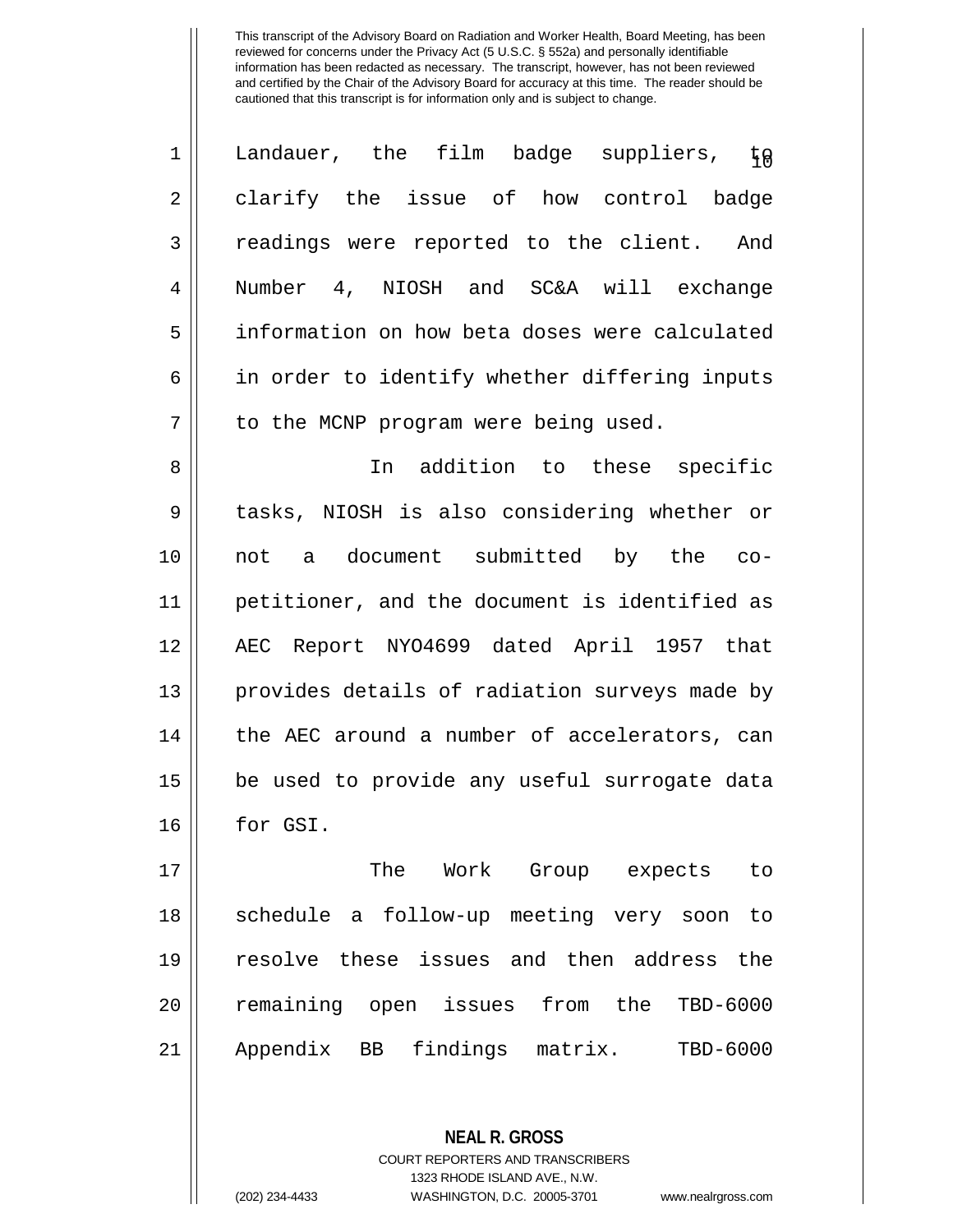| $\mathbf 1$    | Appendix BB is the document that is specifiq                                                                                                                    |
|----------------|-----------------------------------------------------------------------------------------------------------------------------------------------------------------|
| $\overline{2}$ | to General Steel Industries.<br>If                                                                                                                              |
| 3              | there are specific questions today on these                                                                                                                     |
| $\overline{4}$ | issues we'll be glad to address them. Also                                                                                                                      |
| 5              | both NIOSH and SC&A have their participating                                                                                                                    |
| 6              | technical personnel available today, either                                                                                                                     |
| 7              | here or by phone, to answer questions or to                                                                                                                     |
| 8              | clarify these documents if any Board Member                                                                                                                     |
| 9              | wishes to raise issues or questions. And                                                                                                                        |
| 10             | that completes my report, Mr. Chairman.                                                                                                                         |
| 11             | CHAIRMAN MELIUS: Thank you Paul.                                                                                                                                |
| 12             | Any questions from Board Members or any of                                                                                                                      |
| 13             | the Work Group that would like to add                                                                                                                           |
| 14             | comments? Do you have a time table on some                                                                                                                      |
| 15             | of these follow-up items?                                                                                                                                       |
| 16             | MEMBER ZIEMER: Well, actually I                                                                                                                                 |
| 17             | have just received and haven't even read it                                                                                                                     |
| 18             | yet, but I have just received from SC&A the                                                                                                                     |
| 19             | first item that's on the list. So they have                                                                                                                     |
| 20             | already completed that.                                                                                                                                         |
| 21             | And I believe, I understand that                                                                                                                                |
|                | <b>NEAL R. GROSS</b><br>COURT REPORTERS AND TRANSCRIBERS<br>1323 RHODE ISLAND AVE., N.W.<br>(202) 234-4433<br>WASHINGTON, D.C. 20005-3701<br>www.nealrgross.com |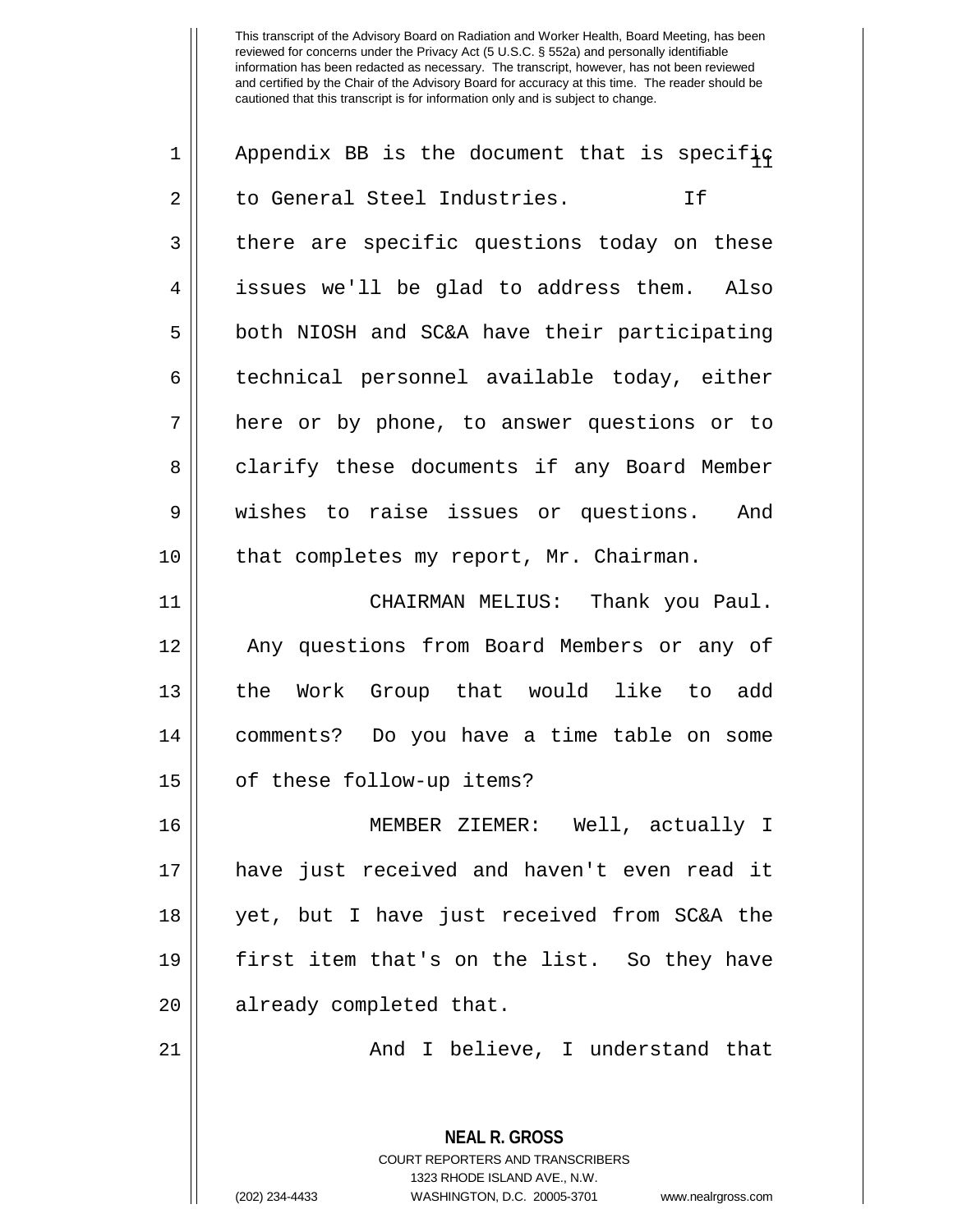**NEAL R. GROSS** COURT REPORTERS AND TRANSCRIBERS 1323 RHODE ISLAND AVE., N.W. (202) 234-4433 WASHINGTON, D.C. 20005-3701 www.nealrgross.com  $\begin{array}{c}\n 1 \parallel \end{array}$  we have gotten feedback already from 2 Landauer, and I guess we'll get in writing  $3 \parallel$  what the result of that was. So out of these 4 | four items, two of them are already completed  $5 \parallel$  and I think the other two will be following  $6 \parallel$  shortly. 7 So I anticipate that we may be 8 || able to meet in the fairly near future and  $9 \parallel$  try to resolve these issues. We don't have a 10 date yet but I'll work with Ted on that and I 11 think since the government's back in 12 operation we don't have to worry about that 13 || anymore either. 14 CHAIRMAN MELIUS: Good. Yes, Jim 15 Neton? 16 DR. NETON: I could just add that 17 the third issue which is related to residual 18 contamination is going to be very quickly 19 | resolved, I believe. 20 CHAIRMAN MELIUS: Start over. 21 DR. NETON: I think the third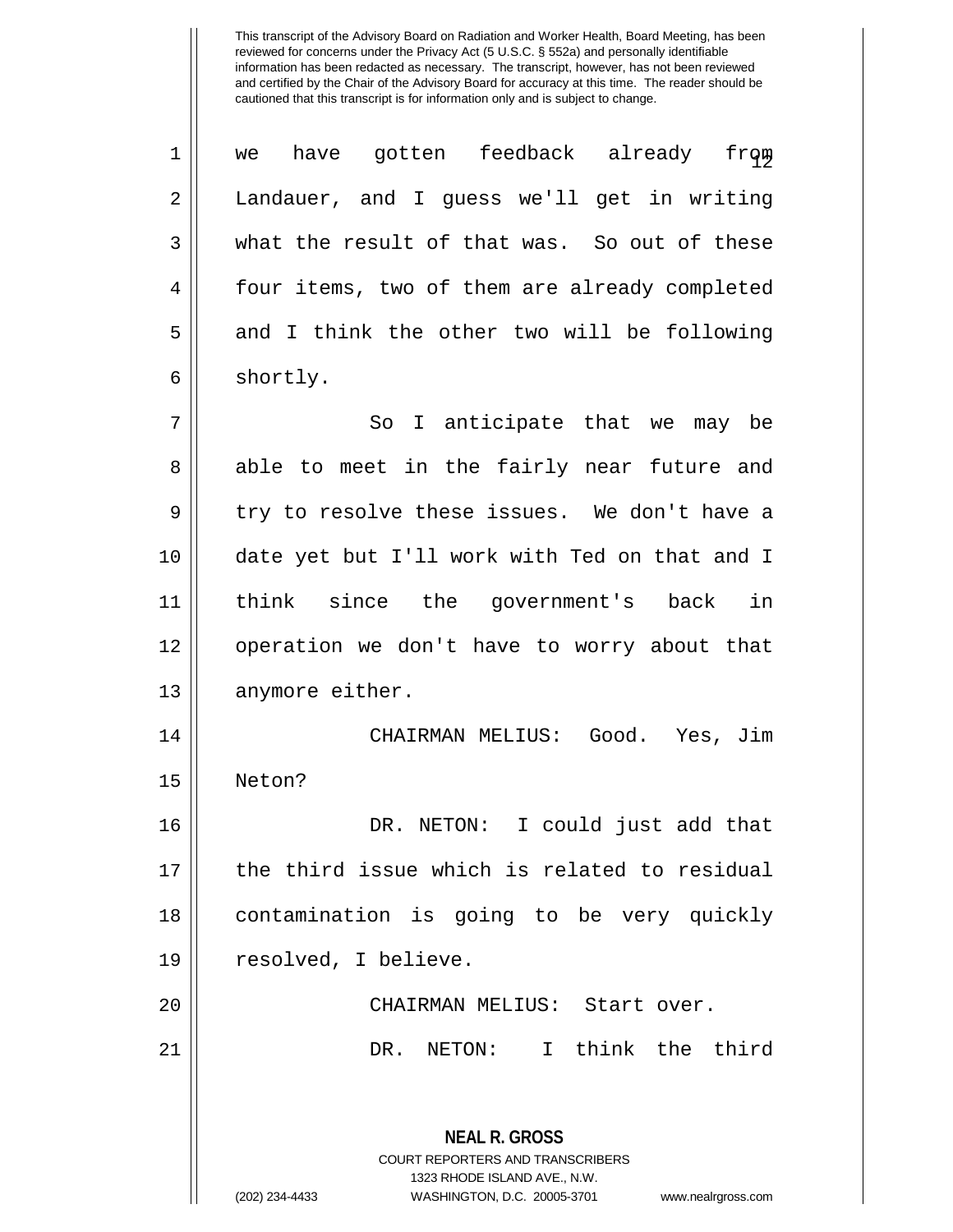| $\mathbf 1$ | issue on residual contamination is going to |
|-------------|---------------------------------------------|
| 2           | be resolved very quickly. We're just        |
| 3           | waiting. We may have it already, a          |
| 4           | spreadsheet from Bob Anigstein. We want to  |
| 5           | verify his approach, and I think we're in   |
| 6           | agreement with that. So that one should be  |
| 7           | finished very quickly.                      |
| 8           | The longest issue's going to be             |
| 9           | comparing these MCNP input decks, but that  |
| 10          | won't take very long either. A week or two, |
| 11          | I think, is probably sufficient. So these   |

12 || will all be done very quickly.

13 || CHAIRMAN MELIUS: Good. We'll 14 || expect the similar time tables on all future 15 | efforts in other Work Groups. Paul, you must 16 | be really pushing them.

 MEMBER ZIEMER: Well, I think we 18 || all would like to complete this in the reasonably near future. GSI's been on our || table a long time and we all recognize that. CHAIRMAN MELIUS: I appreciate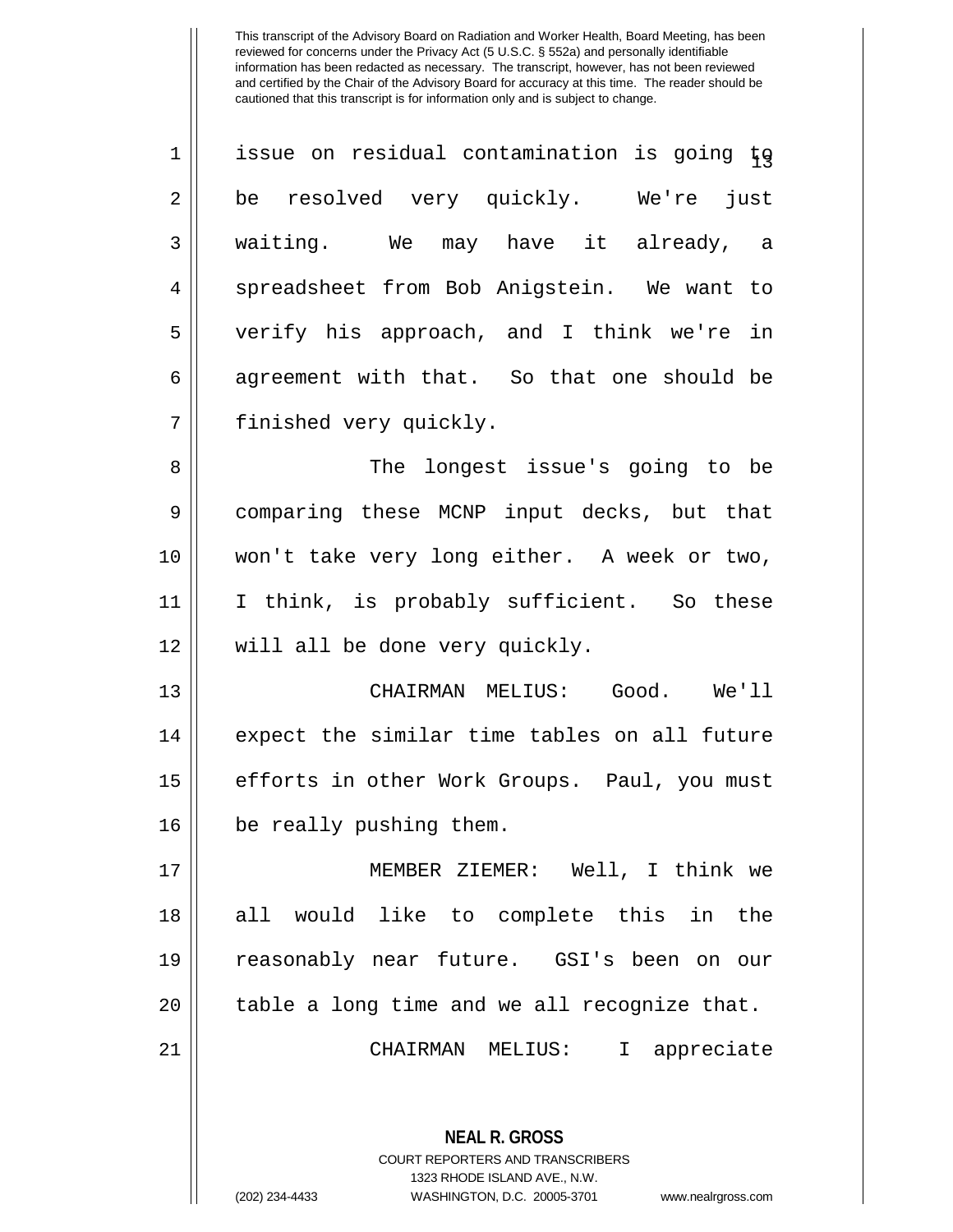This transcript of the Advisory Board on Radiation and Worker Health, Board Meeting, has been reviewed for concerns under the Privacy Act (5 U.S.C. § 552a) and personally identifiable information has been redacted as necessary. The transcript, however, has not been reviewed and certified by the Chair of the Advisory Board for accuracy at this time. The reader should be cautioned that this transcript is for information only and is subject to change. **NEAL R. GROSS**  $1 \parallel$  all the work you've done and that the Work 2 || Group is doing on this. 3 Okay, Henry. DuPont. 4 MEMBER ANDERSON: So what I'm 5 going to give you is an update and a closeout 6 || of our status or our review of the Site 7 || Profile for the DuPont Deepwater Works in 8 || Deepwater, New Jersey. 9 || The background, for those of you 10 who don't recall when this first came out, 11 DuPont Deepwater Works was under contract 12 with Manhattan Engineering from '42 to '47, 13 and they were contracted to develop 14 industrial scale facilities for purification 15 of uranium from various ores, recovery of 16 Scrap, manufacture of metal and various 17 uranium compounds, and they worked with 18 various forms of uranium converting it to 19 more useful forms. 20 There were two sources of 21 || exposure. External exposure was to naturally

> COURT REPORTERS AND TRANSCRIBERS 1323 RHODE ISLAND AVE., N.W.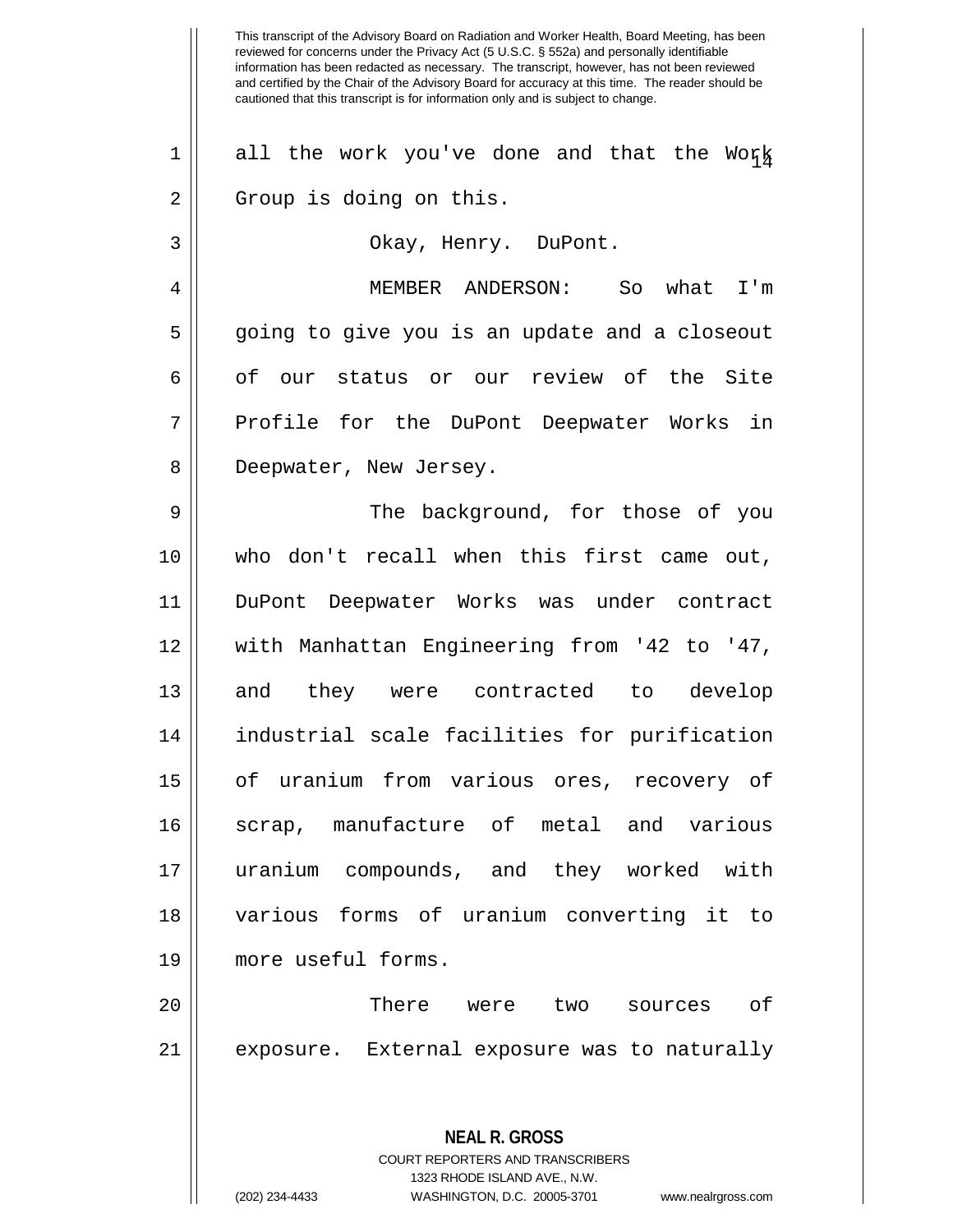$\begin{array}{ccc} 1 & \text{ occurring} & \text{uranium}, & \text{which} & \text{they} & \text{weff} \end{array}$ 2 || processing, and its short-lived progeny as you can see there that internal exposures from inhalation of airborne uranium and inadvertent ingestion of residual uranium deposited on surfaces.

 So time sequence of this 8 || particular review. In January of 2008 when we had a TBD-6001, this was an Appendix to the Battelle TBD-6001 and which provided guidance on dose reconstruction of workers at 12 || this particular facility.

 March 2011 we got a Technical Basis Document for standalone DuPont Deepwater Works, as you can see there the documentation. And I was motivated by the withdrawal of the TBD-6001 and that's how it 18 || got over to our AWE Work Group.

19 In August 2011, SC&A, after the, 20 got assigned to us, they were assigned to 21 develop and review the Site Profile for this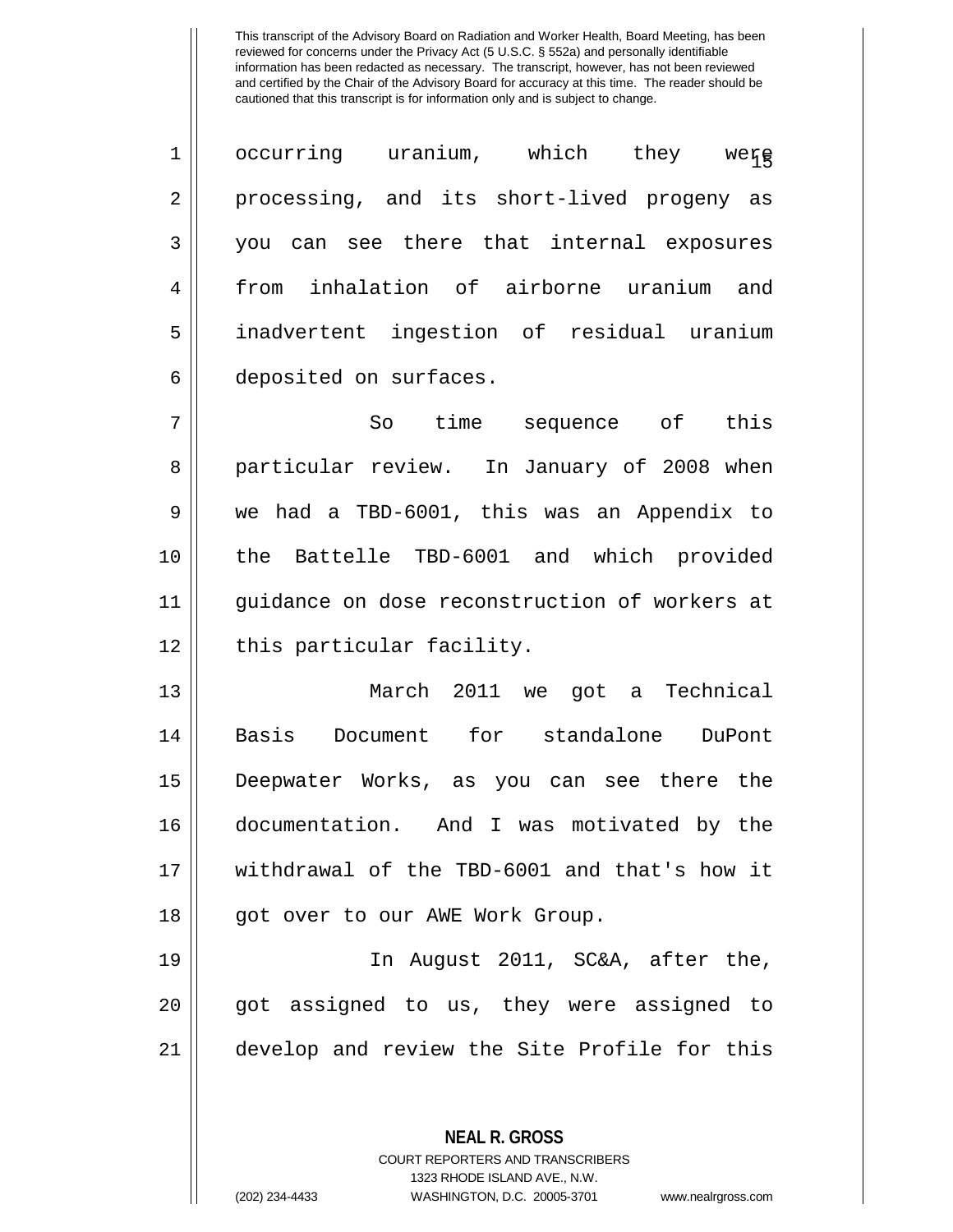This transcript of the Advisory Board on Radiation and Worker Health, Board Meeting, has been reviewed for concerns under the Privacy Act (5 U.S.C. § 552a) and personally identifiable information has been redacted as necessary. The transcript, however, has not been reviewed and certified by the Chair of the Advisory Board for accuracy at this time. The reader should be cautioned that this transcript is for information only and is subject to change. 1 || particular DuPont Chambers Works, and they 2 || issued that review in August. 3 || September, we had a meeting to go  $4 \parallel$  over their set of issues that they identified  $5 \parallel$  and that had been mentioned earlier, but this 6 || is the first time we had a discussion and 7 began to look at resolving issues in the 8 || particular document. 9 NIOSH, in March of this year, 10 issued a response to the findings which then 11 gave us an opportunity to review and try to 12 resolve the issues between NIOSH and SC&A, 13 || and June 6th, SC&A issued a response document 14 || to their commentary and findings. And then 15 || September 27th, a couple of weeks ago, we met 16 again to, it looked like most of the issues 17 | had been resolved. 18 || So external dose, there was no 19 external dosimetry data available so 20 || exposures are based on the process knowledge 21 || and results of calculations. And exposure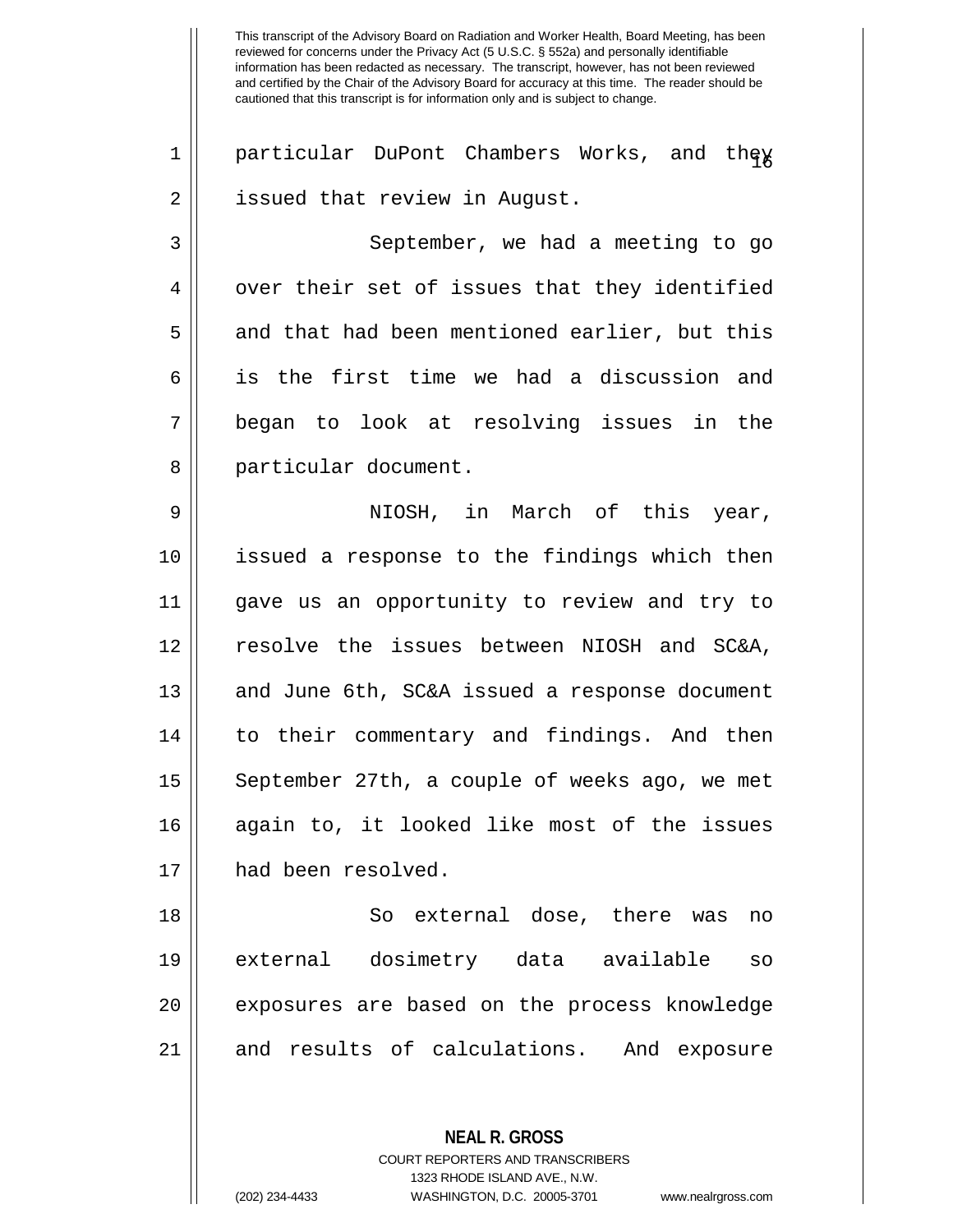1 | scenarios included submersion in a cloud, 2 || standing on contaminated surfaces, standing 3 close to various sizes and types of uranium 4 | sources.

5 And these were the types of  $6 \parallel$  things that the other AWE sites and the 6001 7 || protocol had begun to address. NIOSH 8 employed the standard TBD-6000 methodologies 9 Which have been reviewed and accepted by the 10 TBD-6000 Work Group.

 Internal dose, again no bioassay data intake, and internal exposures were based on airborne dust loadings collected | from '44 to 45, so there were 252 of those samples, and then fitting the data to lognormal distribution and assigned either 17 || the full distribution or the 95th percentile 18 || of the distribution to the workers based on potential for exposure.

20 This just shows the air sampling 21 data distribution. You've seen some of these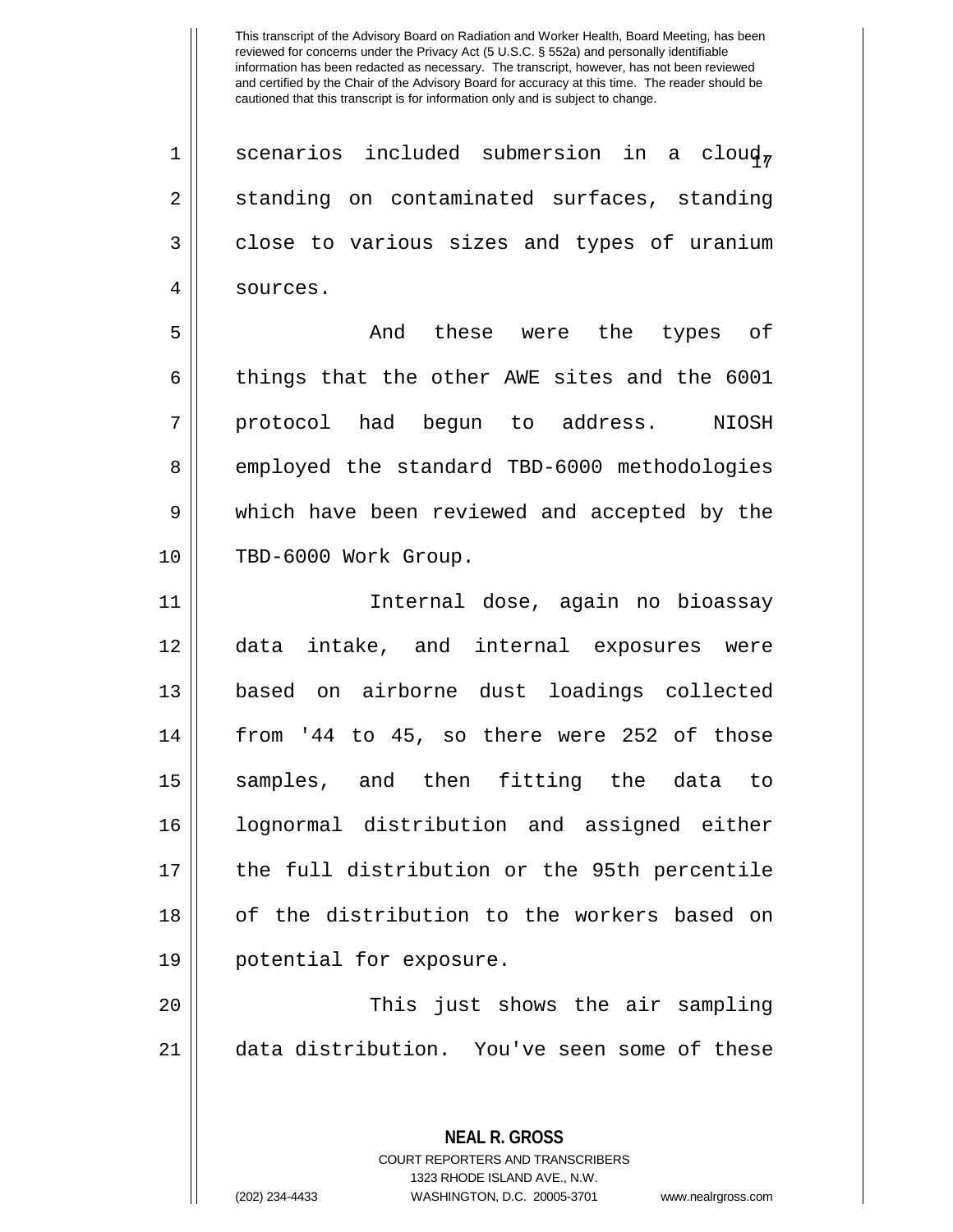$1$  | types of normal score already in the previous 2 || presentations, but this just shows the 3 analysis for this particular site and the 4 distribution of the samples. 5 There were seven findings, most  $6 \parallel$  of which we resolved. Issue 1, you can read 7 it there. And NIOSH correctly pointed out in 8 || the discussion that there was virtually no 9 uranium handling and processing prior to 10 1944. 11 || So we closed out that issue about 12 the use of the air sampling data for '44 and 13 || '45 when the facility really began a little 14 || bit earlier, but it really had not received 15 and begun to process uranium until '44, so 16 that the air sampling data was relevant to 17 | the exposure period. 18 Issue Number 2, had a concern 19 about ingestion pathway was not modeled in 20 || accordance with approved NIOSH procedures, 21 || and NIOSH agreed that this original document

> COURT REPORTERS AND TRANSCRIBERS 1323 RHODE ISLAND AVE., N.W.

**NEAL R. GROSS**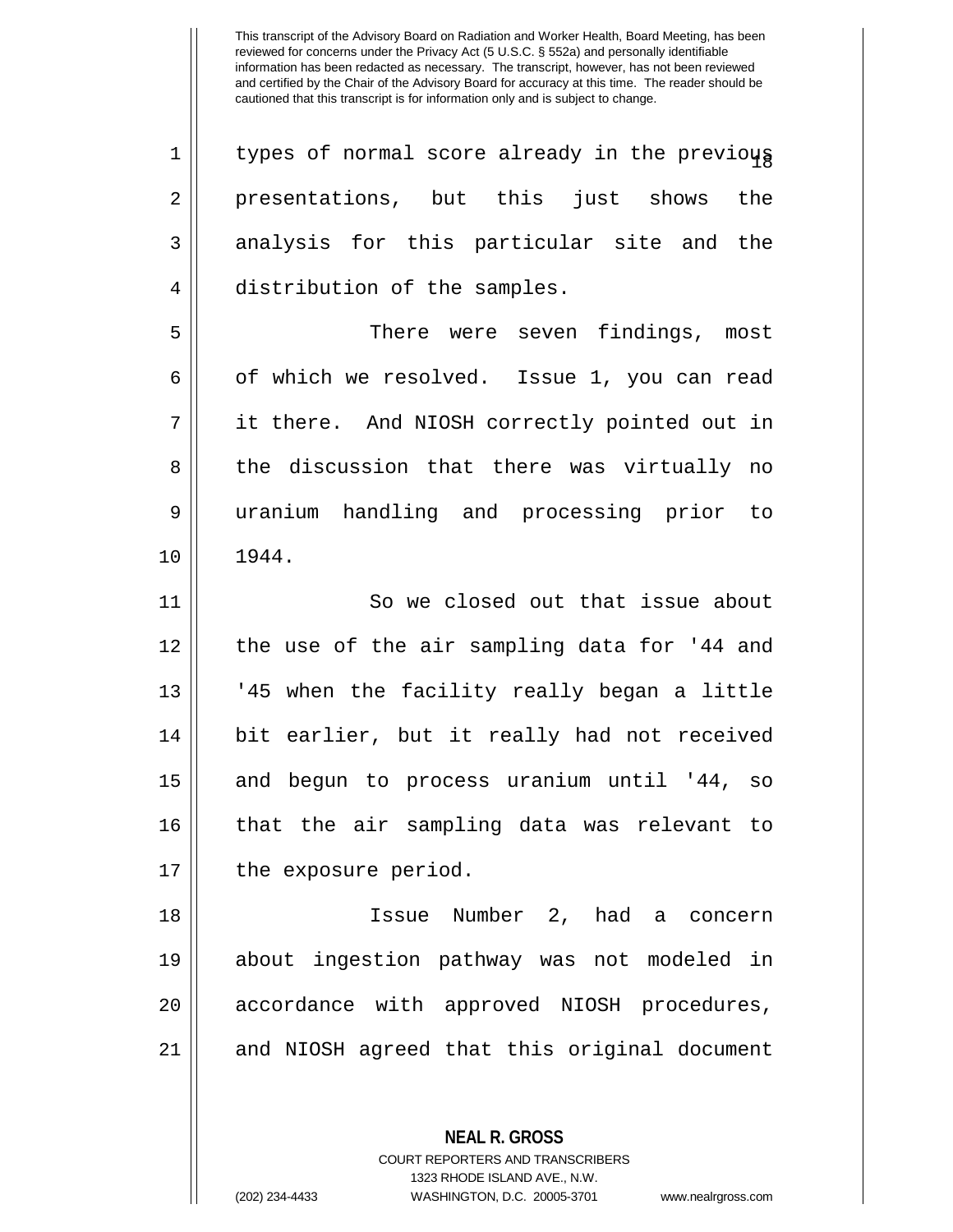1|| had been done a little bit earlier and  $2 \parallel$  they're going to revise the calculations. 3 And so in essence, after the 4 discussion, the issue has been resolved. But  $5 \parallel$  because the changing of the actual documents  $6 \parallel$  so that we'd have that in an updated format 7 hadn't occurred yet and we don't have a good 8 || timeline for it, what we did is put the issue 9 || in abeyance simply to keep it on our radar so 10 periodically we can remind NIOSH that this is 11 a catch-up activity that has to occur before 12 we can fully sign off on the document. 13 Issue 3, you can see there, about 14 || that the Putzier effect was not taken into 15 || consideration when modeling the external dose 16 and there was some back and forth between 17 NIOSH and SC&A, and came to agreement that 18 || that does not apply to the uranium processing 19 activities that took place at this particular 20 facility. And after further review, SC&A

21 || agreed with NIOSH and therefore we closed out

**NEAL R. GROSS** COURT REPORTERS AND TRANSCRIBERS 1323 RHODE ISLAND AVE., N.W.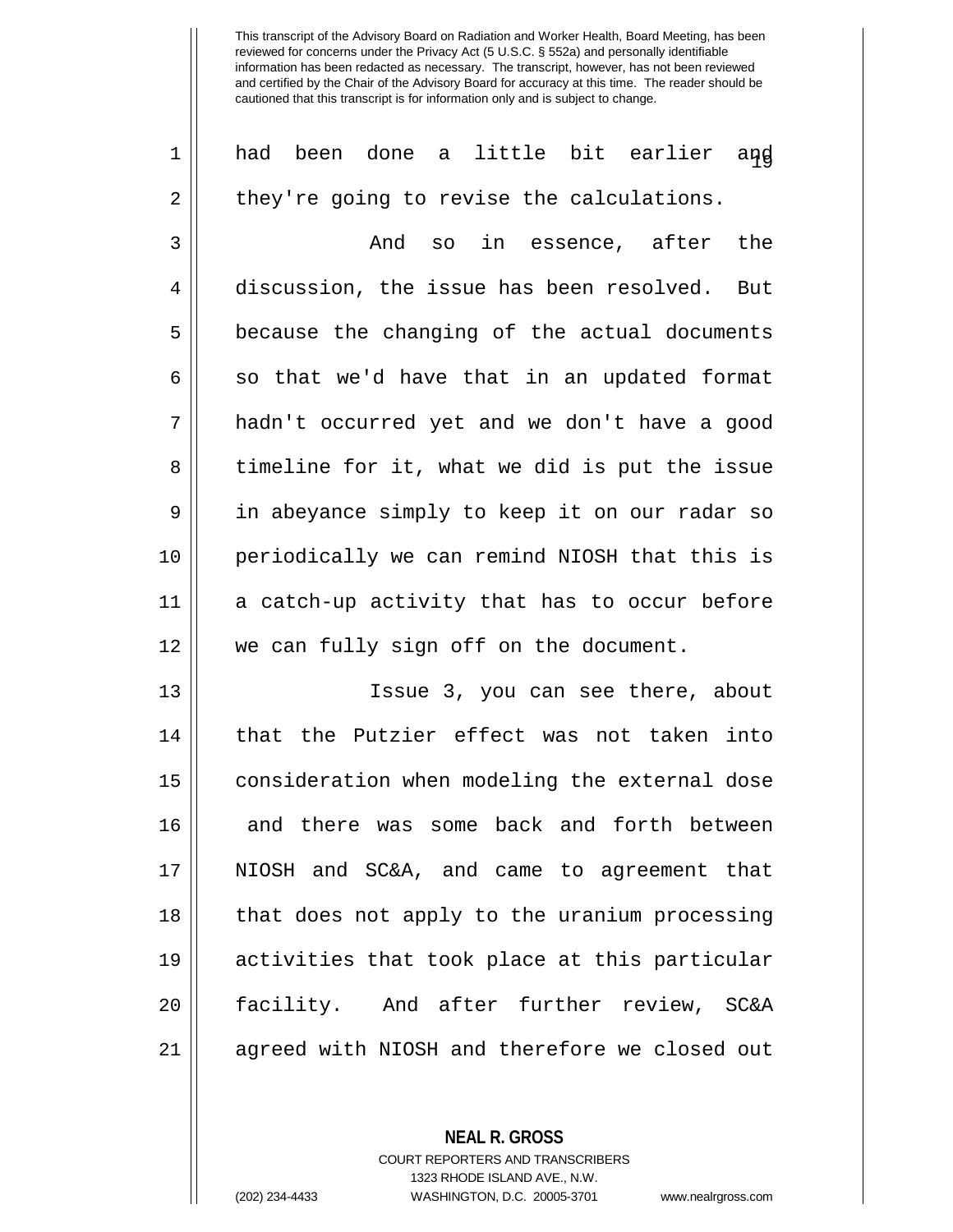1 || this issue as being resolved as well.  $\frac{20}{20}$ 2 || Issue 4 and 5 were quite similar,  $3 \parallel$  so for this slide we combined those two. The 4 dose rate at specific distances was assigned 5 in the document as a distribution rather than  $6$  || as a fixed and deterministic value. 7 || But again agreed with NIOSH to 8 || repackage the material in a manner where 9 uncertainty in the distance of the worker 10 from the source material was assigned an 11 uncertainty distribution, rather than 12 assigning an uncertainty distribution to the 13 dose rate used the distance as the 14 uncertainty at a given distance from the 15 | source and we all agreed with that particular

16 | strategy.

17 || Again until the document is, the writing is actually revised we put this issue in abeyance as well. There's agreement on it, and as I say it's now just a matter of having the documents catch up with the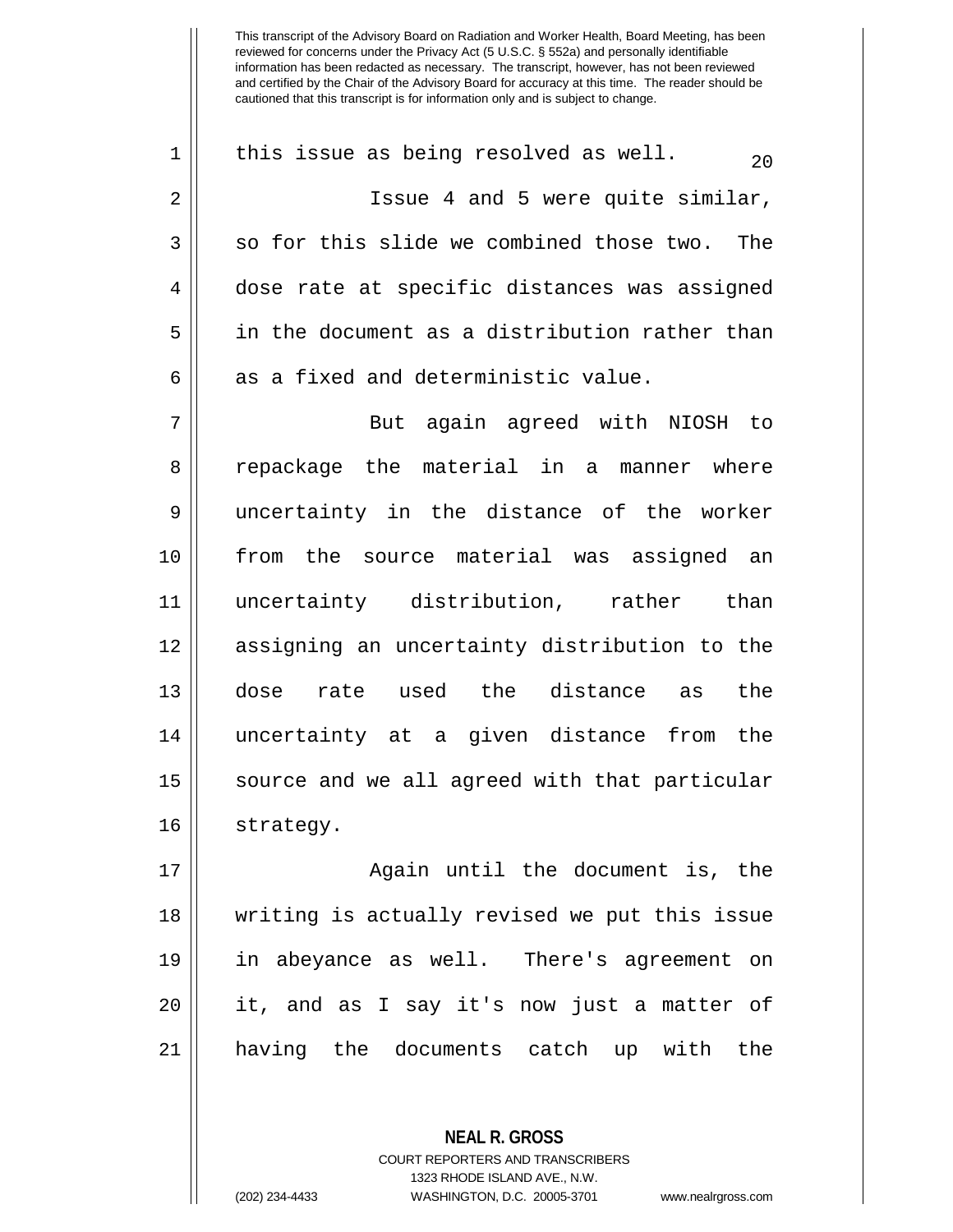| $\mathbf 1$ | decisions. And so that it doesn't get lost  |
|-------------|---------------------------------------------|
| 2           | again, we'll just keep it on our list of    |
| 3           | issues to periodically look at.             |
| 4           | But I think the documentation is            |
| 5           | all there so it's pretty clear as to what   |
| 6           | NIOSH can do, and it's simply a matter of   |
| 7           | when higher priority activities will get    |
| 8           | completed so that these kind of clean-up    |
| 9           | activities can occur.                       |
| 10          | Six and 7. Each of those issues             |
| 11          | are related to the assumption that the      |
| 12          | radiation dose rate measured using an open  |
| 13          | window survey meter at one meter from the   |
| 14          | surface contaminated with uranium dust is   |
| 15          | assigned 50 percent photon dose and 50      |
| 16          | percent beta dose.                          |
| 17          | NIOSH agreed with the<br><b>SC&amp;A</b>    |
| 18          | position of 1:1 photon-to-beta ratio is     |
| 19          | incorrect and will use a 1:10 ratio.<br>And |
| 20          | with that switchover SC&A agreed and we all |
| 21          | reviewed that and agreed as well. And again |
|             |                                             |

**NEAL R. GROSS** COURT REPORTERS AND TRANSCRIBERS

1323 RHODE ISLAND AVE., N.W.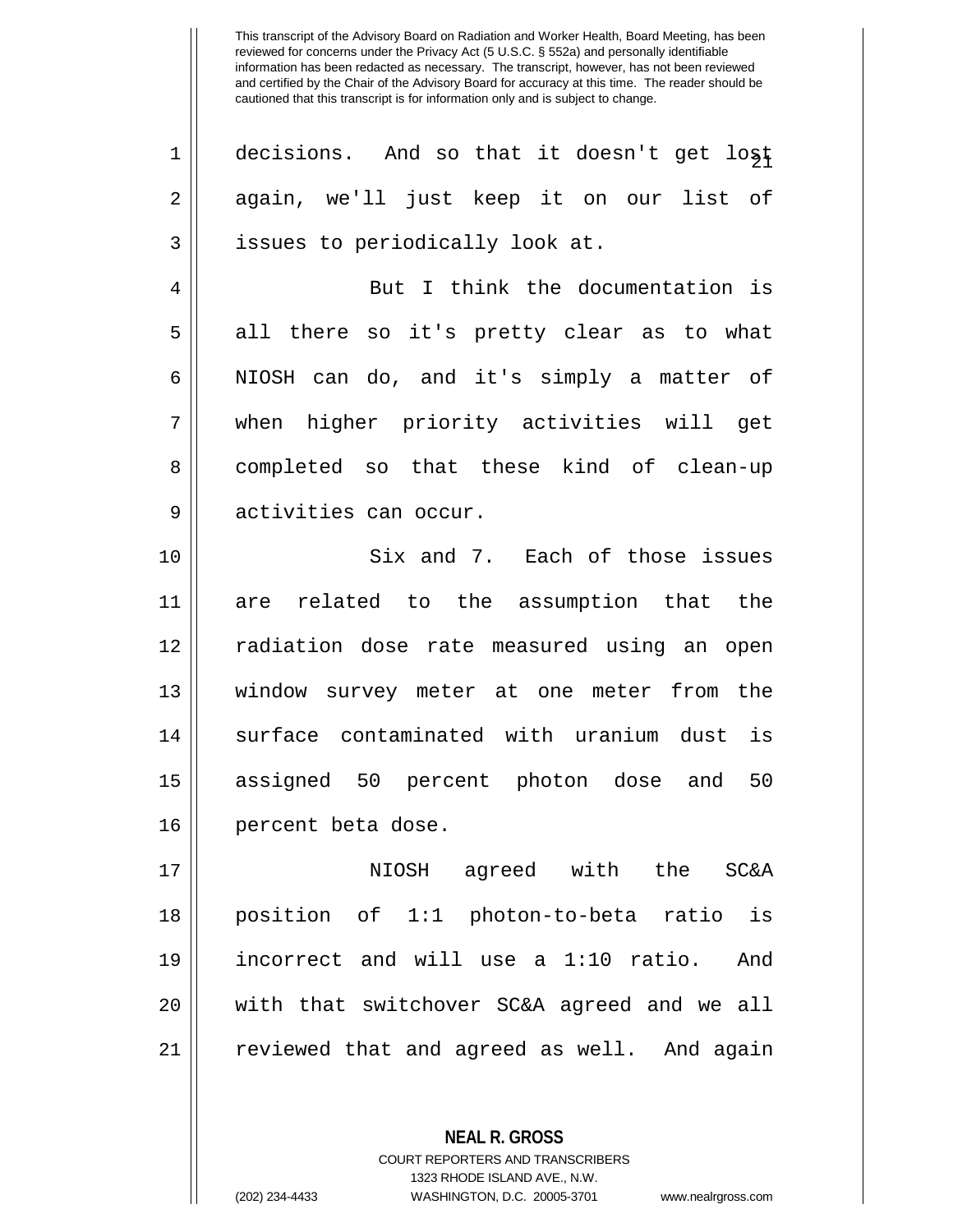$1$  | it's having the document catch up with the 2 decision processes, so that again is in 3 abeyance. 4 So this basically is, we've 5 | concluded our review of this Site Profile,  $6 \parallel$  and the Site Profile now just needs to be 7 || revised. So with that we'd suggest that we 8 could have the Board sign off on this review, 9 and once the documents are all updated 10 they'll be posted again and this site should 11 be ready to go. 12 Any questions?

13 CHAIRMAN MELIUS: Any questions 14 | or comments from -- Josie? And then Brad.

 MEMBER BEACH: Okay. Issue 2, did you send that one, after your discussion 17 || on the 27th, over to Procedures or after your discussion you did something a little different? In the document that I read it 20 || showed that it was going to go over to the Procedures --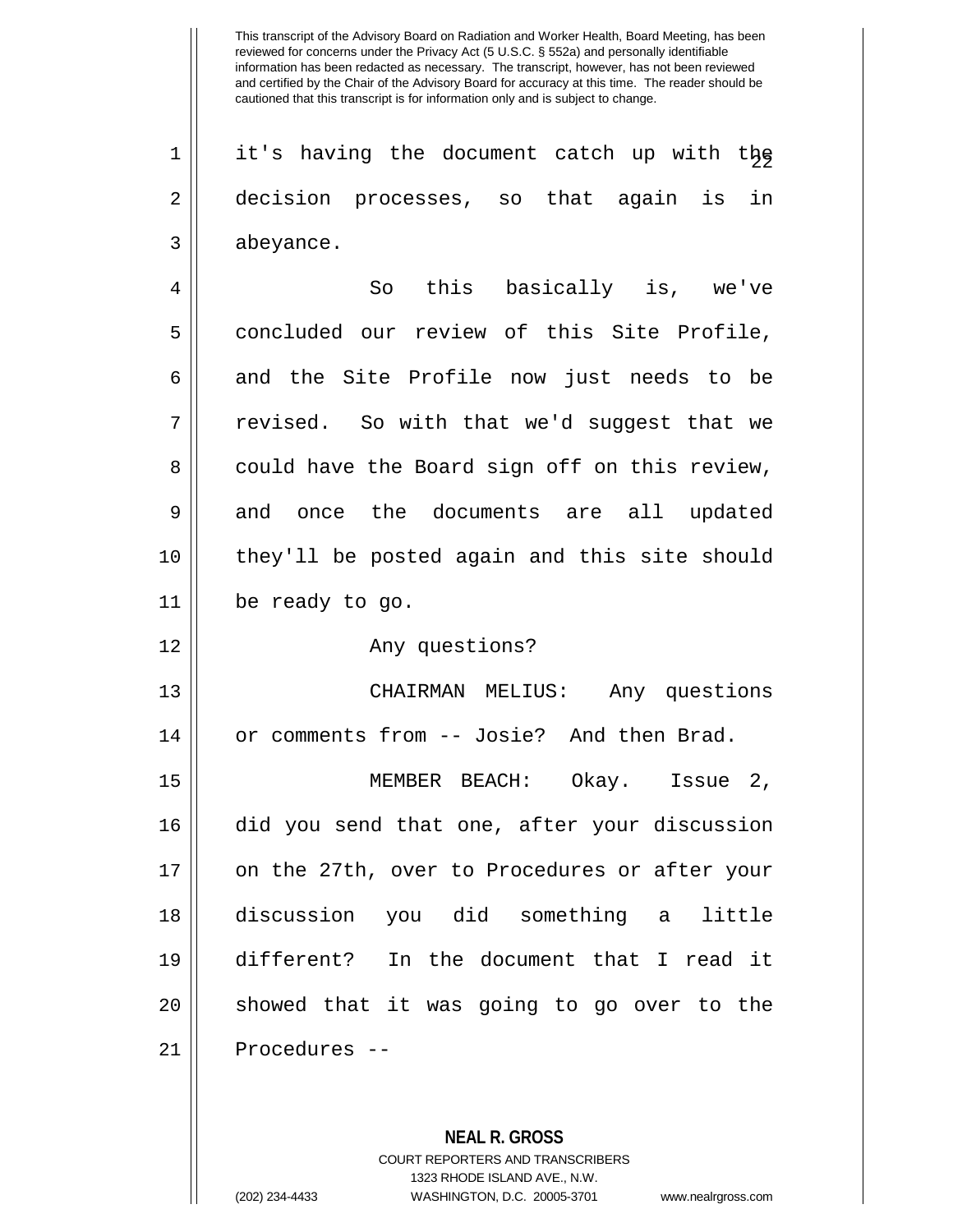This transcript of the Advisory Board on Radiation and Worker Health, Board Meeting, has been reviewed for concerns under the Privacy Act (5 U.S.C. § 552a) and personally identifiable information has been redacted as necessary. The transcript, however, has not been reviewed and certified by the Chair of the Advisory Board for accuracy at this time. The reader should be cautioned that this transcript is for information only and is subject to change. **NEAL R. GROSS** COURT REPORTERS AND TRANSCRIBERS 1323 RHODE ISLAND AVE., N.W. (202) 234-4433 WASHINGTON, D.C. 20005-3701 www.nealrgross.com <sup>23</sup> <sup>1</sup> MEMBER ANDERSON: It was going  $2 \parallel$  to, I don't know if it did yet. I mean we  $3 \parallel$  have not  $-$ 4 MEMBER BEACH: So it's still,  $5 \parallel$  that's the pathway? 6 MEMBER ANDERSON: Yes, that would 7 || be the pathway for that one. 8 MEMBER BEACH: For that one.  $9 \parallel$  Okay. 10 MEMBER CLAWSON: I just needed 11 clarification. 12 || MEMBER ANDERSON: Yes. 13 MEMBER CLAWSON: On the years  $14$  | that we were looking at for this are just '44  $15$  | through '45? 16 MEMBER ANDERSON: That's when the 17 || actual work was performed. 18 MEMBER CLAWSON: That is when the 19 work -- but those are the years that we're 20 looking at is all? 21 || MEMBER ANDERSON: Yes.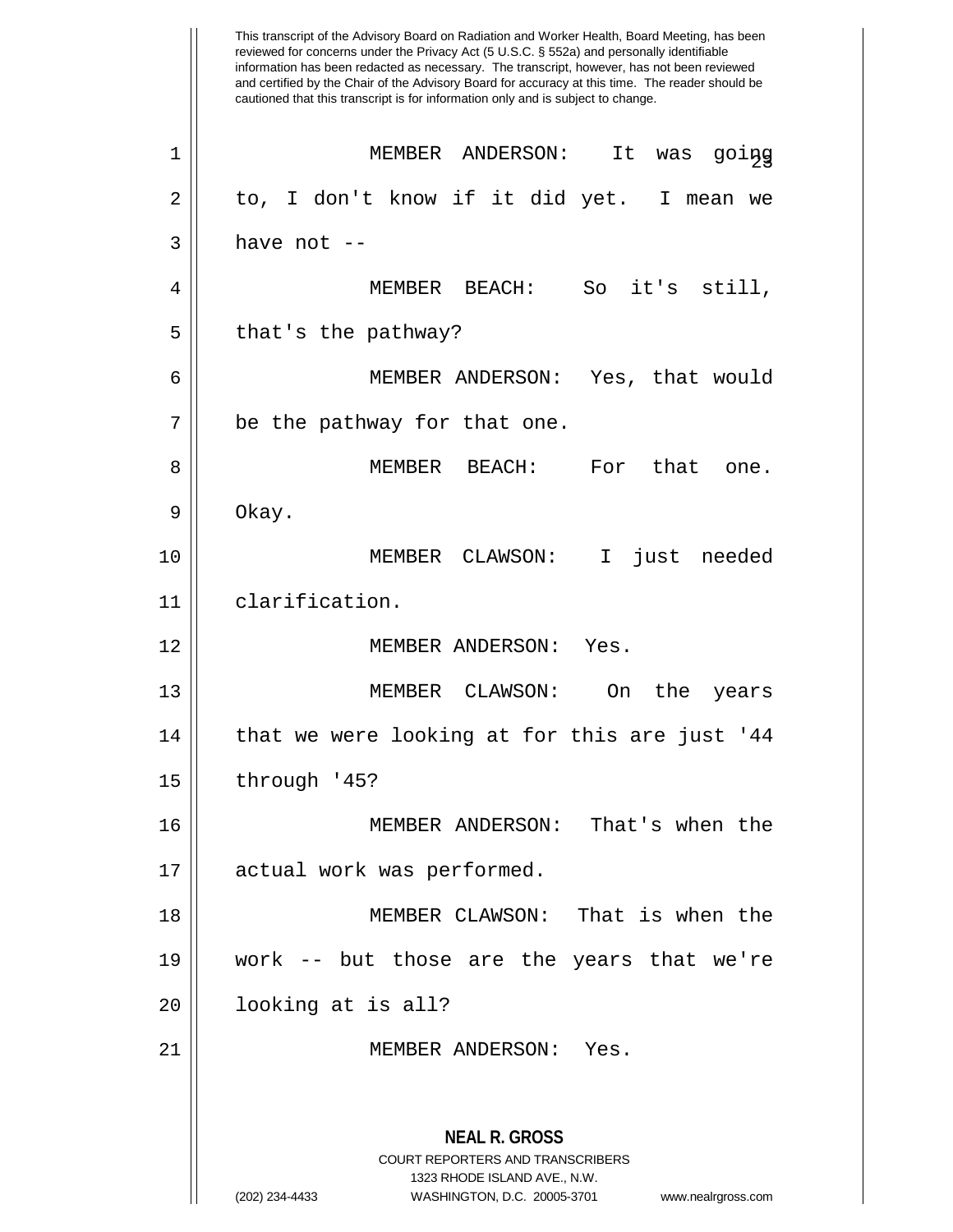This transcript of the Advisory Board on Radiation and Worker Health, Board Meeting, has been reviewed for concerns under the Privacy Act (5 U.S.C. § 552a) and personally identifiable information has been redacted as necessary. The transcript, however, has not been reviewed and certified by the Chair of the Advisory Board for accuracy at this time. The reader should be cautioned that this transcript is for information only and is subject to change. **NEAL R. GROSS** <sup>24</sup> <sup>1</sup> MEMBER CLAWSON: Okay. 2 MEMBER ANDERSON: And this site  $3 \parallel$  is called '42 to --4 || MEMBER CLAWSON: What's that? 5 MEMBER ANDERSON: That's when the 6 | work was actually done. 7 MEMBER CLAWSON: And the ending 8 || time period for this one is '45, or do they 9 | have a residual? 10 || MEMBER ANDERSON: I don't 11 John? 12 DR. MAURO: This is a situation 13 where there was an AWE facility to actually 14 be the starting point to and continue, I 15 think the end date was '45? It's up there. 16 || But the problem we had was that the data on 17 || air sampling was limited to 1944 and 1945. 18 And one of our class of concerns 19 is they were going to assign that, use that 20 data to reconstruct the doses for the earlier 21 years, '42, '43, or whatever the dates are up

> COURT REPORTERS AND TRANSCRIBERS 1323 RHODE ISLAND AVE., N.W.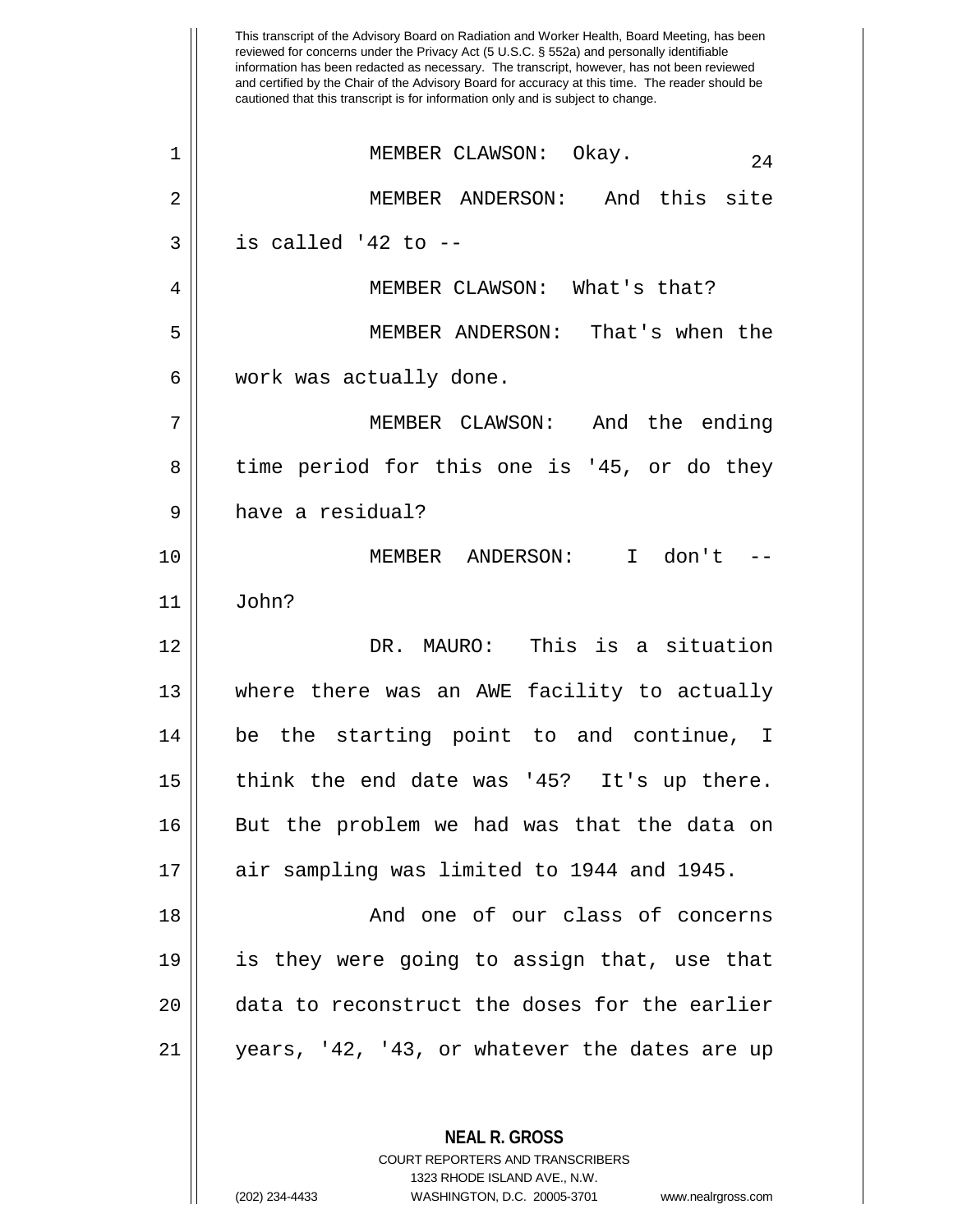$1 \parallel$  there. Yes, there it is. '42 to '47. And 2 || so we were concerned that, we've often noted  $3 \parallel$  that in the earlier years things were not 4 | under very good control.

5 || But NIOSH pointed out that when 6 || you look into the history of this site there 7 really wasn't anything going on in the 8 earlier years. The actual uranium work 9 didn't really begin until around '44. And 10 then we checked that out, went into the SRDB, 11 || and we found that that's correct.

 So in this particular case there  $\parallel$  really wasn't a lot of activity going on, and  $\parallel$  therefore by using the data from '44, '45 is claimant favorable to apply it to the workers. So they are going to apply it to the workers that were there in the earlier years, but there really wasn't very much going on in the earlier years, and then we 20 || felt that that was a claimant favorable way 21 || to deal with this problem.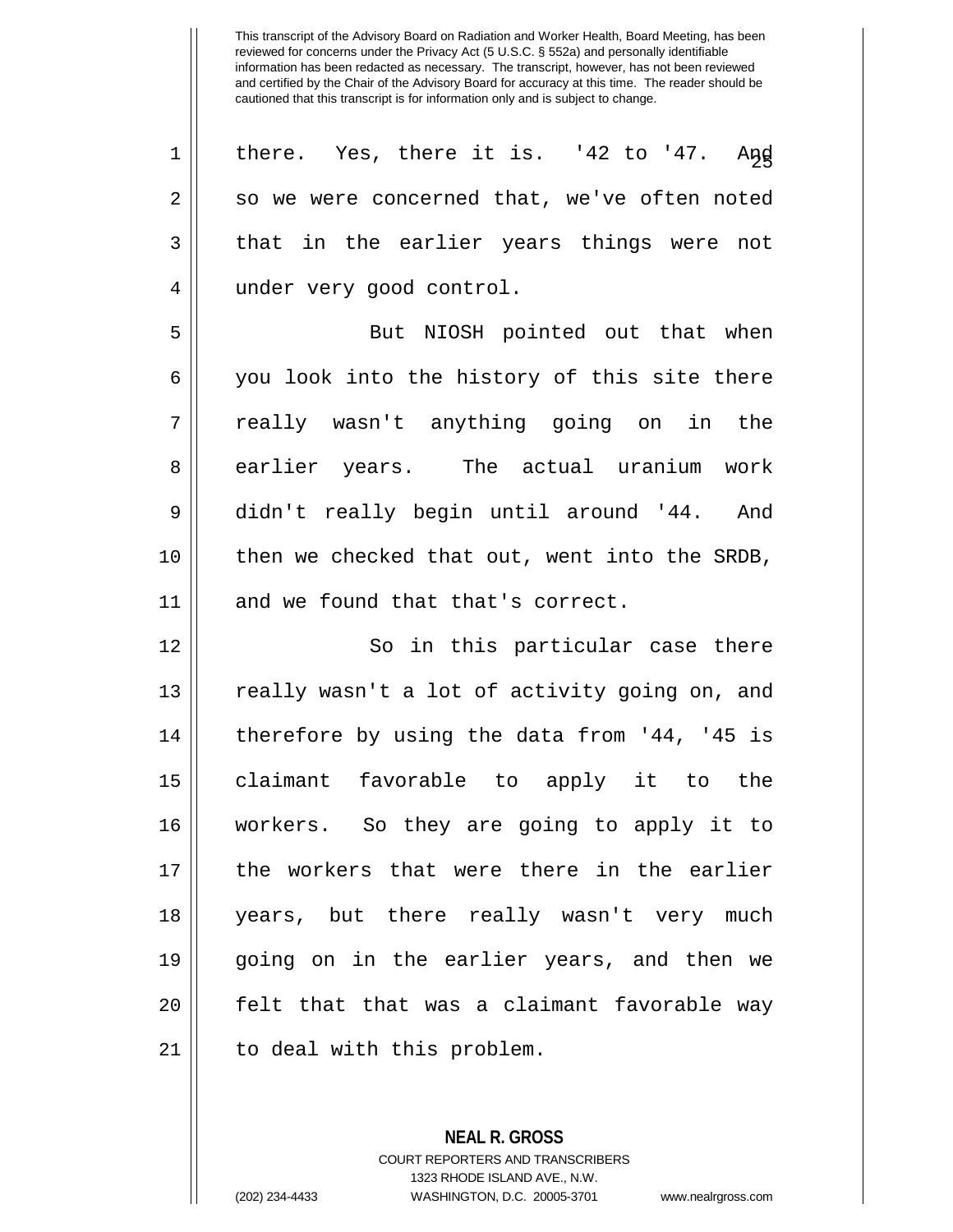| 1  | MEMBER ANDERSON: I don't recall               |
|----|-----------------------------------------------|
| 2  | if there was a residual period. We'd have to  |
| 3  | go back. I know whatever the proposal was it  |
| 4  | wasn't an issue. How they were going to deal  |
| 5  | with it was a pretty standard --              |
| 6  | DR. MAURO: I have to admit, I                 |
| 7  | don't recall why there is no issues related   |
| 8  | to residual. I'd have to go back to my        |
| 9  | records. For some reason that did not come    |
| 10 | up as an issue and I don't recall the reason. |
| 11 | MEMBER CLAWSON: The dates just                |
| 12 | didn't, when reading this they didn't jibe    |
| 13 | with me. I understand what you're saying      |
| 14 | there but --                                  |
| 15 | MEMBER ANDERSON: So the site is               |
| 16 | '42 to, you know, our major focus was on the  |
| 17 | that there's no biomonitoring and<br>fact     |
| 18 | there's no badge measurements, and all there  |
| 19 | was was the air measurements and then with    |
| 20 | those, and they weren't at the start.         |

21 | So we really discussed as to was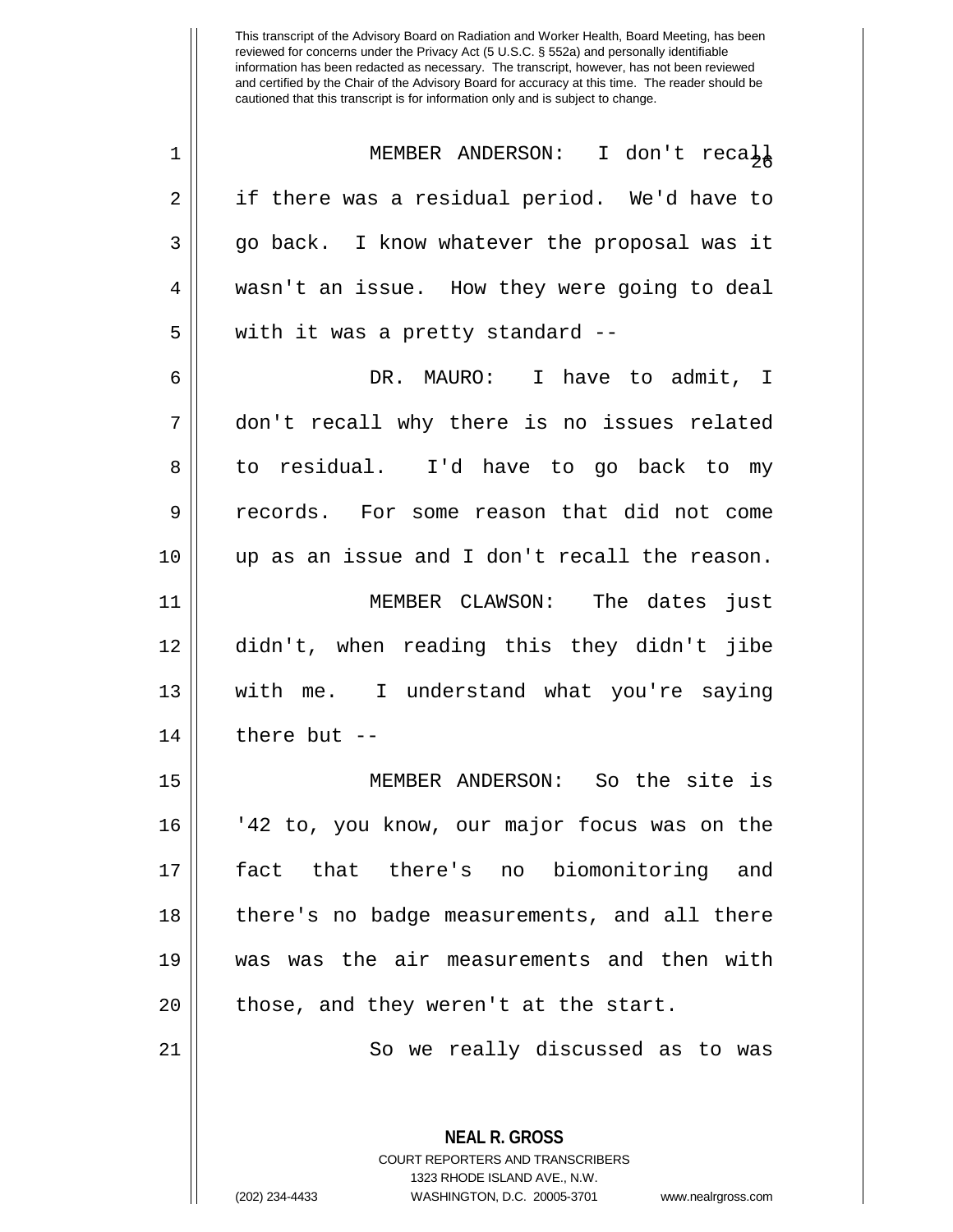| $\mathbf 1$    | it appropriate to use that because of the                                                       |
|----------------|-------------------------------------------------------------------------------------------------|
| $\overline{2}$ | start-up usually is the most hazardous                                                          |
| 3              | period, but they weren't handling, the                                                          |
| 4              | materials really didn't arrive then.                                                            |
| 5              | MEMBER CLAWSON: And I understand                                                                |
| 6              | that. I just, usually when something comes                                                      |
| 7              | in we usually follow it to the end, and I                                                       |
| 8              | still don't have a clear understanding of                                                       |
| 9              | when it stopped and what they did to take                                                       |
| 10             | care of it, if it was in the same position.                                                     |
| 11             | DR. NETON: There is a residual                                                                  |
| 12             | period through '95 at DuPont Deepwater Works.                                                   |
| 13             | All I can recall now is that there were no                                                      |
| 14             | findings in the SC&A review that --                                                             |
| 15             | MEMBER ANDERSON: Yes. Whatever,                                                                 |
| 16             | we'd have to go back to look at the document.                                                   |
| 17             | DR. NETON: Yes, this closed out                                                                 |
| 18             | the findings that were in existence. There                                                      |
| 19             | may have been other findings and we dealt                                                       |
| 20             | with them earlier. I don't recall though.                                                       |
| 21             | MEMBER CLAWSON: Okay. The dates                                                                 |
|                |                                                                                                 |
|                | <b>NEAL R. GROSS</b><br><b>COURT REPORTERS AND TRANSCRIBERS</b><br>1323 RHODE ISLAND AVE., N.W. |

 $\parallel$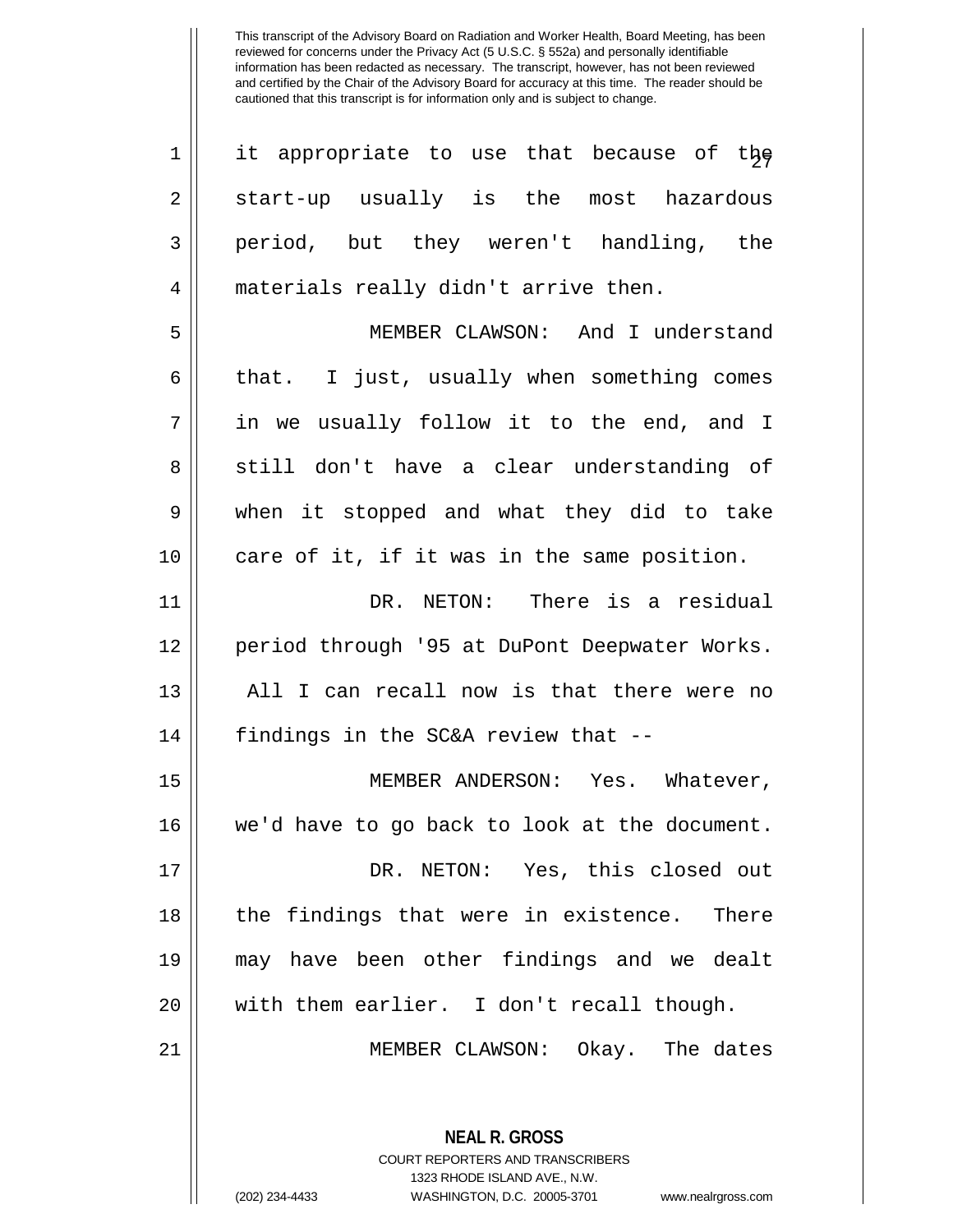This transcript of the Advisory Board on Radiation and Worker Health, Board Meeting, has been reviewed for concerns under the Privacy Act (5 U.S.C. § 552a) and personally identifiable information has been redacted as necessary. The transcript, however, has not been reviewed and certified by the Chair of the Advisory Board for accuracy at this time. The reader should be cautioned that this transcript is for information only and is subject to change. **NEAL R. GROSS** COURT REPORTERS AND TRANSCRIBERS 1323 RHODE ISLAND AVE., N.W. 1 | were a little confusing to me how they were 2 following in, but Josie just pointed 3 || something out to me. So thank you. 4 | MEMBER ANDERSON: Okay. 5 CHAIRMAN MELIUS: It's why we  $6 \parallel$  have you sit next to Josie at these meetings. 7 || MEMBER CLAWSON: Well, okay. 8 MEMBER ANDERSON: This is part of 9 why I wanted, when it started kind of under 10 one auspices got reviewed, you then really 11 have got to go through all of the comments 12 and the data from the meetings, and that's a 13 very laborious - 14 MEMBER CLAWSON: I've done 15 || Fernald, I know very well. 16 MEMBER ANDERSON: So that's why 17 we wanted to move it along quickly while most 18 || of this was still in our findings as opposed 19 to having go back to all of the discussion 20 || and refine it out of the minutes. 21 CHAIRMAN MELIUS: Any other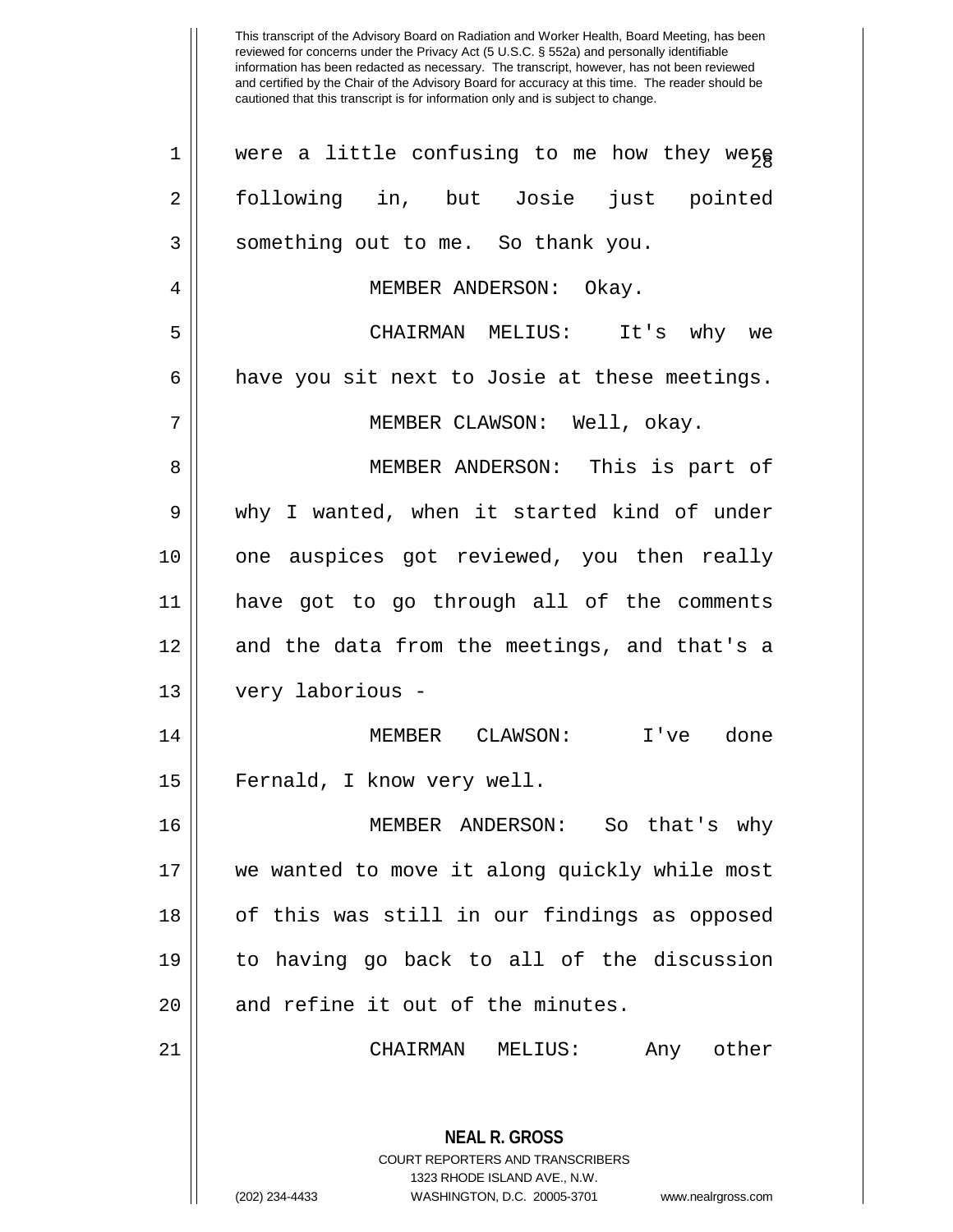| $\mathbf 1$ | questions or comments? If not, we have, $_{24}$                                                                                                                        |
|-------------|------------------------------------------------------------------------------------------------------------------------------------------------------------------------|
| 2           | believe, a proposal from the Work Group,                                                                                                                               |
| 3           | which would be a motion which would be to                                                                                                                              |
| 4           | approve what their recommendations which                                                                                                                               |
| 5           | Henry's outlined, with the understanding that                                                                                                                          |
| 6           | once NIOSH has responded to those and                                                                                                                                  |
| 7           | addressed those, which would be some time                                                                                                                              |
| 8           | from now in terms of an updated Site Profile                                                                                                                           |
| 9           | and so forth, that they would, you know, be a                                                                                                                          |
| 10          | follow-up on that and -- okay.                                                                                                                                         |
| 11          | Any further discussion? If not,                                                                                                                                        |
| 12          | all in favor say aye.                                                                                                                                                  |
| 13          | (Chorus of ayes.)                                                                                                                                                      |
| 14          | CHAIRMAN MELIUS: And on<br>the                                                                                                                                         |
| 15          | phone? David and Bill, okay with you?                                                                                                                                  |
| 16          | MEMBER RICHARDSON: Yes.                                                                                                                                                |
| 17          | This<br>is<br>Yes.<br>MEMBER FIELD:                                                                                                                                    |
| 18          | Bill.                                                                                                                                                                  |
| 19          | CHAIRMAN MELIUS: Yes,<br>I heard                                                                                                                                       |
| 20          | you both. Okay, great. Okay, good. Next is                                                                                                                             |
| 21          | Wanda.                                                                                                                                                                 |
|             |                                                                                                                                                                        |
|             | <b>NEAL R. GROSS</b><br><b>COURT REPORTERS AND TRANSCRIBERS</b><br>1323 RHODE ISLAND AVE., N.W.<br>WASHINGTON, D.C. 20005-3701<br>(202) 234-4433<br>www.nealrgross.com |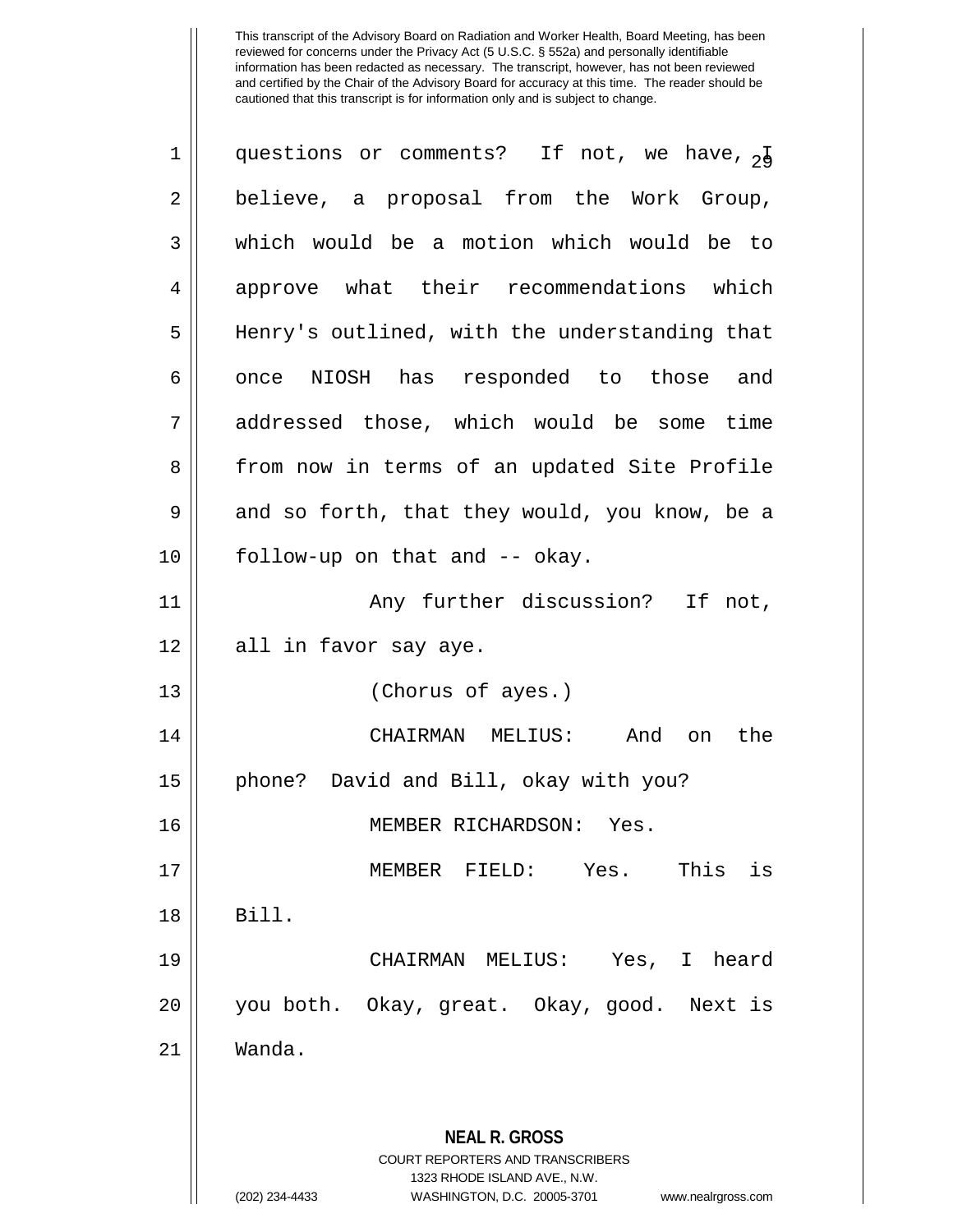This transcript of the Advisory Board on Radiation and Worker Health, Board Meeting, has been reviewed for concerns under the Privacy Act (5 U.S.C. § 552a) and personally identifiable information has been redacted as necessary. The transcript, however, has not been reviewed and certified by the Chair of the Advisory Board for accuracy at this time. The reader should be cautioned that this transcript is for information only and is subject to change. **NEAL R. GROSS** COURT REPORTERS AND TRANSCRIBERS <sup>30</sup> <sup>1</sup> MEMBER MUNN: All this fun 2 material. 3 CHAIRMAN MELIUS: Procedure 4 || Reviews, yes. 5 MEMBER MUNN: Going along with 6 | our intent to keep you very informed about 7 || the scope of materials that we're dealing 8 || with in Procedures, we are going to talk 9 about OTIB-10 and PER-0012 today. You have 10 the slides in advance, and I hope if you have 11 || any questions you'll provide them for me when 12 we're finished here. 13 We'll begin with OTIB-10, a 14 standard complex-wide methodology for 15 overestimating external doses measured with 16 film badge dosimeters. We've taken quite a 17 || bit of time with this particular OTIB and its 18 || review because it has bearing on many of our 19 major sites. 20 The objective of this particular 21 document was, first of all, to evaluate the

1323 RHODE ISLAND AVE., N.W.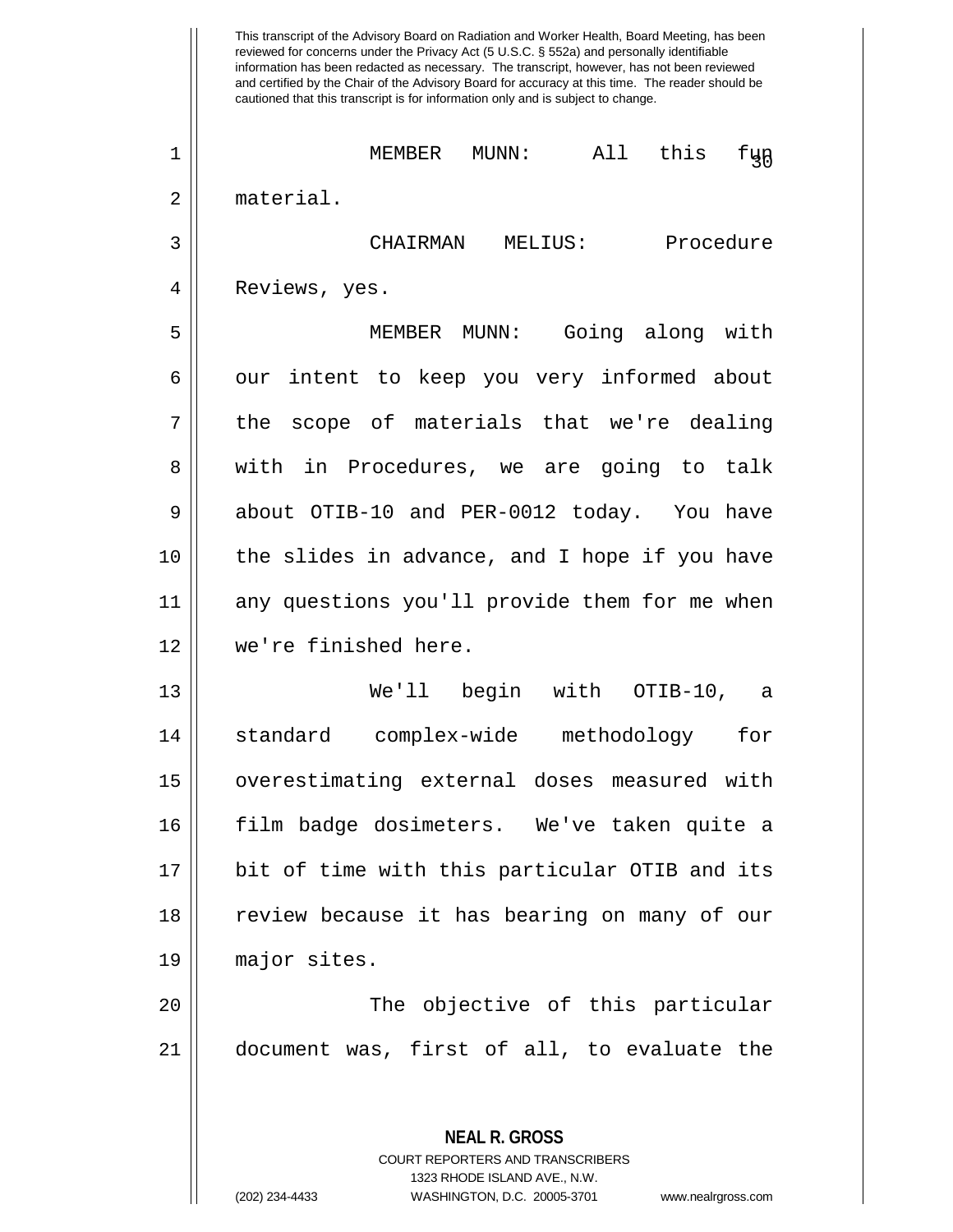| $\mathbf 1$ | degree of standardization that we were seeing  |
|-------------|------------------------------------------------|
| 2           | in standard DOE film dosimeters.<br>We also    |
| 3           | needed to assure that we had developed the     |
| 4           | standard<br>methodology<br>that<br>the<br>dose |
| 5           | reconstructor could use assigning doses that   |
| 6           | would be a reasonable overestimate of the      |
| 7           | organ dose.                                    |

8 This essentially was the first of  $9 \parallel$  the official documents that we had that was 10 our attempt to try to process as many of the 11 early claims as possible with a minimum of 12 effort, time consumed. It was intended to 13 || overestimate the dose so that we could 14 || quickly evaluate the potential compensability 15 || of a variety of claims that were before us 16 which did not appear at first blush to be 17 || noncompensable.

 It was started in 2004 when Rev 0 of the OTIB was first provided. The following year we had the SC&A review. Shortly thereafter, NIOSH responded to the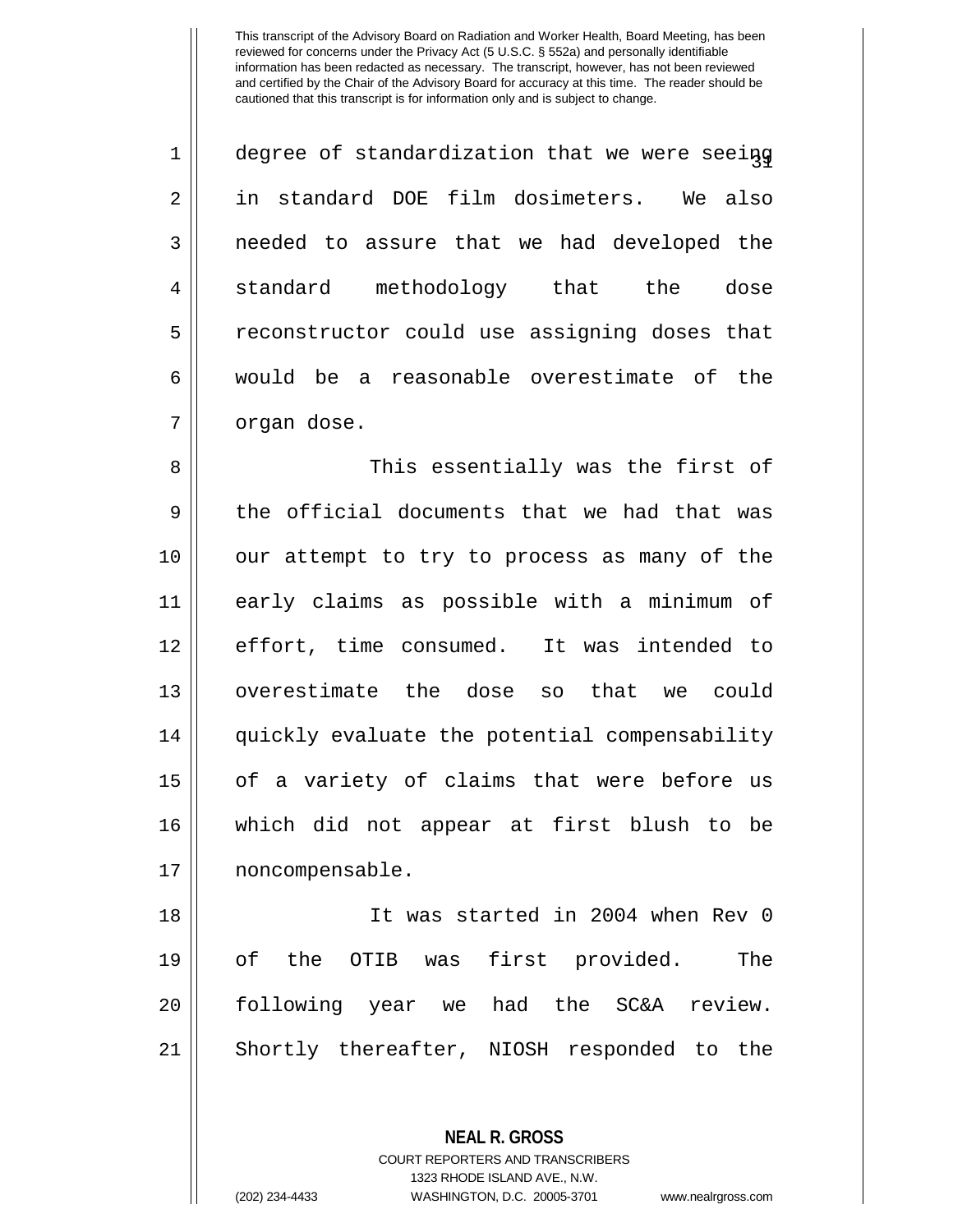$1 \parallel$  concerns that SC&A had presented to us. And 2 then we had the Subcommittee's discussion 3 which was extensive and lasted over a period 4 || of over a year. 5 There were ten findings in all  $6 \parallel$  and we were successful in resolving all of  $7 ||$  those, but it wasn't always clear-cut for us. 8 Quite a bit of evaluation and consideration 9 || was given to each of these findings. 10 In June of 2006, NIOSH issued Rev 11 1 and that Rev incorporated all of the 12 findings that we had resolved. I'm sorry, 13 I'm reading. I'm looking at my copy and not 14 yours. 15 In June of 2006 -- I'm at the 16 bottom of this slide now. My apologies for 17 not keeping up with what I'm saying. We had 18 Revision 1 and it did cover all of the 19 || resolutions that we had in earlier findings. 20 It resulted in no change at all to the 21 assigned dose, and as a result we weren't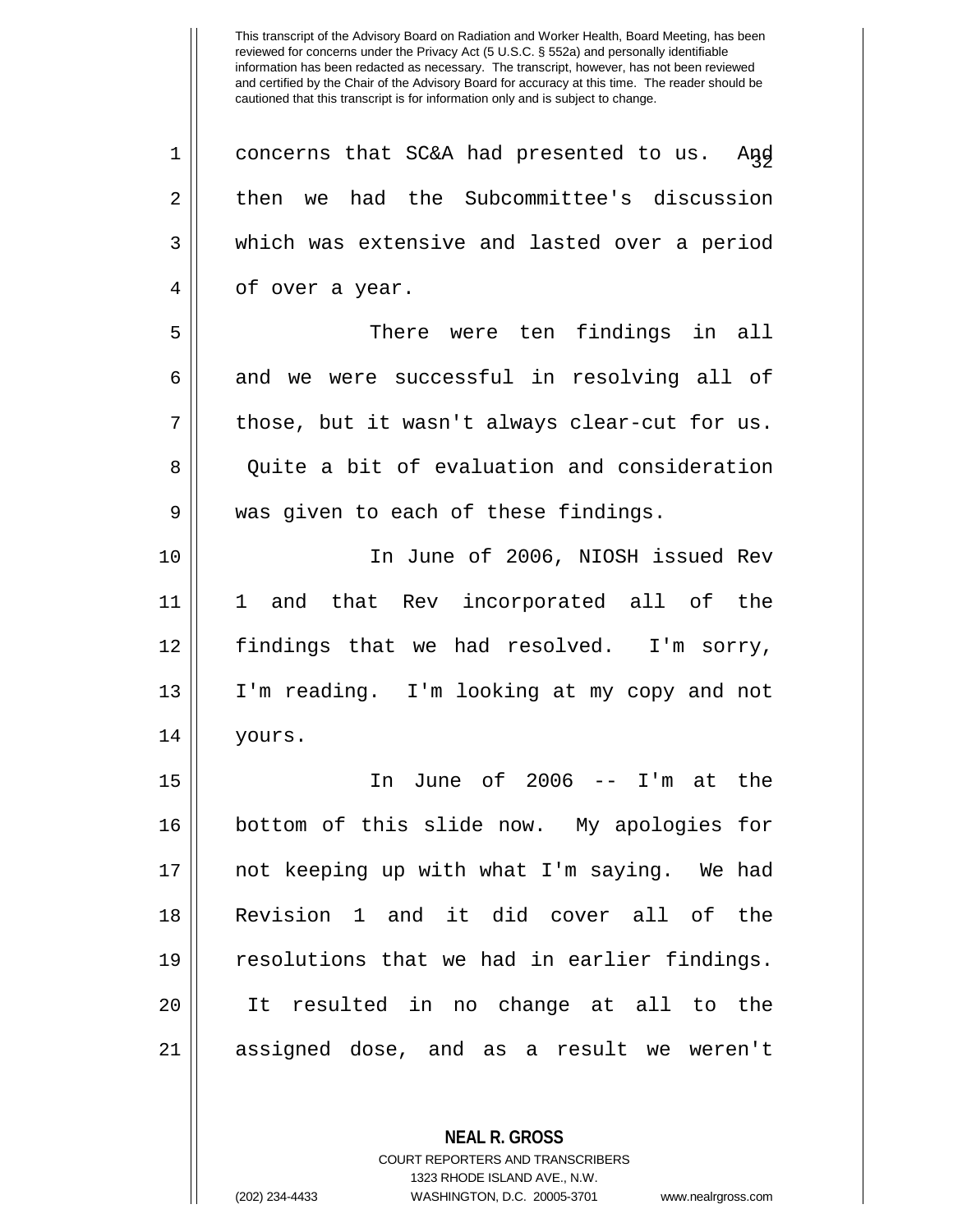1 || going to have to have a PER, a Prograg 2 | Evaluation Report.

3 || As I mentioned earlier there were  $4 \parallel$  ten findings in total, and for those of you 5 || who had any interest in those specific 6 findings even though I'll go through them 7 very shortly, the complete histories are on 8 || the Board Review System.

9 || If you care to go there and look, 10 there is your URL for finding it. And I again 11 remind folks who are not a part of the Board 12 || that this is an internal review document and 13 it's not accessible from outside the CDC 14 | system.

15 || The Mastard Montioned earlier, the 16 resolutions took us quite a while but we did 17 close them all. And here we take a quick 18 || look at the summary information from what 19 those findings involved. The first one was 20 || concern that there was no guidance on how to 21 || treat missed dosimetry data where the number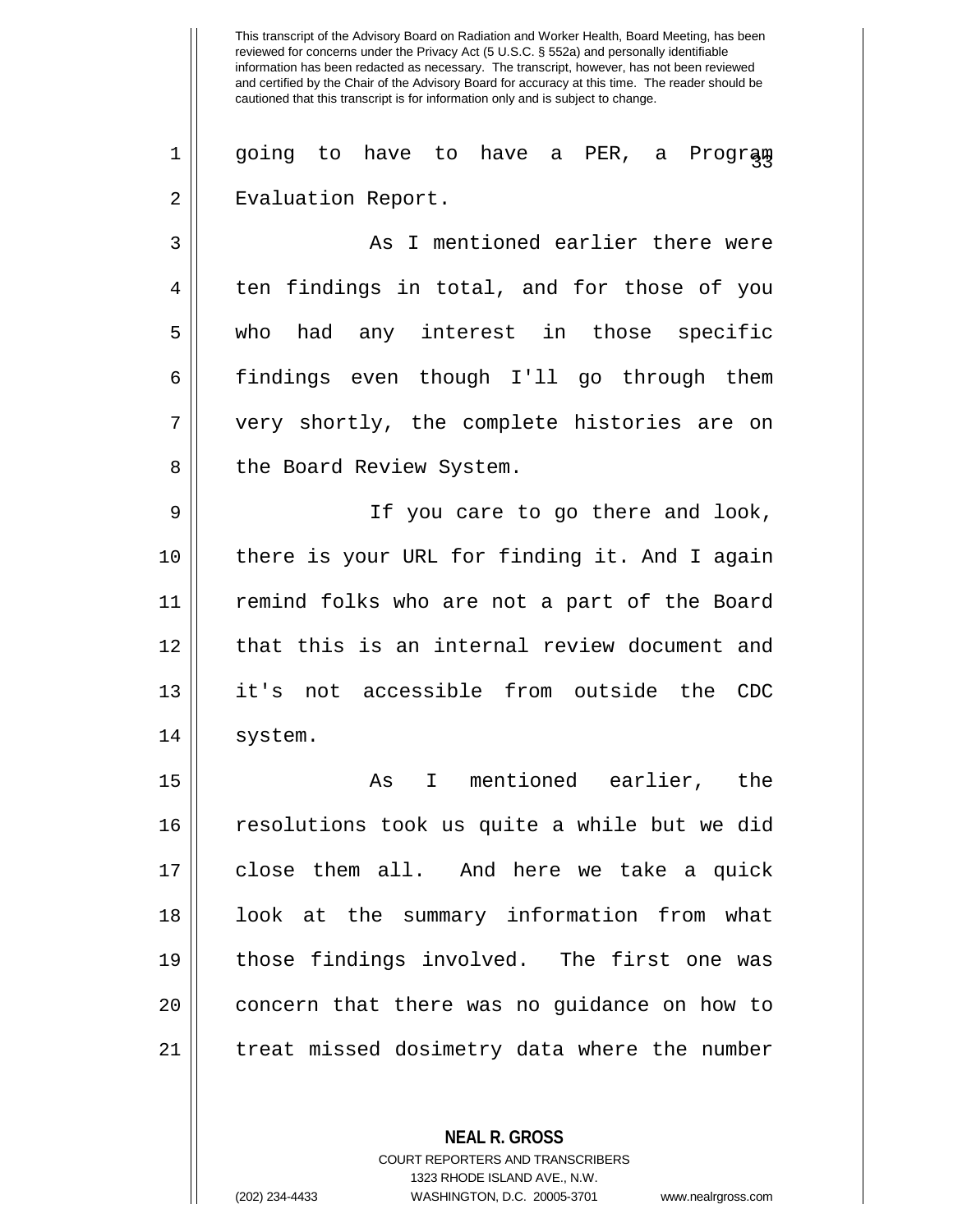| $\mathbf 1$    | of zero readings was seen for less than $\frac{12}{34}$             |
|----------------|---------------------------------------------------------------------|
| 2              | cycles. Rev 1 provided the guidance on how                          |
| 3              | to do that, and we closed the resolution.                           |
| $\overline{4}$ | Item Number 2 indicated that the                                    |
| 5              | guidance did not acknowledge when missed dose                       |
| 6              | was based on the level of detection that was                        |
| 7              | representative of the 95th percentile and                           |
| 8              | required no uncertainty.                                            |
| 9              | Rev 1 of the new Table 2-1 does                                     |
| 10             | specific instructions to the dose<br>give                           |
| 11             | reconstructor on how to record that missed                          |
| 12             | dose and how to calculate it and enter it                           |
| 13             | into IREP.                                                          |
| 14             | Finding 3 and Finding 4 were very                                   |
| 15             | similar.<br>There was<br>concern about the<br>a                     |
| 16             | placement of information and where<br>it                            |
| 17             | appeared in the document, how much there was                        |
| 18             | of it, and it was essentially a format issue.                       |
| 19             | We discussed those and closed them both in                          |
| 20             | 2008.                                                               |
| 21             | 1, all that<br>Rev<br>background                                    |
|                |                                                                     |
|                | <b>NEAL R. GROSS</b>                                                |
|                | <b>COURT REPORTERS AND TRANSCRIBERS</b>                             |
|                | 1323 RHODE ISLAND AVE., N.W.                                        |
|                | (202) 234-4433<br>WASHINGTON, D.C. 20005-3701<br>www.nealrgross.com |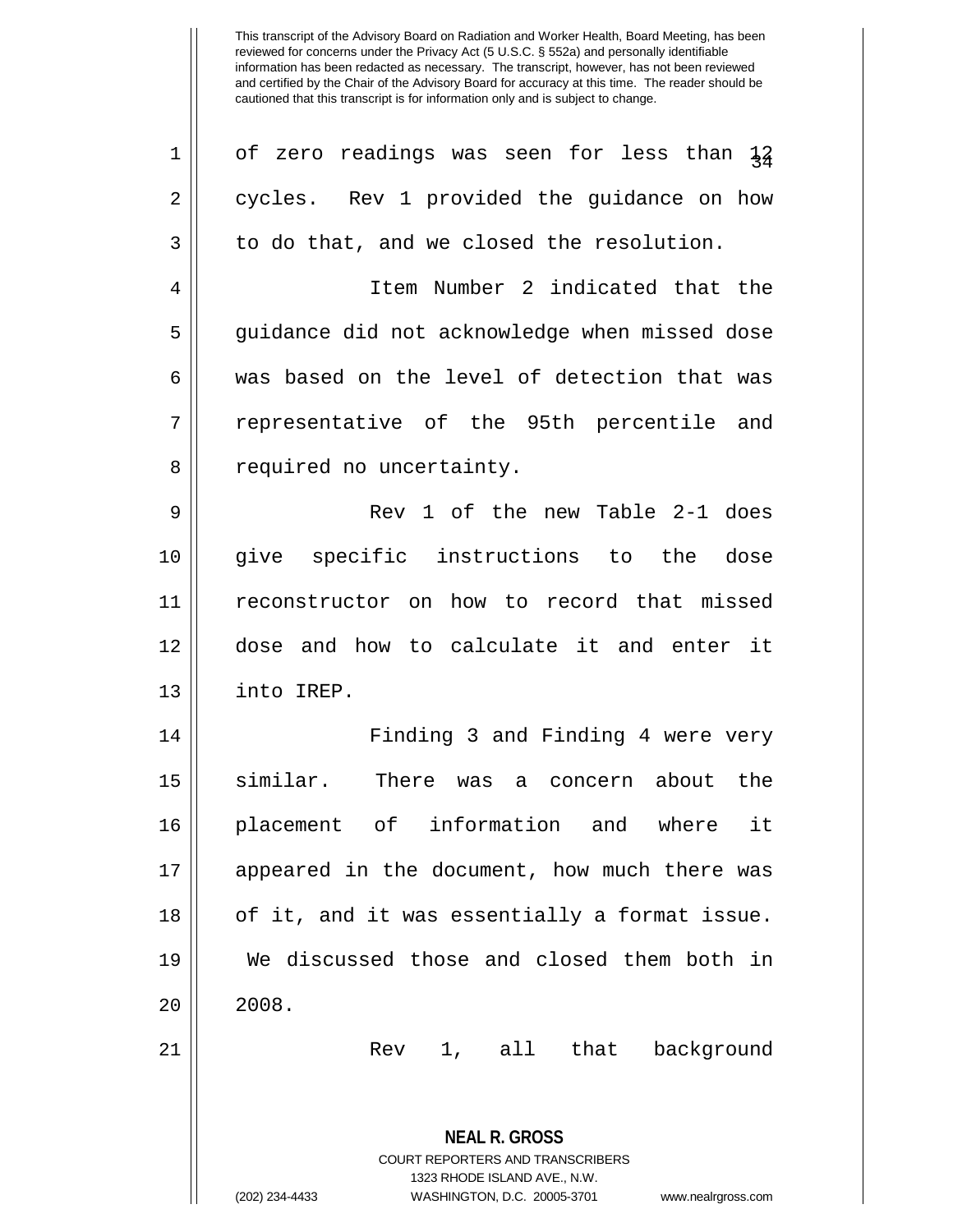$1 \parallel$  information has been moved to a different 2 || place in the document and incorporated into 3 Attachment A so that the dose reconstructor 4 Weill know where to find it and not have to 5 || wade through it before the reconstruction  $6 \parallel$  event actually begins.

 Item Number 5 was concerned about 8 || addressing how the standard correction factor was going to be used when dosimeter doses were greater than zero but less than the level of detection, which was identified at about 40 millirem. Rev 1 takes care of that. 13 || Specifies the use of 40 mR as reasonable default for the level of detection.

 Item 7 was a concern about the difference of instruction from OTIB-10 to Section 5 of Procedure Number 6. The one indicated that the dose reconstructor should use a standard correction factor to the dosimeter dose but didn't use uncertainty, and the other one did just the reverse. It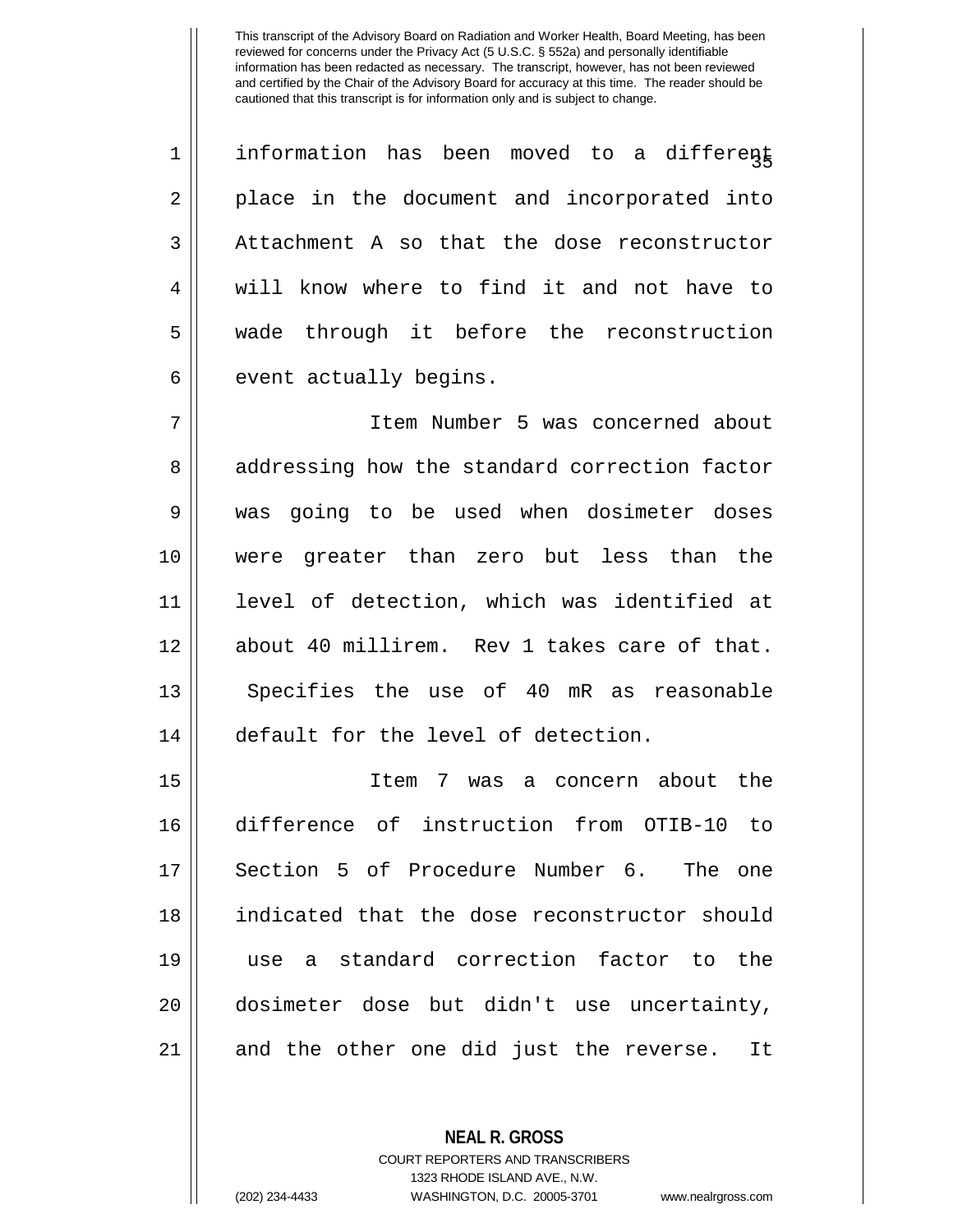$1 \parallel$  applied an SCF but didn't use uncertainty.  $36$ 2 So we closed that with the 3 || agreement that PROC-0006 was going to be 4 completely revised, and was, so that it 5 || didn't contain the guidance that was 6 inconsistent with the OTIB. Now the OTIB is 7 || the determining factor.

 Item Number 8 was a concern that  $9 \parallel$  the OTIB was not identifying the hierarchical position of that particular document among the other competing procedures, and we worked that out in Committee. And PROC-0006 Attachment that was of concern is now 14 eliminated and PROC-0006 Section 1.1 refers 15 || the dose reconstructor back to this procedure when appropriate.

17 Number 9 was the standard 18 || correction factor of 2, which covered a great 19 many errors. It doesn't appear to be too 20 || conservative based on NRC 1989 report. And 21 || after discussion it was agreed that this SCF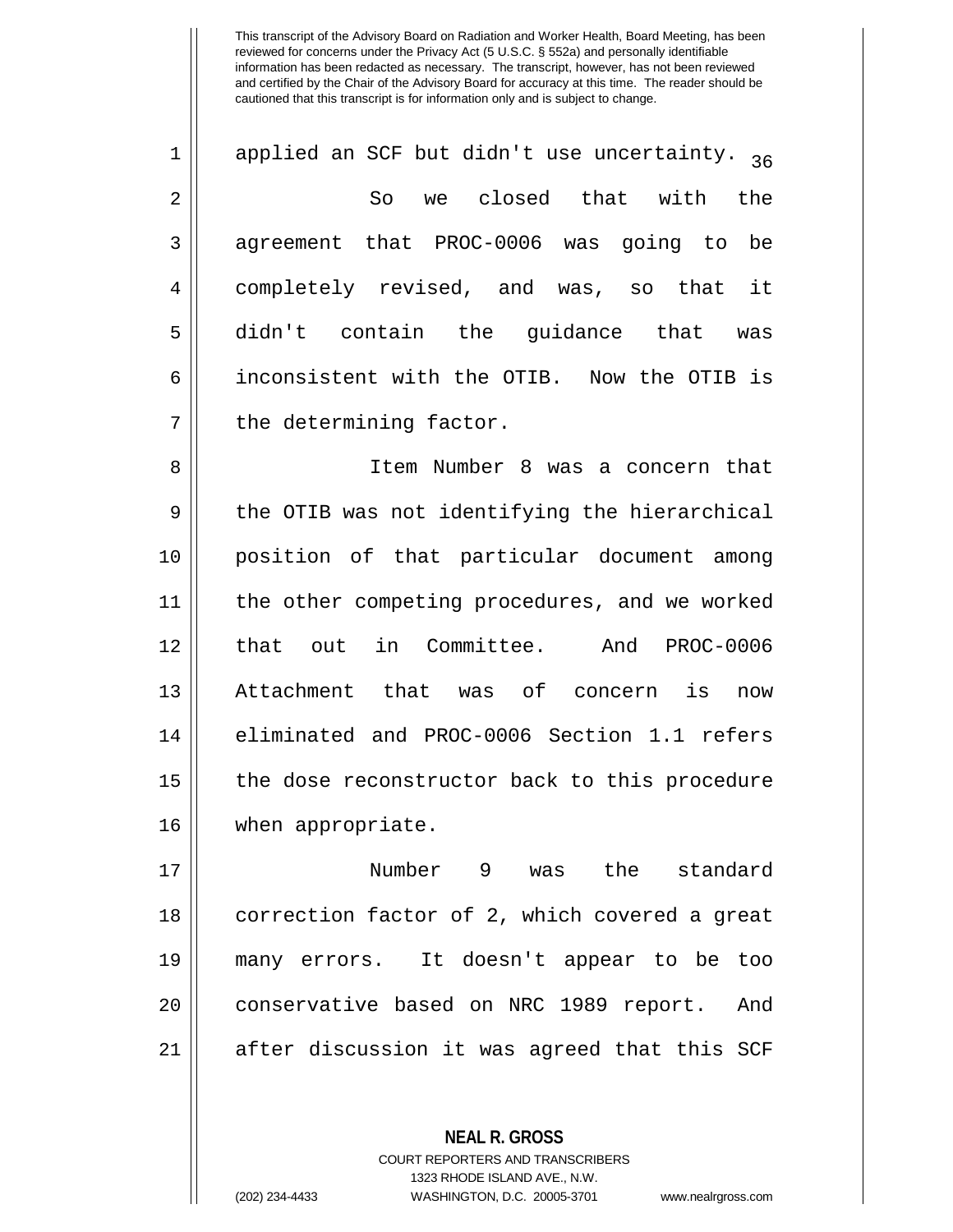| $\mathbf 1$    | of 2 for every recorded dose is sufficiently                                                                                                                           |
|----------------|------------------------------------------------------------------------------------------------------------------------------------------------------------------------|
| $\overline{2}$ | conservative for adequate use in providing a                                                                                                                           |
| 3              | valid result. That's closed.                                                                                                                                           |
| 4              | The final finding was the use of                                                                                                                                       |
| 5              | a default level of detection value of 40 mR,                                                                                                                           |
| 6              | and that should be considered a highly                                                                                                                                 |
| 7              | typical value as opposed to a highly                                                                                                                                   |
| 8              | conservative one. And our deliberations                                                                                                                                |
| 9              | agreed that the 40 mR for gamma radiation is                                                                                                                           |
| 10             | reasonably claimant favorable and that when                                                                                                                            |
| 11             | you use it with the assumed monthly zeros it                                                                                                                           |
| 12             | ensures that the missed dose is appropriately                                                                                                                          |
| 13             | barely overestimated.                                                                                                                                                  |
| 14             | That resolved the issues that we                                                                                                                                       |
| 15             | had with OTIB-10. If you have any questions                                                                                                                            |
| 16             | we'll try to respond to them.                                                                                                                                          |
| 17             | CHAIRMAN MELIUS: Brad, go ahead.                                                                                                                                       |
| 18             | need just a<br>MEMBER CLAWSON: I                                                                                                                                       |
| 19             | clarification. This OTIB-10 is one<br>that                                                                                                                             |
| 20             | we're using now?                                                                                                                                                       |
| 21             | MEMBER MUNN: Yes.                                                                                                                                                      |
|                | <b>NEAL R. GROSS</b><br><b>COURT REPORTERS AND TRANSCRIBERS</b><br>1323 RHODE ISLAND AVE., N.W.<br>WASHINGTON, D.C. 20005-3701<br>(202) 234-4433<br>www.nealrgross.com |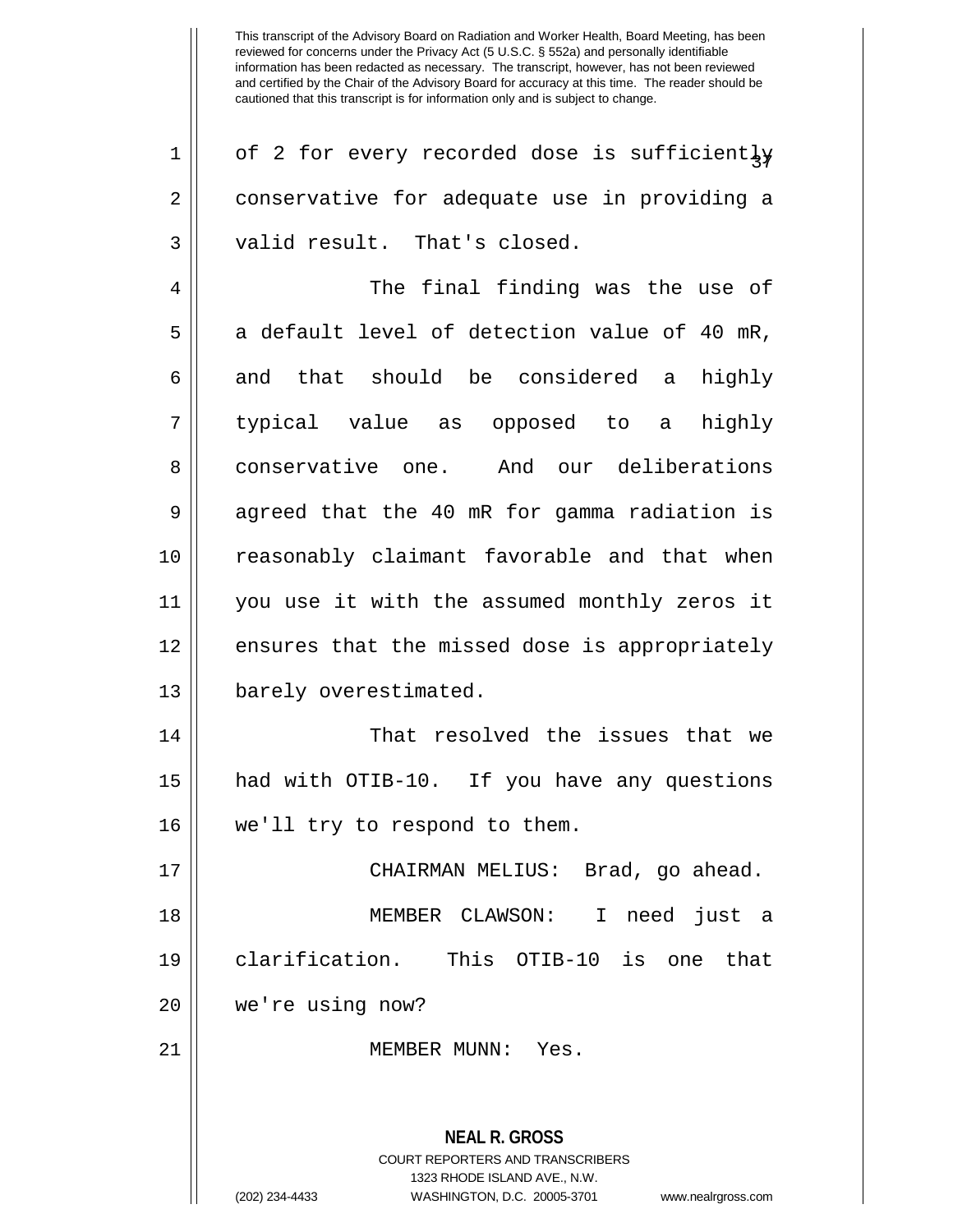This transcript of the Advisory Board on Radiation and Worker Health, Board Meeting, has been reviewed for concerns under the Privacy Act (5 U.S.C. § 552a) and personally identifiable information has been redacted as necessary. The transcript, however, has not been reviewed and certified by the Chair of the Advisory Board for accuracy at this time. The reader should be cautioned that this transcript is for information only and is subject to change. **NEAL R. GROSS** COURT REPORTERS AND TRANSCRIBERS <sup>38</sup> <sup>1</sup> MEMBER CLAWSON: And we've gotten  $2 \parallel$  to the process and it's in effect now. 3 MEMBER MUNN: Yes. 4 MEMBER CLAWSON: Okay. For some 5 reason I thought we weren't going to 6 | overestimate anymore, and that's why I was 7 just kind of wondering. I know the troubles 8 we have with overestimating stuff before, and  $9 \parallel$  that kind of surprised me. 10 MEMBER MUNN: This procedure's 11 || only used when there are very low exposures. 12 And I don't believe you're going to find it 13 || in frequent use at all. I think it's seldom 14 || used, but so far as I know it is still valid. 15 Is that correct, Stu? 16 MR. HINNEFELD: Yes, I don't 17 think it's been cancelled but I think it is 18 || rarely used anymore. Your question about are 19 we going to stop overestimating, and we, in 20 fact, considered it and talked to our 21 contractor about that and we reported back on

1323 RHODE ISLAND AVE., N.W.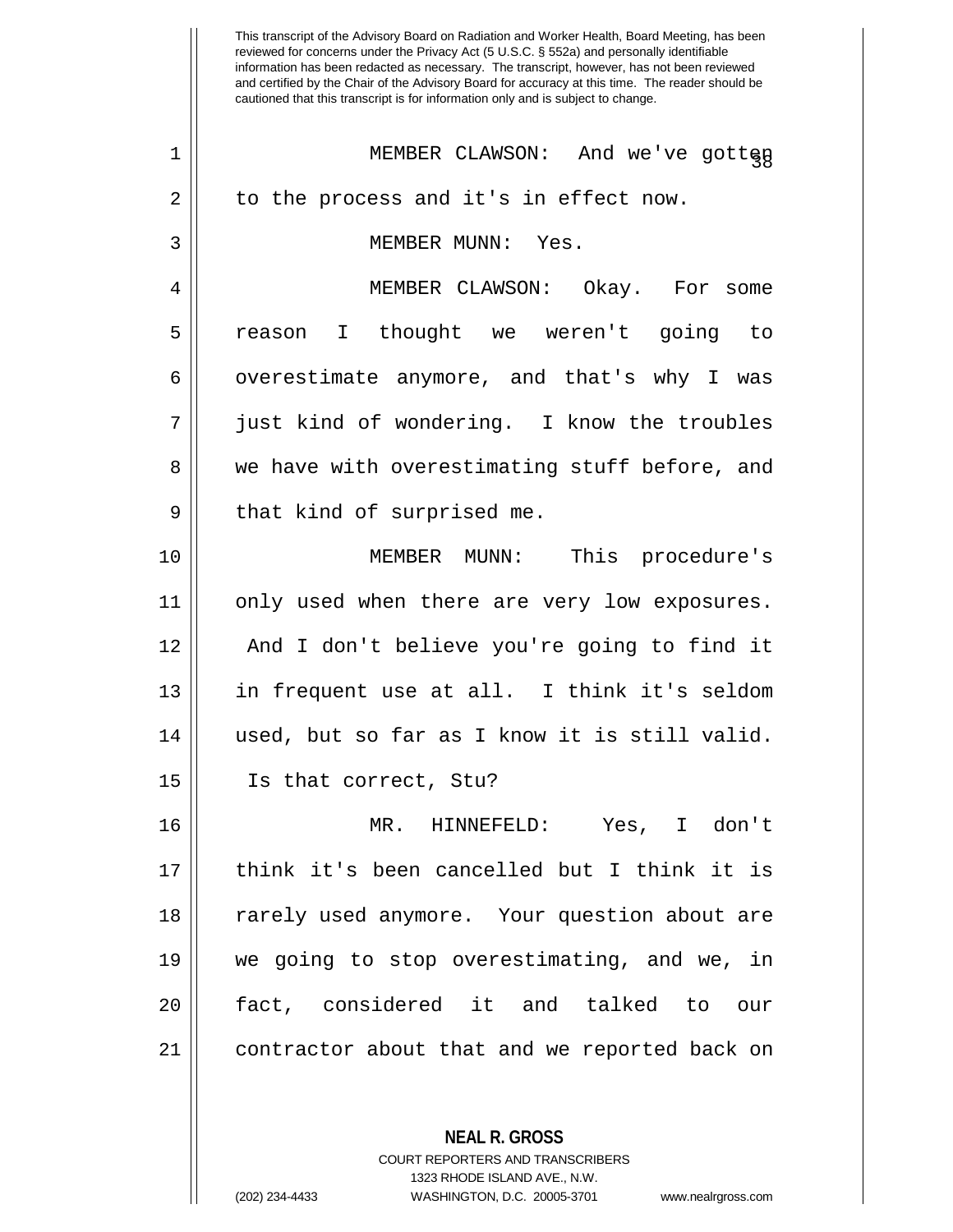**NEAL R. GROSS** COURT REPORTERS AND TRANSCRIBERS 1323 RHODE ISLAND AVE., N.W.  $\begin{array}{|c|c|c|c|c|}\n1 & \text{that.} & \text{39} \end{array}$ 2 The actual discontinuing of any 3 || overestimating approach has just turned out 4 || to be quite extensive because of the 5 || additional effort required to do these dose 6 cach 6 reconstructions, and so there are some things 7 we have stopped doing. 8 || I know we don't do this very much  $9 \parallel$  anymore. I'm not sure if we use it, really, 10 at all anymore on OTIB-10. And there's some 11 overestimating things that we have stopped 12 that we can stop with a little effort, you 13 || know, the more precise estimate doesn't take 14 | that much more work. 15 But when you talk about just 16 eliminating overestimates in general, it 17 makes dose reconstruction so much more time 18 consuming and therefore so much more 19 expensive, we just didn't feel like we could  $20$  || stop it all. 21 MEMBER CLAWSON: But this one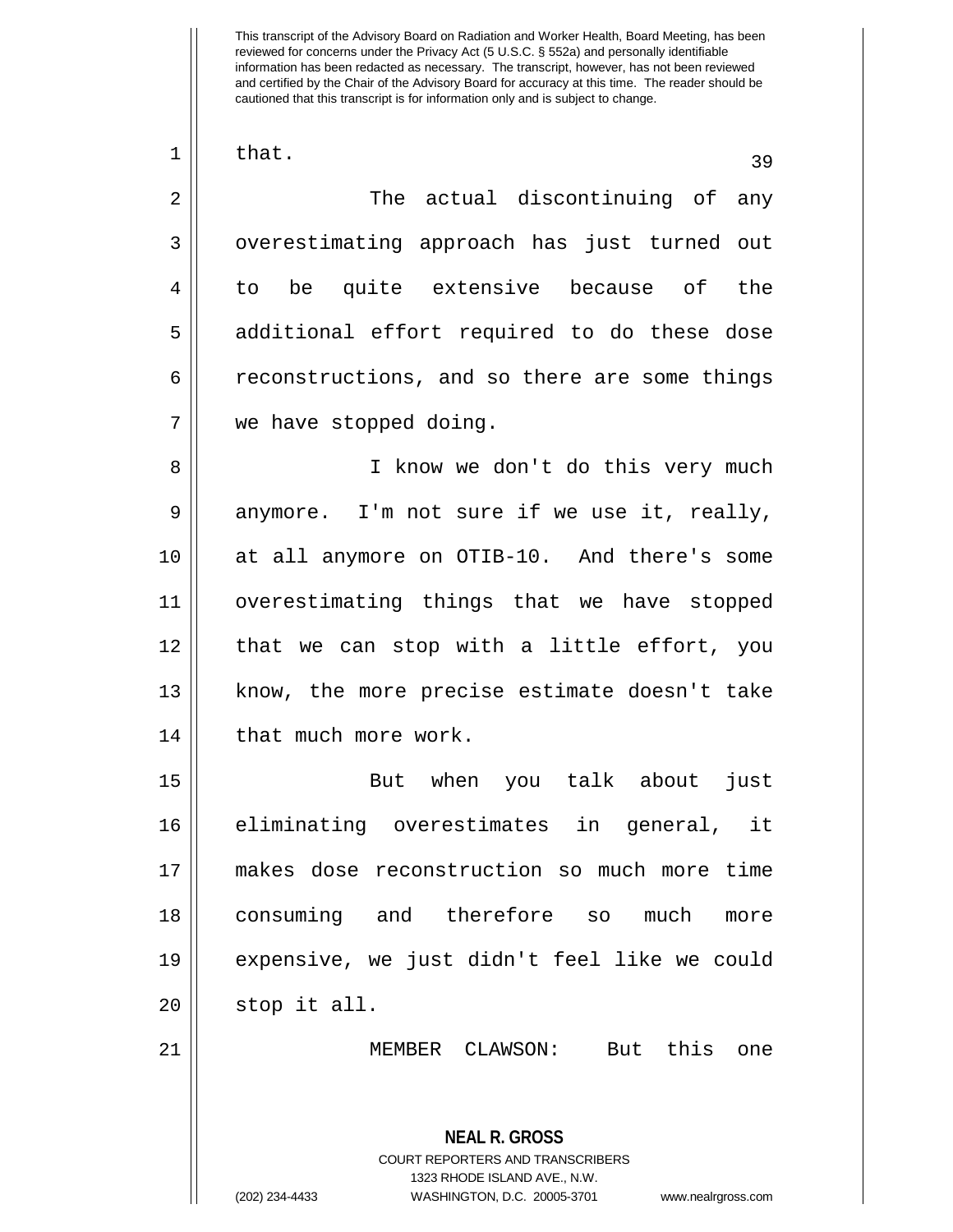| $\mathbf 1$    | isn't used. I guess I'm looking at it from               |
|----------------|----------------------------------------------------------|
| $\overline{2}$ | our dose reconstruction of when they use                 |
| 3              | this, this is going to be in their workbook              |
| 4              | to let us know that this was an overestimate.            |
| 5              | MR. HINNEFELD: Well, the dose                            |
| 6              | reconstruction should certainly say. You                 |
| 7              | know, it should be clear that this was what              |
| 8              | was used, if it's used.                                  |
| 9              | MEMBER CLAWSON: Okay, thank you.                         |
| 10             | CHAIRMAN MELIUS: And just to                             |
| 11             | reiterate that we had talked to others. This             |
| 12             | is one of the ten-year review issues, and so             |
| 13             | we actually have talked about this when we               |
| 14             | were talking about the follow-up on the ten-             |
| 15             | year review.                                             |
| 16             | Meanwhile, while Stu tries to fix                        |
| 17             | the machine, Phil, go ahead.                             |
| 18             | MEMBER SCHOFIELD: Yes, using the                         |
| 19             | value of 40 mR, how comfortable are you with             |
| 20             | that given the -- what was that, Number 9, I             |
| 21             | think it was here. We're using assumed LOD               |
|                |                                                          |
|                | <b>NEAL R. GROSS</b><br>COURT REPORTERS AND TRANSCRIBERS |

1323 RHODE ISLAND AVE., N.W.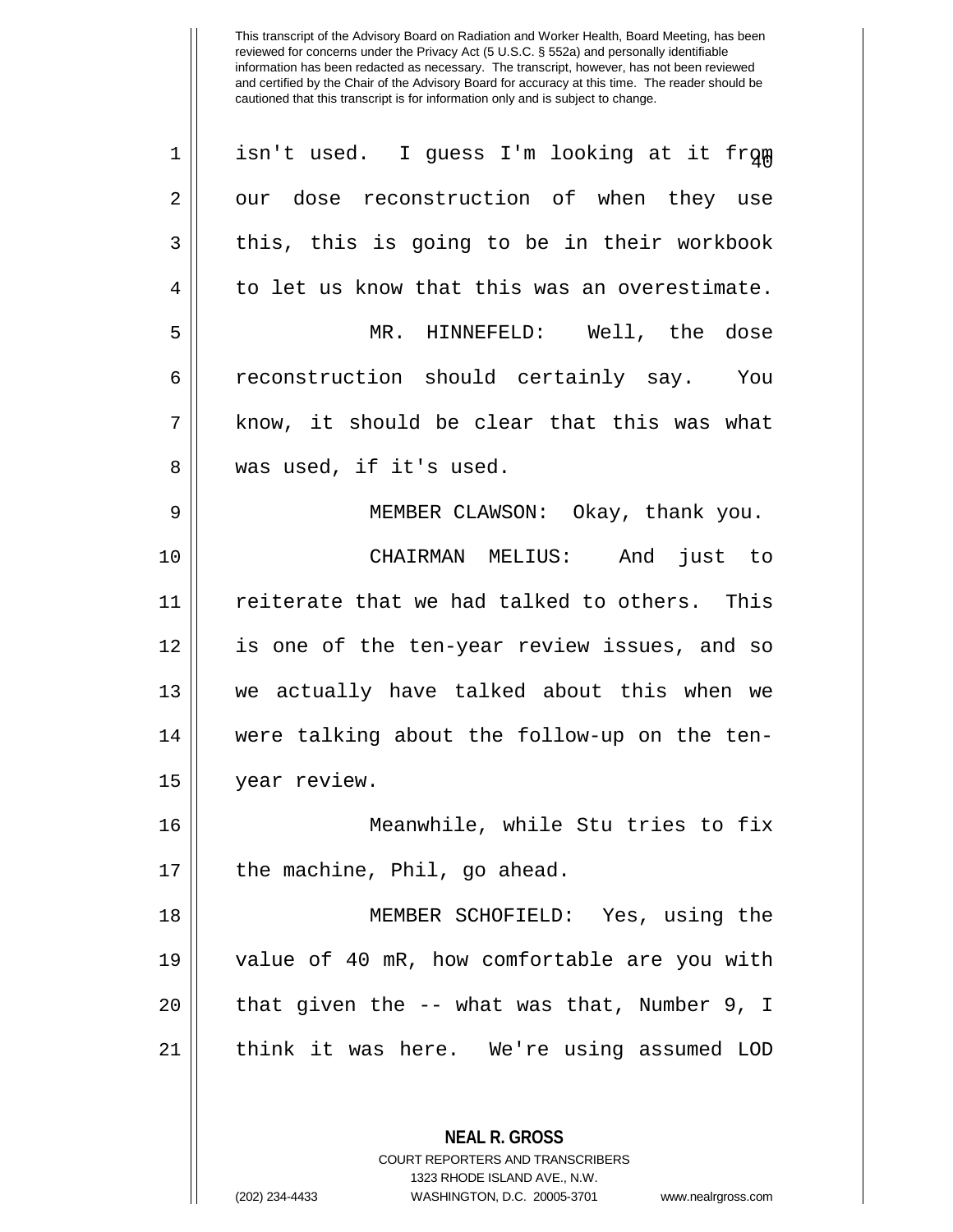| $\mathbf 1$ | of 40 mR for gamma. Given the history of the  |
|-------------|-----------------------------------------------|
| 2           | fact that we have film badges, we have TLDs,  |
| 3           | we have some brands of film badges that       |
| 4           | weren't as sensitive as others, how           |
| 5           | comfortable is NIOSH with that value?         |
| 6           | MR. HINNEFELD: Well, we think 40              |
| 7           | is a good value to use for this procedure.    |
| 8           | And remember you're using the procedure, if   |
| 9           | you use it you're using it in its entirety.   |
| 10          | So you're not just using 40 as LOD, you are   |
| 11          | maximizing the number of zero readings.       |
| 12          | So you essentially, you know, all             |
| 13          | but one exchange in a year is considered a    |
| 14          | zero. So you're overestimating the number of  |
| 15          | zeros, so the number of times you use the     |
| 16          | missed dose calculation, and you're also      |
| 17          | using the LOD instead of the LOD over 2, more |
| 18          | precise estimate of the missed dose.          |
| 19          | there are sufficient<br>So                    |
| 20          | conservatisms built into there that<br>we     |
| 21          |                                               |
|             | believe it is appropriate. And as<br>an       |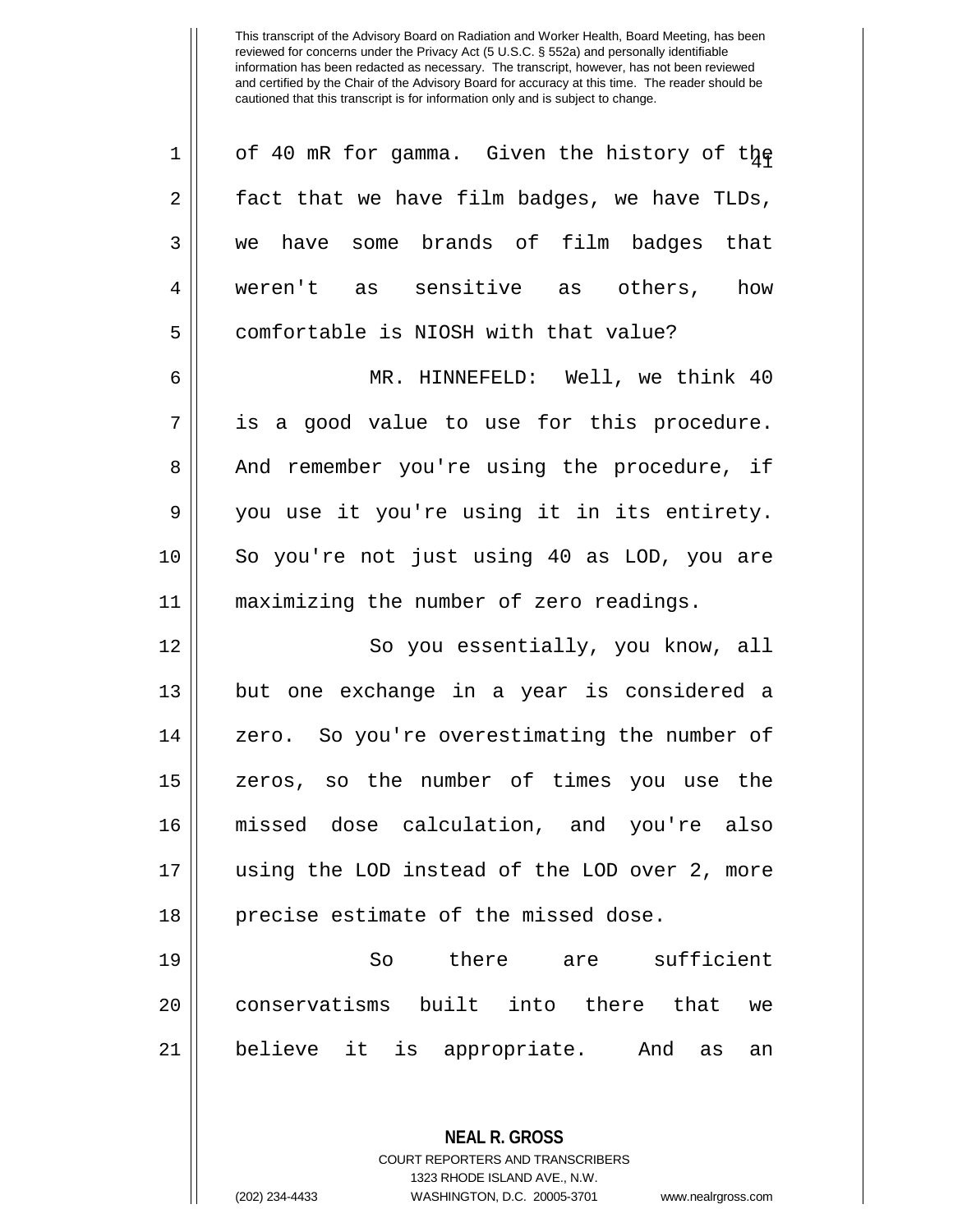| $\mathbf 1$ | alternative, if you chose to use a higher LQD                                                                                                                          |
|-------------|------------------------------------------------------------------------------------------------------------------------------------------------------------------------|
| $\sqrt{2}$  | and go back and review these claims, you                                                                                                                               |
| 3           | know, it won't affect these cases. The only                                                                                                                            |
| 4           | thing that would happen would the PoC would                                                                                                                            |
| 5           | move up high enough that you could no longer                                                                                                                           |
| $\epsilon$  | use overestimating techniques and you would                                                                                                                            |
| 7           | have to rework the case using another method.                                                                                                                          |
| $\,8\,$     | MEMBER SCHOFIELD: Oh, okay.                                                                                                                                            |
| $\mathsf 9$ | Thanks.                                                                                                                                                                |
| 10          | CHAIRMAN MELIUS: Dave?                                                                                                                                                 |
| 11          | MEMBER KOTELCHUCK: On Finding 9,                                                                                                                                       |
| 12          | could you please tell us what the standard                                                                                                                             |
| 13          | correction factor of two corrects for?                                                                                                                                 |
| 14          | MR. HINNEFELD: Well, I could if                                                                                                                                        |
| 15          | had read the OTIB recently. There are<br>I.                                                                                                                            |
| 16          | several factors that influence the                                                                                                                                     |
| 17          | uncertainty of the dosimeter, and there were                                                                                                                           |
| 18          | estimates of how big could that uncertainty                                                                                                                            |
| 19          | And when you sum them it comes to about<br>be.                                                                                                                         |
| 20          | two.                                                                                                                                                                   |
| 21          | So I'll have to go back and look                                                                                                                                       |
|             | <b>NEAL R. GROSS</b><br><b>COURT REPORTERS AND TRANSCRIBERS</b><br>1323 RHODE ISLAND AVE., N.W.<br>(202) 234-4433<br>WASHINGTON, D.C. 20005-3701<br>www.nealrgross.com |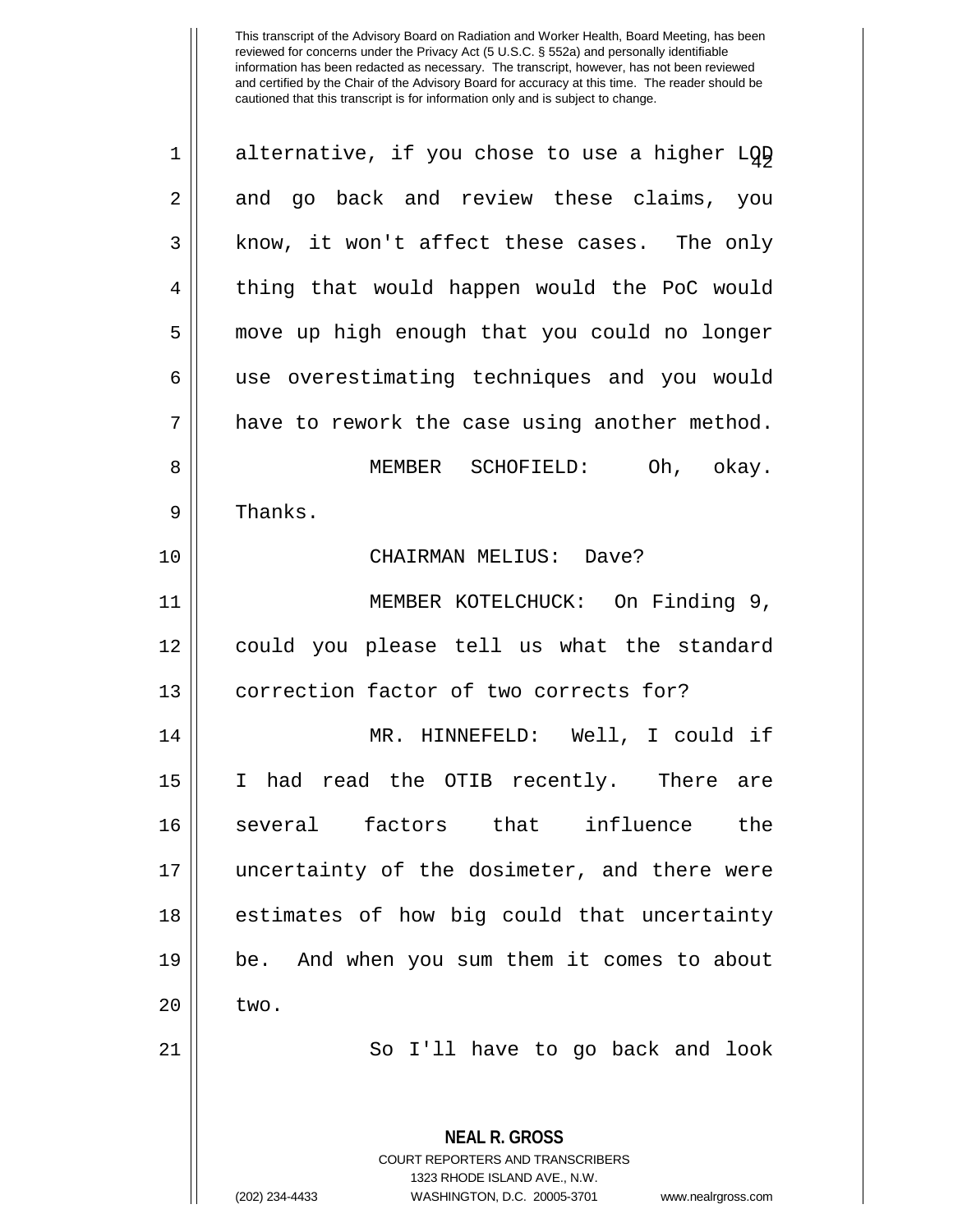This transcript of the Advisory Board on Radiation and Worker Health, Board Meeting, has been reviewed for concerns under the Privacy Act (5 U.S.C. § 552a) and personally identifiable information has been redacted as necessary. The transcript, however, has not been reviewed and certified by the Chair of the Advisory Board for accuracy at this time. The reader should be cautioned that this transcript is for information only and is subject to change.  $1 \parallel$  at the OTIB. I don't recall, but I can send 2 || you some information about what they are.  $3 \parallel$  And I think they are explained in the OTIB. 4 MEMBER KOTELCHUCK: Well, I'll go 5 || into the OTIB by myself. 6 MR. HINNEFELD: Okay, if you have 7 any questions let me know because I think I 8 ll can talk about it. 9 MEMBER KOTELCHUCK: Fine. 10 MR. HINNEFELD: But I do recall 11 there are a number of issues in film 12 dosimetry that contribute to the uncertainty  $13$  | of the film dosimetry by a certain percent. 14 || And of the ones that were considered, when 15 you add those up it came out to about two. 16 MEMBER KOTELCHUCK: Good. Thank 17 you. 18 CHAIRMAN MELIUS: And the OTIB is 19  $\parallel$  on the stuff that was handed out this time. 20 MEMBER KOTELCHUCK: Yes.

21 CHAIRMAN MELIUS: Should be.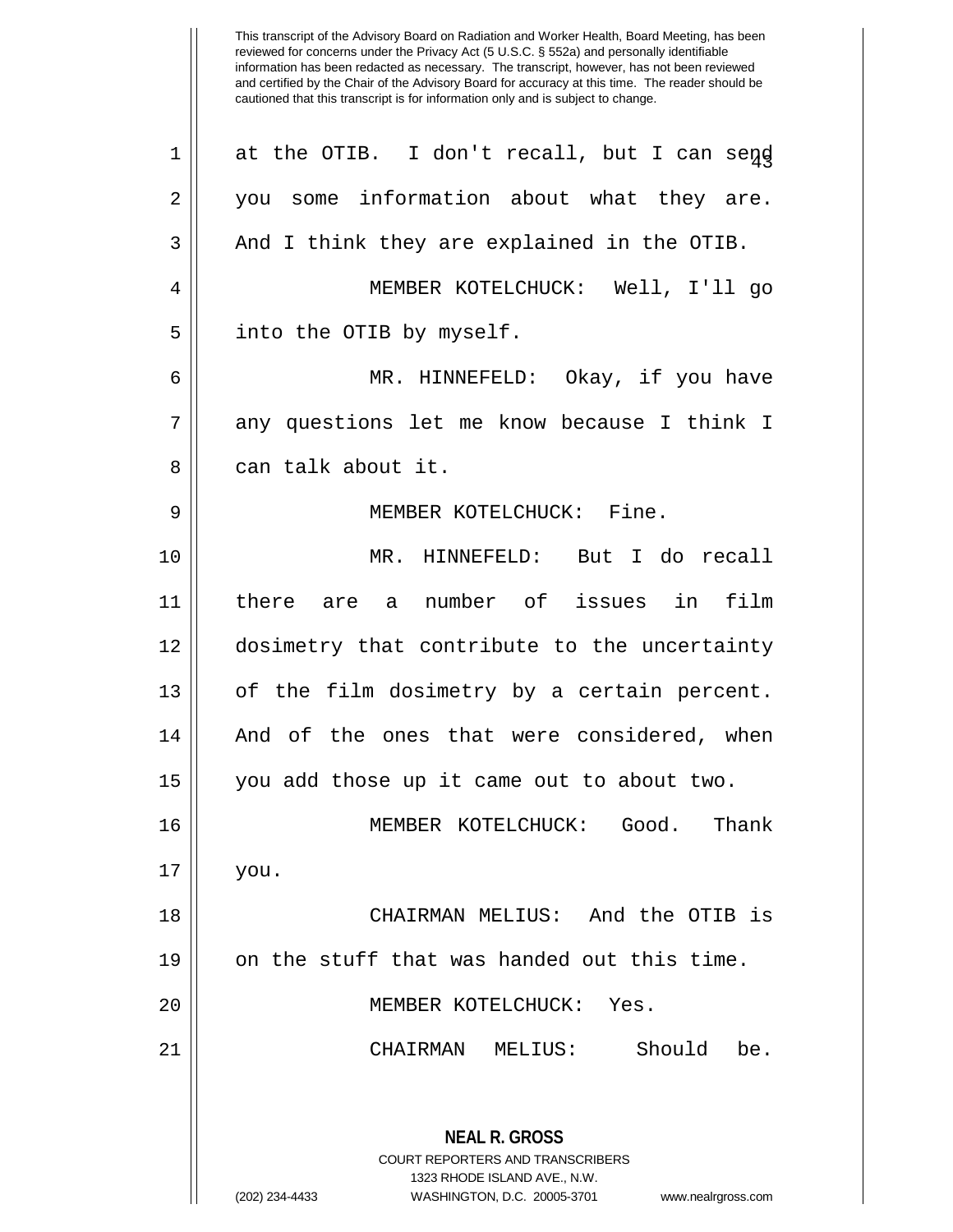**NEAL R. GROSS** COURT REPORTERS AND TRANSCRIBERS 1323 RHODE ISLAND AVE., N.W. (202) 234-4433 WASHINGTON, D.C. 20005-3701 www.nealrgross.com  $1 \parallel$  Yes, Mark?  $44$ 2 || MEMBER GRIFFON: I just have one, 3 and this still might help out here too. But 4 just Finding 1 on the missed dose you might 5 || go through, from my memory this was quite a 6 discussion in the early years of the 7 || procedure when I was still working on that 8 Subcommittee, but how you determine. It says 9 you revise your approach, and it's included 10 in the revision. 11 || But how do you handle missed dose 12 || and as compared to, like, if you have records 13 where you see zeros or less than detectable 14 || or if you have blank cycles? I mean, just if 15 you can explain, I think it's worthwhile to 16 || explain. How do you fill in those blanks? 17 MR. HINNEFELD: For this 18 | procedure? 19 MEMBER GRIFFON: Yes, relative to 20 | this procedure. 21 MR. HINNEFELD: Well, relative to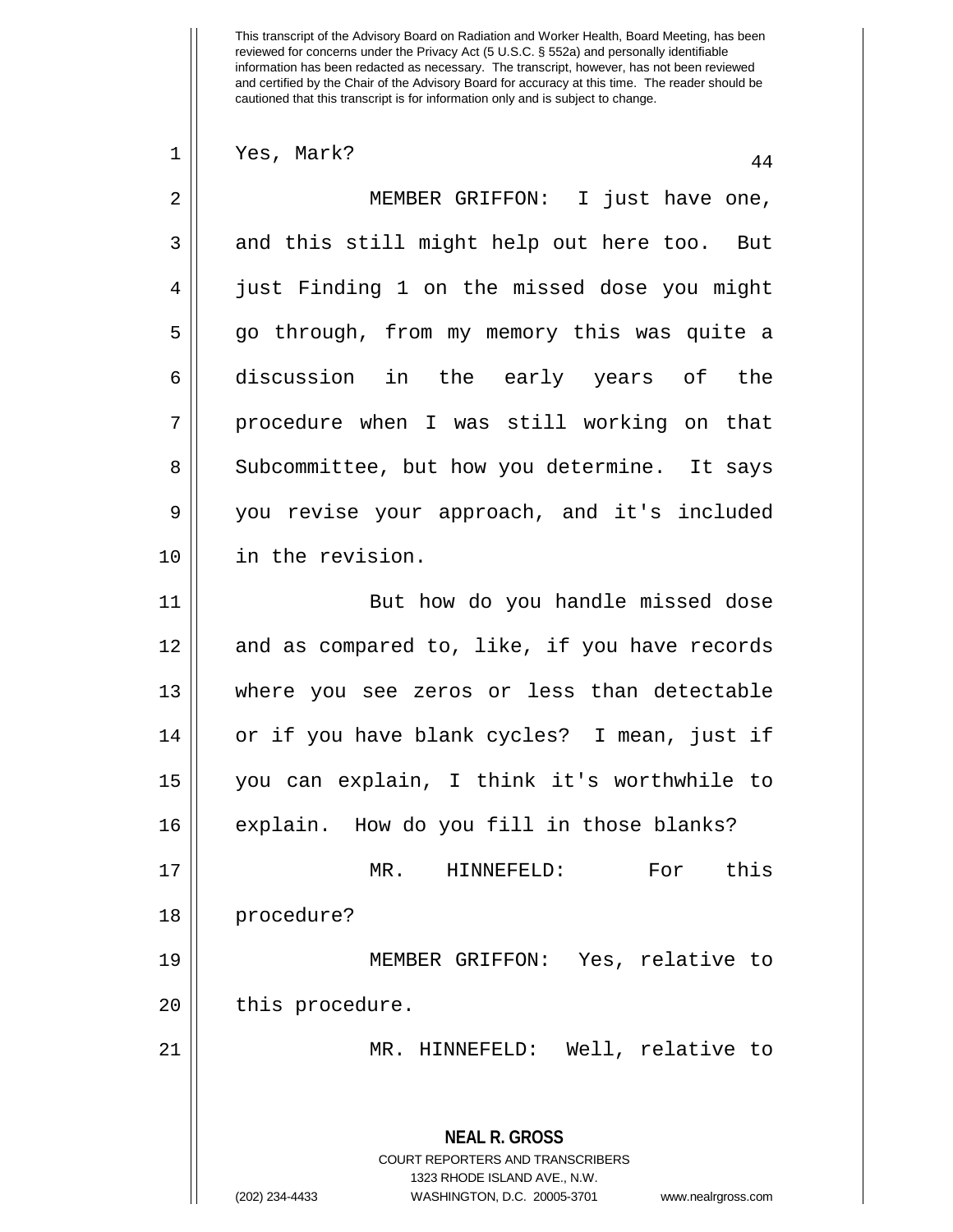| $\mathbf 1$ | this procedure, I think what's generally done            |
|-------------|----------------------------------------------------------|
| 2           | is if you have a dose in a year, a recorded              |
| 3           | dose in a year, you assume that occurred in              |
| 4           | one cycle. And you take the how ever many                |
| 5           | other cycles there were that year and you                |
| 6           | consider those zero and do the missed dose               |
| 7           | for all other cycles. I think that's what we             |
| 8           | call maximum zero.                                       |
| 9           | MEMBER GRIFFON: So that would be                         |
| 10          | assigning 40 millirems per cycle basically,              |
| 11          | right, is what you're saying?                            |
| 12          | MR. HINNEFELD: Yes. Yes.                                 |
| 13          | MEMBER GRIFFON: All right.                               |
| 14          | HINNEFELD: And then that<br>MR.                          |
| 15          | missed dose number goes into as a constant               |
| 16          | because it's considered the 95th percentile              |
| 17          | level of the missed dose, and it goes into               |
| 18          | the IREP spreadsheet as constant.                        |
| 19          | MEMBER GRIFFON: And what if you                          |
| 20          | have a situation where you have, and this                |
| 21          | OTIB may not be applicable to this kind of               |
|             |                                                          |
|             | <b>NEAL R. GROSS</b><br>COURT REPORTERS AND TRANSCRIBERS |

1323 RHODE ISLAND AVE., N.W.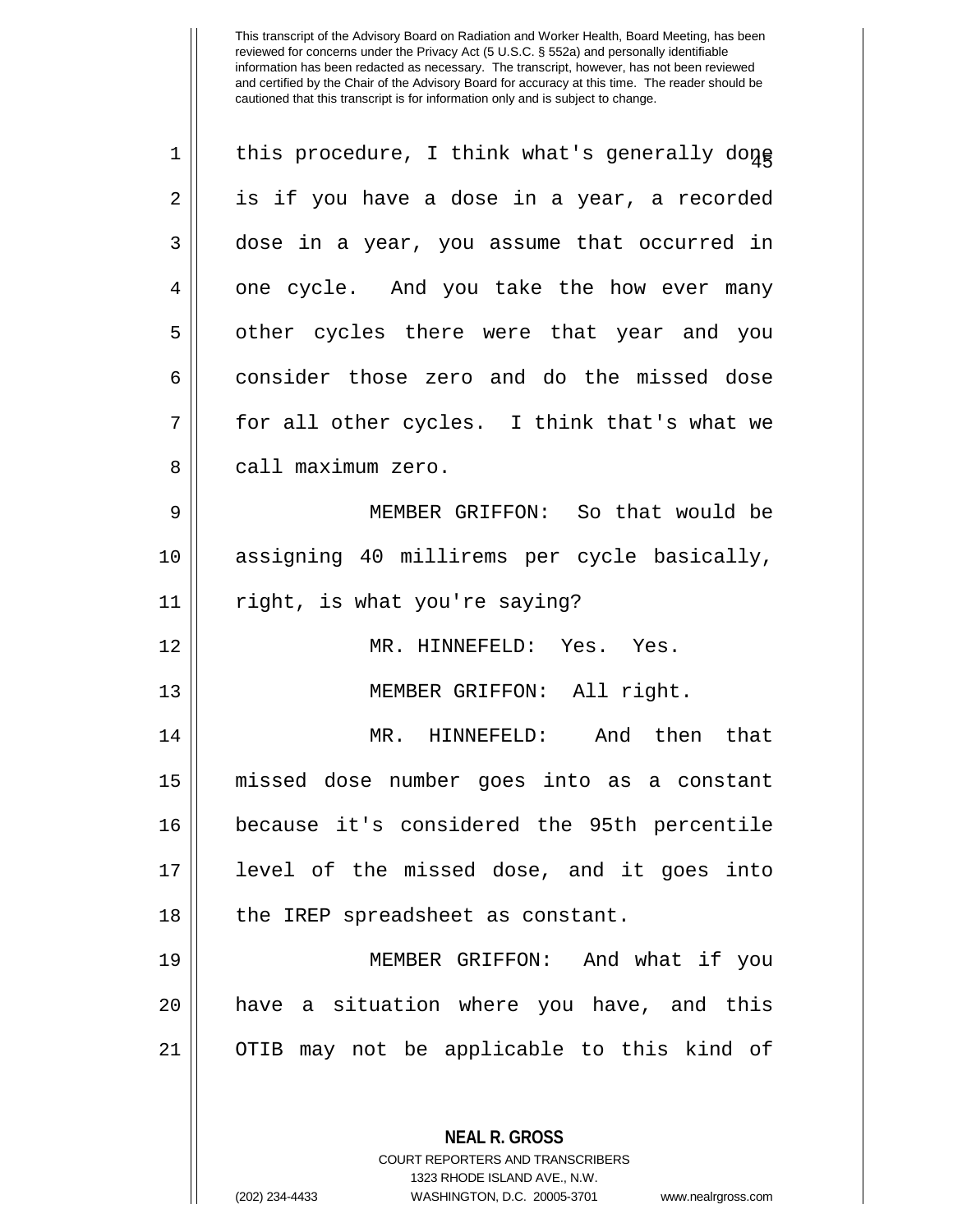| situation, but you have records for a persqp 2 || but there is gaps in them so you have maybe monthly dosimetry records but you're missing 4 | occasional months? MR. HINNEFELD: Well, that's largely a site-specific question. And the way you can learn about what the site's 8 || practices were, whether they recorded faithfully a zero or whether they would have 10 || a zero and leave it a blank. 11 || So you have to determine whether that blank means it's a zero or that blank means there's no result for that month. And if there's no result, then we have to worry about whether maybe it should be an unmonitored as opposed to a missed dose. MEMBER GRIFFON: Yes. And I think you're right. I think you sort of defer to Site Profile approaches and stuff, but there was discussions of looking at | nearby doses, the  $-$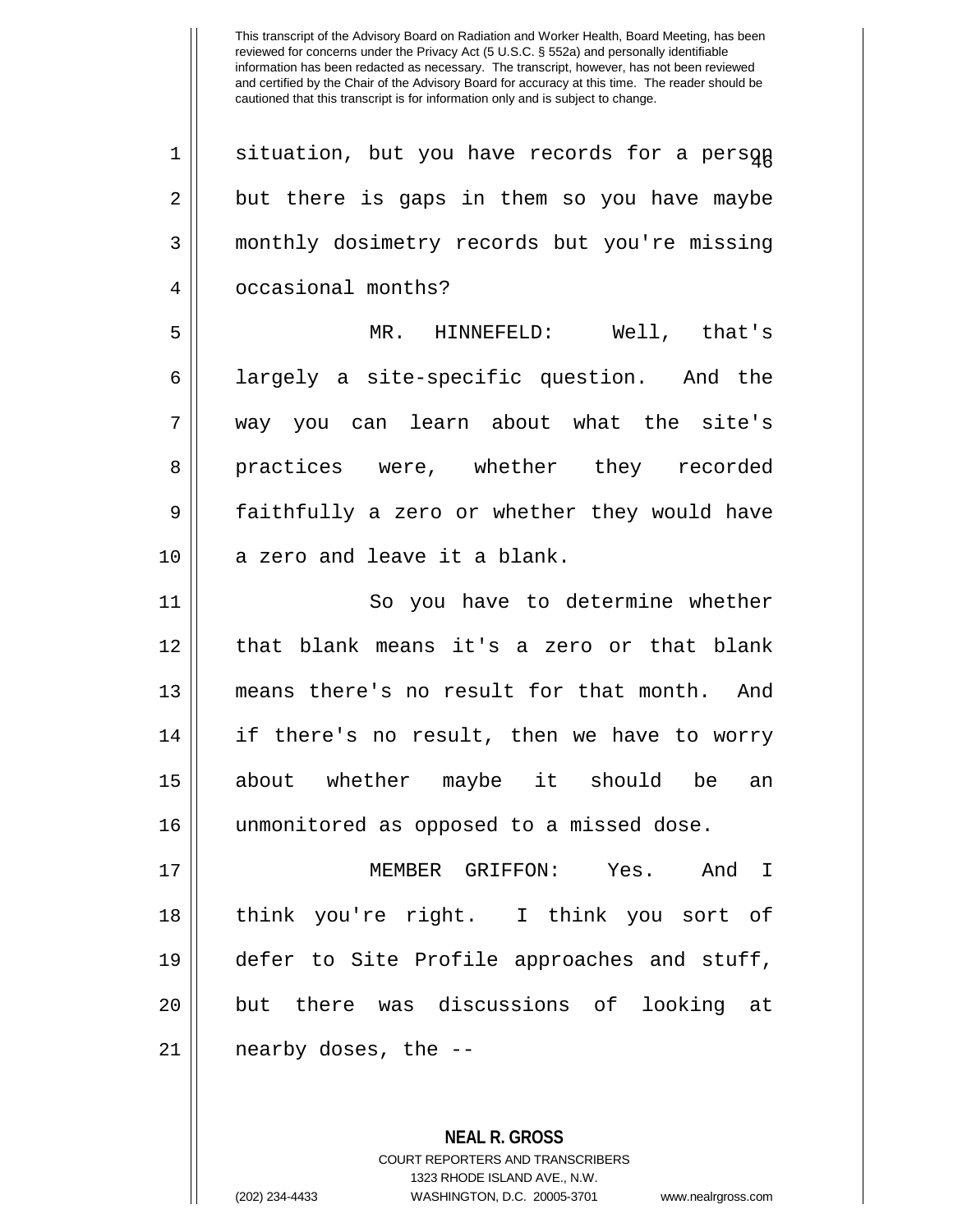This transcript of the Advisory Board on Radiation and Worker Health, Board Meeting, has been reviewed for concerns under the Privacy Act (5 U.S.C. § 552a) and personally identifiable information has been redacted as necessary. The transcript, however, has not been reviewed and certified by the Chair of the Advisory Board for accuracy at this time. The reader should be cautioned that this transcript is for information only and is subject to change. **NEAL R. GROSS** COURT REPORTERS AND TRANSCRIBERS 1323 RHODE ISLAND AVE., N.W. (202) 234-4433 WASHINGTON, D.C. 20005-3701 www.nealrgross.com <sup>47</sup> <sup>1</sup> MR. HINNEFELD: Yes, there are a 2 | few techniques around. 3 || MEMBER GRIFFON: -- or coworker 4 doses or other things. 5 MR. HINNEFELD: I can't bring  $6 \parallel$  them all to mind right now. 7 MEMBER GRIFFON: It's not in this 8 || OTIB though, right. I mean this OTIB 9 wouldn't deal with that end of it. 10 MR. HINNEFELD: No. No, this 11 would not deal with that. 12 MEMBER GRIFFON: Okay. Just 13 || wanted to be clear. 14 MEMBER MUNN: You're trying to 15 || put more on my plate than I already have, 16 | aren't you? 17 CHAIRMAN MELIUS: That's right. 18 Yes. David, do you still have another 19 question or you're -- 20 MEMBER KOTELCHUCK: Oh, pardon  $21$  me.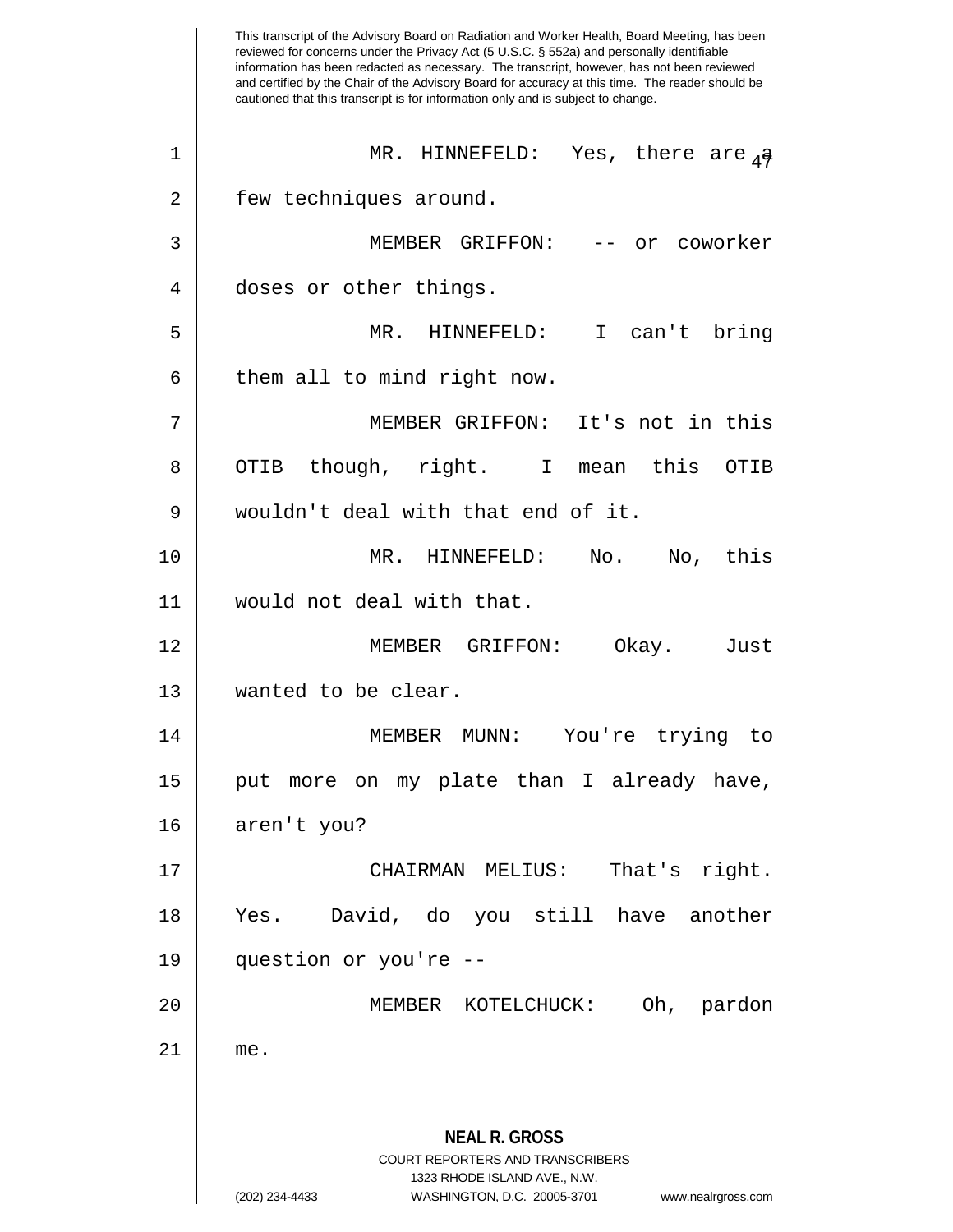This transcript of the Advisory Board on Radiation and Worker Health, Board Meeting, has been reviewed for concerns under the Privacy Act (5 U.S.C. § 552a) and personally identifiable information has been redacted as necessary. The transcript, however, has not been reviewed and certified by the Chair of the Advisory Board for accuracy at this time. The reader should be cautioned that this transcript is for information only and is subject to change. **NEAL R. GROSS** COURT REPORTERS AND TRANSCRIBERS 1323 RHODE ISLAND AVE., N.W.  $\left\vert \begin{matrix} 1 \end{matrix} \right\vert$  CHAIRMAN MELIUS: Yes, oka $\rm \chi_{8}$ 2 || David Richardson or Bill Field, do you have 3 questions? 4 MEMBER FIELD: This is Bill. No 5 questions. 6 CHAIRMAN MELIUS: Okay. 7 MEMBER RICHARDSON: I don't 8 l either. 9 CHAIRMAN MELIUS: Okay, I just 10 didn't want you to feel forgotten out there. 11 Okay, then Wanda? 12 MEMBER MUNN: The two things that 13 were assigned to do today was OTIB-10 and 14 PER-0012. But because we in our Subcommittee 15 || are just really getting started on PERs and 16 will be expecting quite a number of them to 17 || come before you in the next few meetings, we 18 thought perhaps it might be worth our while 19 to take just five minutes or so to reiterate 20 || why we do PERs and how they're handled. 21 We have a very large quantity of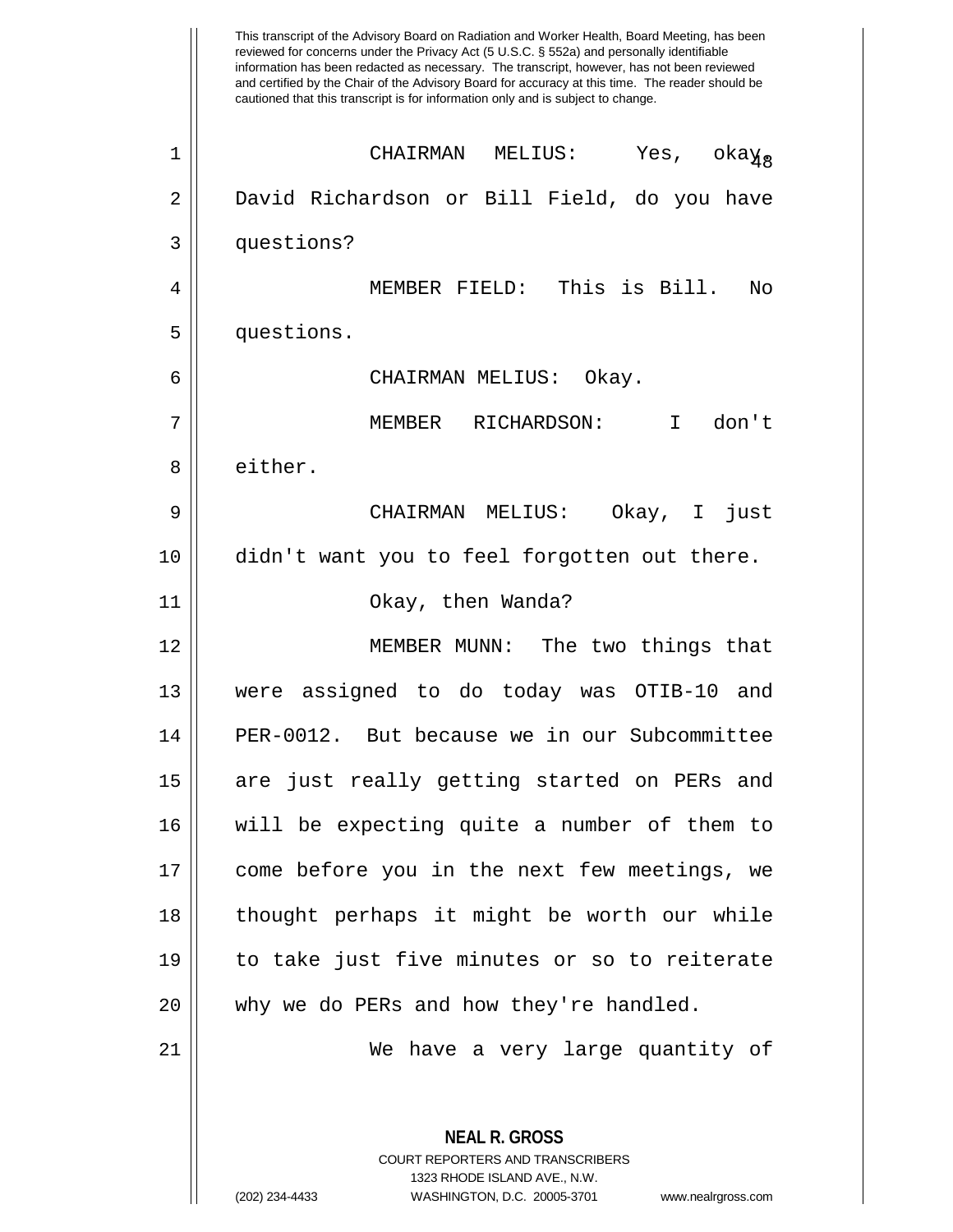$1 \parallel$  -- sorry, I'm trying to change the slide for 2 || you and I'm not being -- oh, okay. Thank  $3 \parallel$  you. 4 | The volume of guidance documents 5 and workbooks that we now have in hand to 6 || support our dose reconstruction activities is 7 || pretty daunting. And the details inside of 8 || those reconstruction documents may change 9 || fairly radically from time to time based on 10 || revisions and new information. 11 || So in an attempt to respond to 12 || those revisions NIOSH wants to make sure that 13 dose reconstructions that have already been 14 completed are not in some way changed by 15 | those revisions that occur. 16 || So in a case like that originally 17 the plan was that a Program Evaluation Plan 18 would be issued so that we would know that a 19 Program Evaluation Report was in the works 20 || and that activity was formally made into a

21 procedure, incorporated in the procedure that

**NEAL R. GROSS**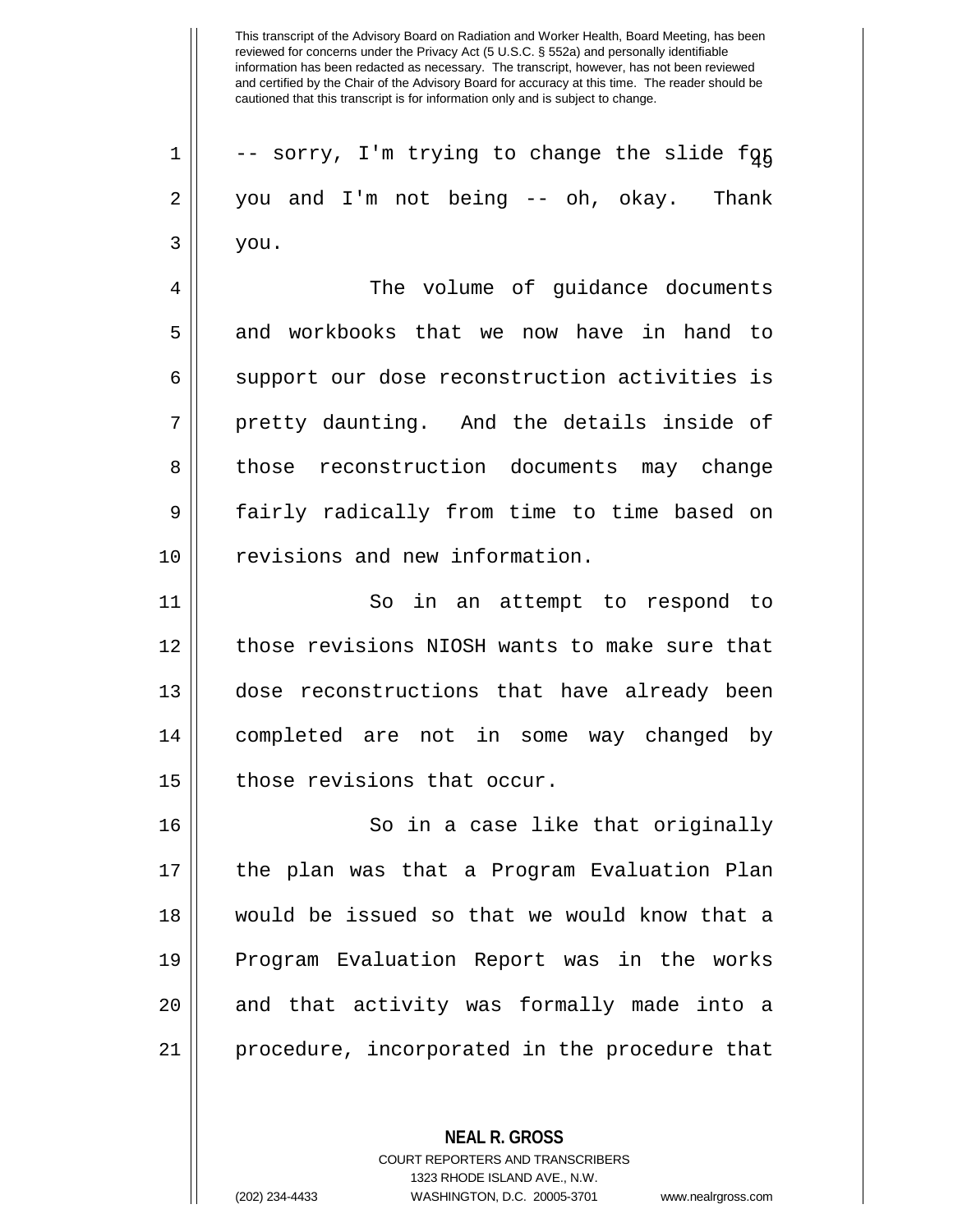1 | we know as PR-008. That is an activity that 2 | does not occur in that way any longer. 3 Program Evaluation Plans seemed  $4 \parallel$  to be an unnecessary step in the project, and  $5 \parallel$  after issuing only a few they have no longer  $6 \parallel$  been done. And partially as a result of that 7 PR-008 has been cancelled. But that's 8 || historically what the original plan was.  $9 \parallel$  This is the slide to which Dr. 10 McKeel referred yesterday when he said that 11 this slide says that all PERs are going to be 12 reviewed by SC&A. I have informed Dr. McKeel  $13$  || that what this says is what you see. 14 CHAIRMAN MELIUS: What it says,  $15 \parallel$  yes. 16 MEMBER MUNN: The PER is subject 17 to formal review. It does not say that it 18 will be reviewed. There are quite a large 19 number of PERs and we will be choosing the 20 || ones, you as a Board are the final word as to 21 which of those PERs we'll agree to undertake

> COURT REPORTERS AND TRANSCRIBERS 1323 RHODE ISLAND AVE., N.W.

**NEAL R. GROSS**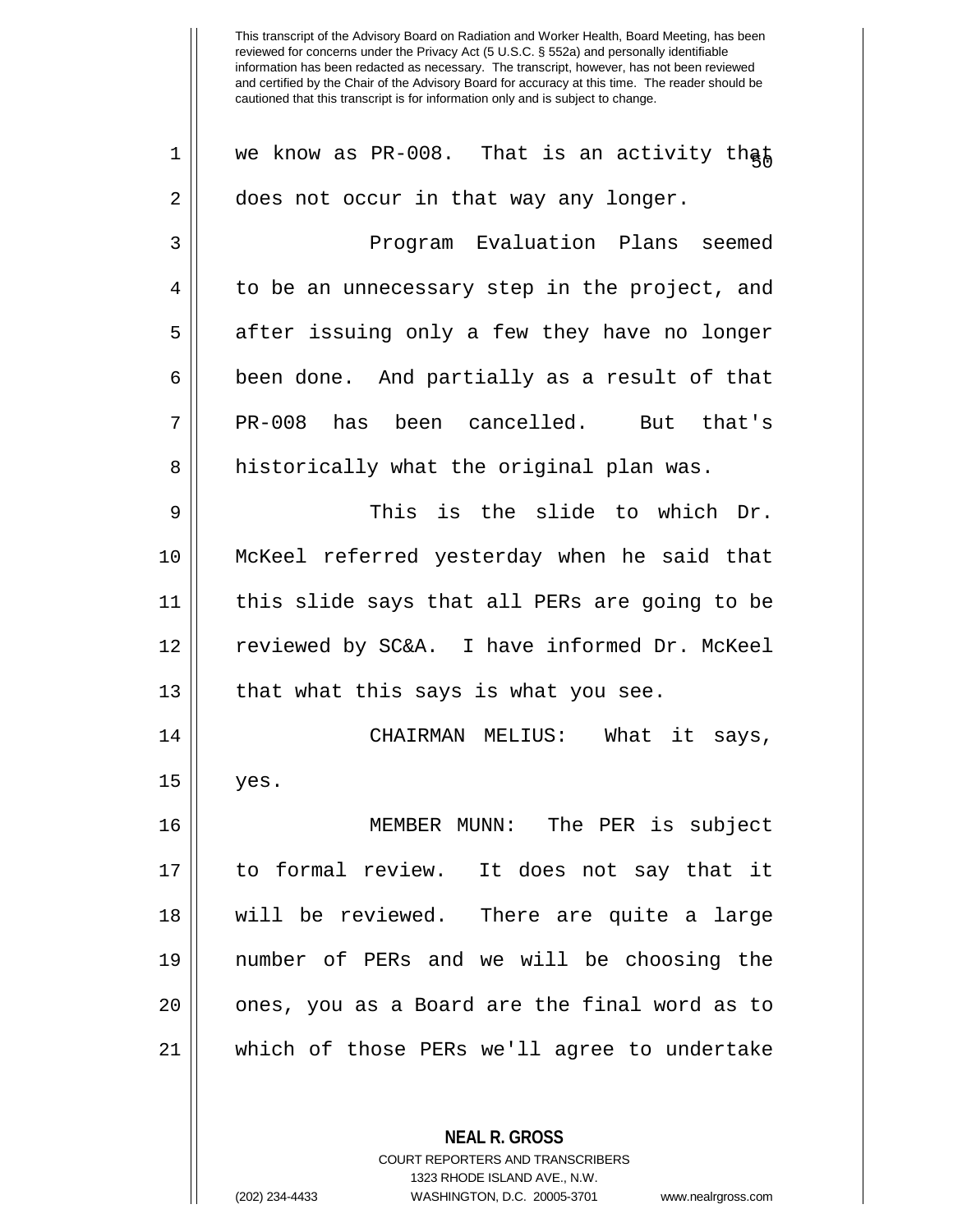$1 \parallel$  for review.

**NEAL R. GROSS** 2 || Our contractor provides for us an 3 || expected list of what they will have  $4 \parallel$  available that they consider worthy of Board 5 | consideration and they bring those to my 6 | Subcommittee, our Procedure Subcommittee 7 looks at those and makes the choice as to 8 what to bring to you. You agree that we will 9 indeed proceed with whichever PERs you find 10 to be appropriate and those are the ones that 11 are assigned to the contractor for review. 12 There are five subtasks that SC&A 13 undertakes when we do a PER audit and they 14 are fairly rigorous. The first subtask is to 15 || take a look at the agency's evaluation of the 16 issues and what that might do to impact dose 17 | reconstructions. 18 || The second task is looking at the 19 specific methods of corrective action that 20 NIOSH proposes to take. Subtask 3 is to 21 || evaluate what the PER's approach is going to

COURT REPORTERS AND TRANSCRIBERS

1323 RHODE ISLAND AVE., N.W.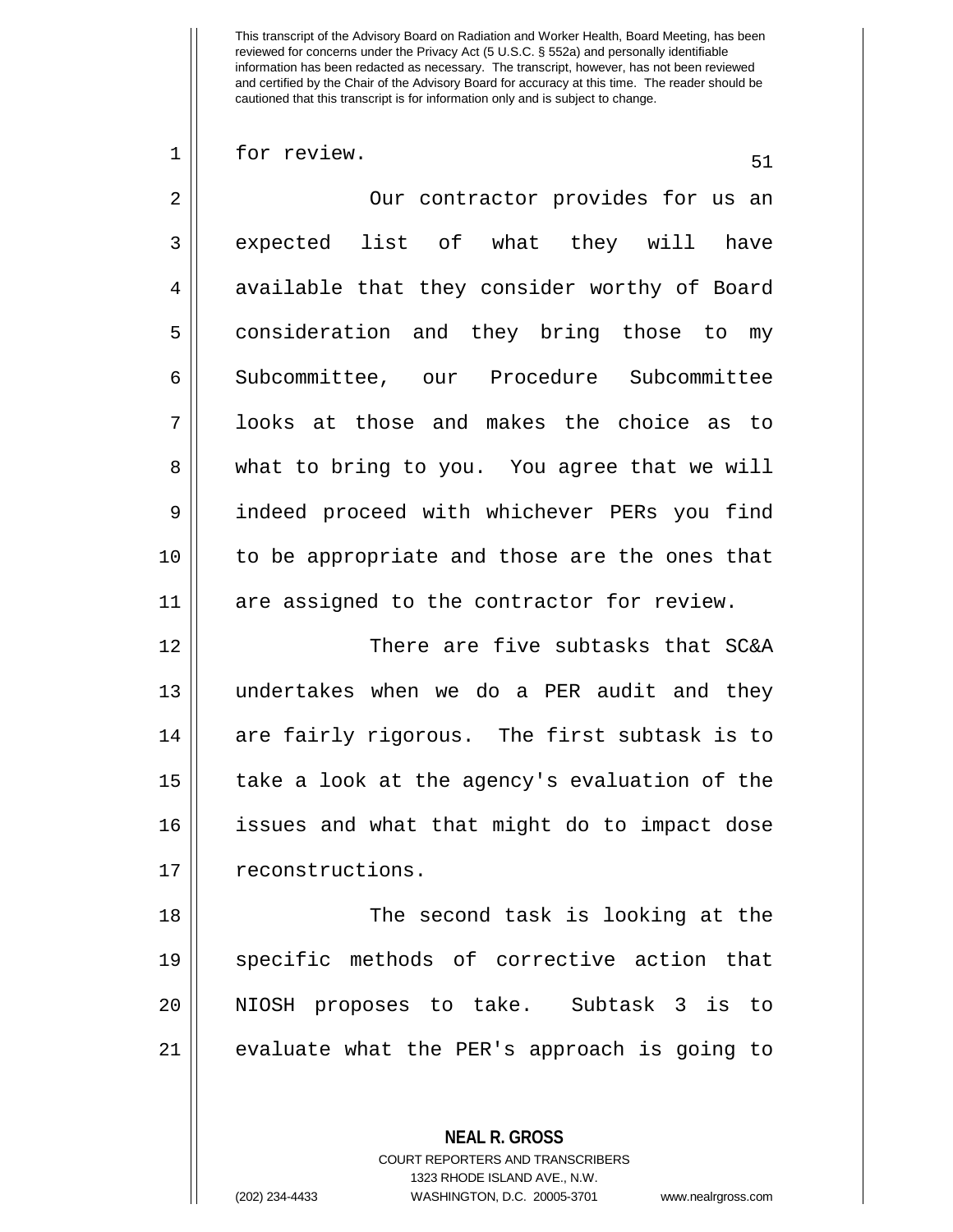$\begin{array}{c|cccc} 1 & be & \hbox{and} & \hbox{what} & \hbox{critical} & \hbox{will} & \hbox{be} & \hbox{used} & \hbox{fgy} \end{array}$ 2 choosing the dose reconstructions that might 3 || have been affected by any reevaluation that 4 || took place.

5 || Subtask 4 has two steps to it.  $6 \parallel$  The first is defining the number of dose  $7 ||$  reconstructions that might be affected by the 8 PER and that would therefore need to be 9 Teassessed by NIOSH so that SC&A can review 10 those. And at that point the Subcommittee 11 will select those cases for review and SC&A 12 will proceed with its activity to produce an  $13$  || audit of the cases that were selected.

14 || Subtask 5 is the supplemental 15 report that SC&A prepares for us that will 16 Show the results of their entire review 17 || including the results of each subtask and the 18 || review of the dose reconstructions that we 19 had chosen to have them do.

20 So that essentially is the 21 || process that we go through with the PERs. If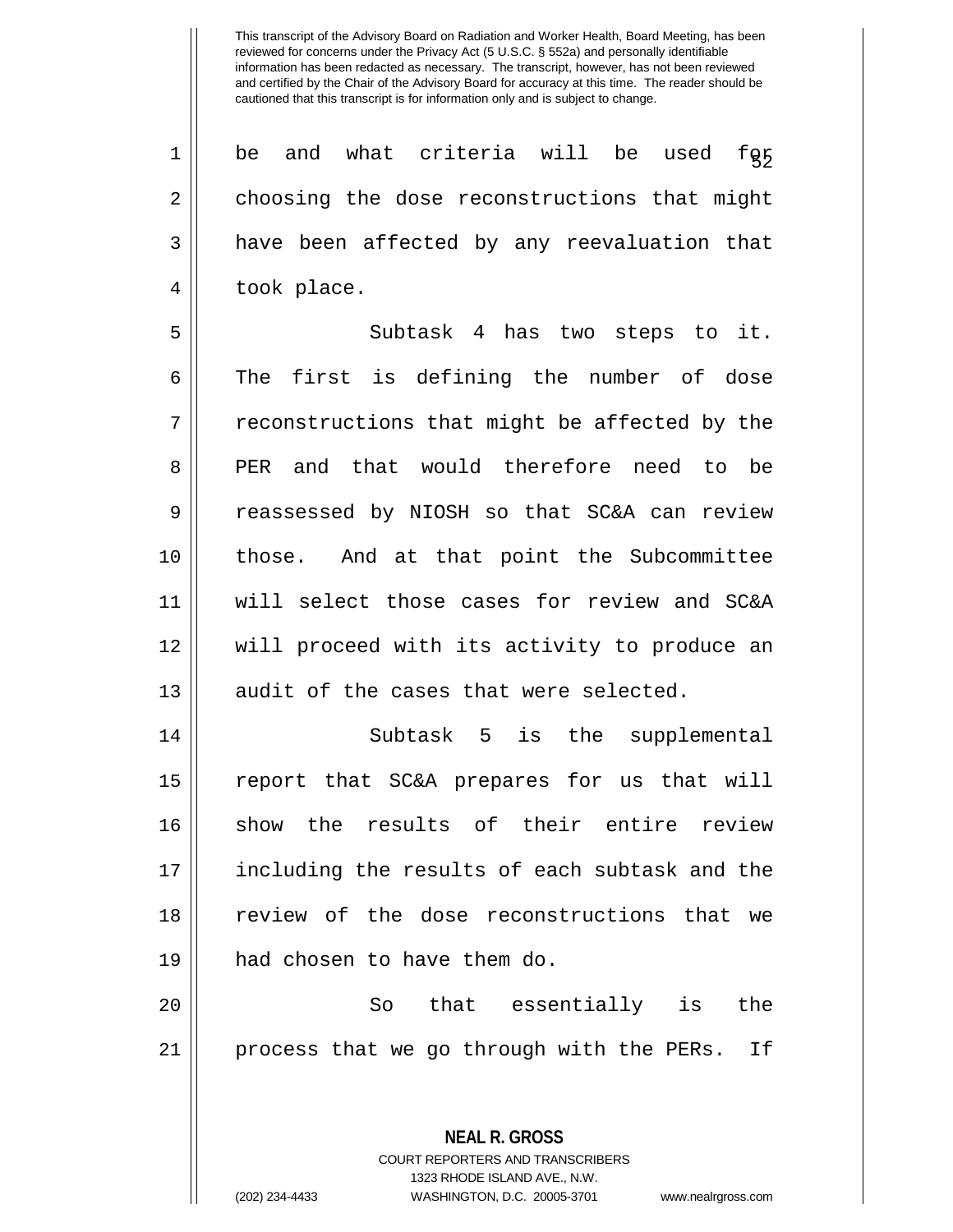This transcript of the Advisory Board on Radiation and Worker Health, Board Meeting, has been reviewed for concerns under the Privacy Act (5 U.S.C. § 552a) and personally identifiable information has been redacted as necessary. The transcript, however, has not been reviewed and certified by the Chair of the Advisory Board for accuracy at this time. The reader should be cautioned that this transcript is for information only and is subject to change. **NEAL R. GROSS**  $1 \parallel$  you have any uncertainty or any question 2 || about that let me know, otherwise I'll go on  $3 \parallel$  to PER-0012, which is what we came here to  $4 \parallel$  do. 5 CHAIRMAN MELIUS: Go on. 6 MEMBER MUNN: All right, with a 7 little help from my friends. 8 Thank you so much. This covers a 9 | topic we've talked about a great deal in this 10 body, the evaluation of highly insoluble 11 plutonium compounds. 12 One of the major variables that 13 we have to consider in doing dose 14 || reconstruction for this program has been the 15 || solubility of any of the radionuclides with 16 which we are dealing, originally considered 17 || to be fast, moderate or slow solubilities. 18 Under some circumstances, 19 however, we have been dealing with plutonium 20 || that had been exposed to extremely high 21 | temperatures, highly fired, and therefore had

> COURT REPORTERS AND TRANSCRIBERS 1323 RHODE ISLAND AVE., N.W.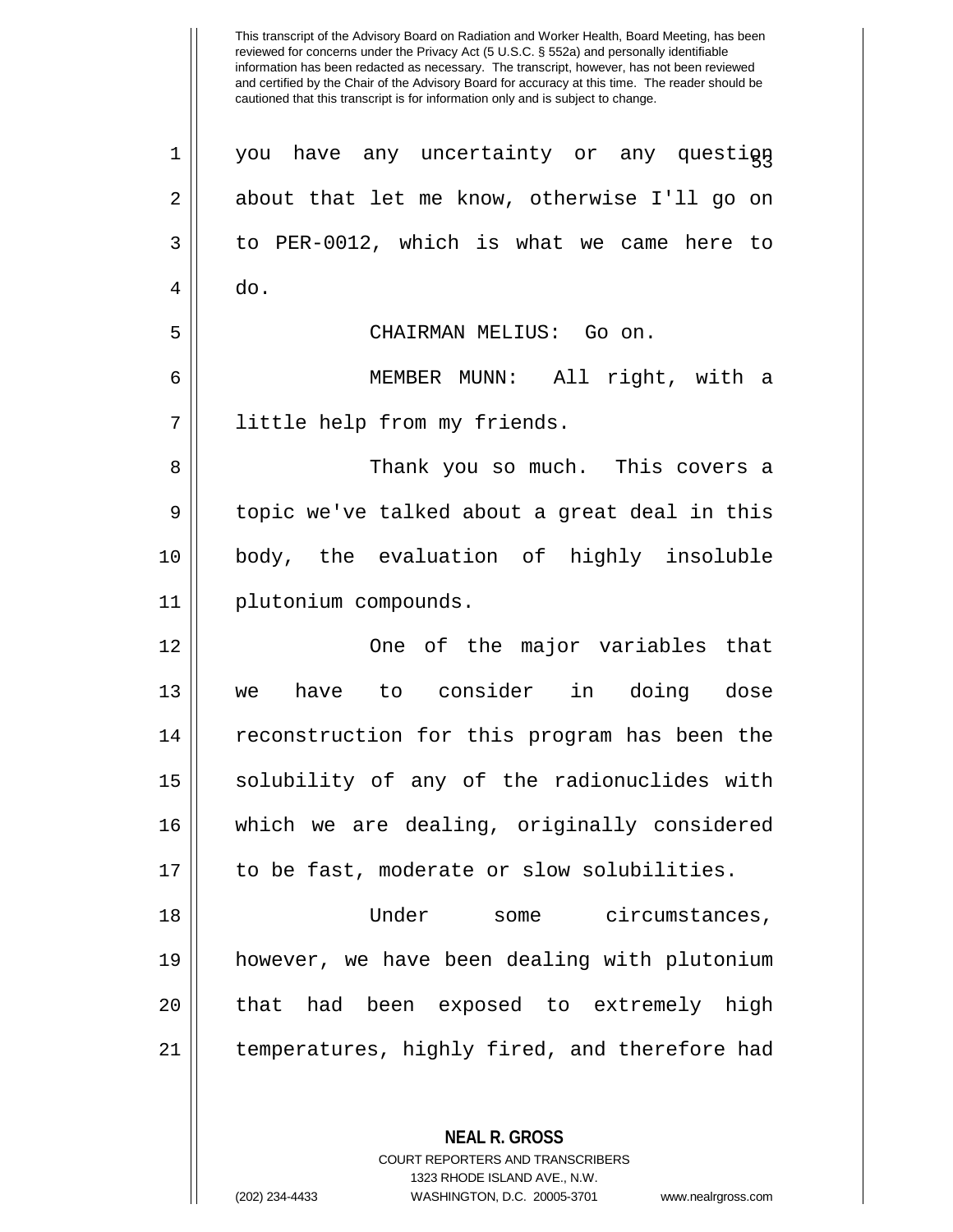$1 \parallel$  taken on a very insoluble form which  $\gamma_{\rm F}$ 2 || referred to originally as Super S, but now 3 Frequently seeing as Type SS, still referred 4 | to often as highly fired. 5 When this particular form of 6 || plutonium is inhaled it stays much longer in 7 || the lung than other forms, and because of 8 || that behavior it increases the dose to that 9 | tissue significantly. 10 The type of SS plutonium target 11 tissue impacts was covered by OTIB-49 12 || entitled, "Estimating Doses for Pu Strongly 13 Retained in Lung." And the assessment of 14 || that OTIB and its contents is what prompted  $15$  || the issuance of this particular PER.

 We've been dealing with this for a number of years. In January of 2004 was when we first had access to the Rocky Flats plant occupational internal dose TBD. Included in that was information about the 21 || existence of SS type plutonium.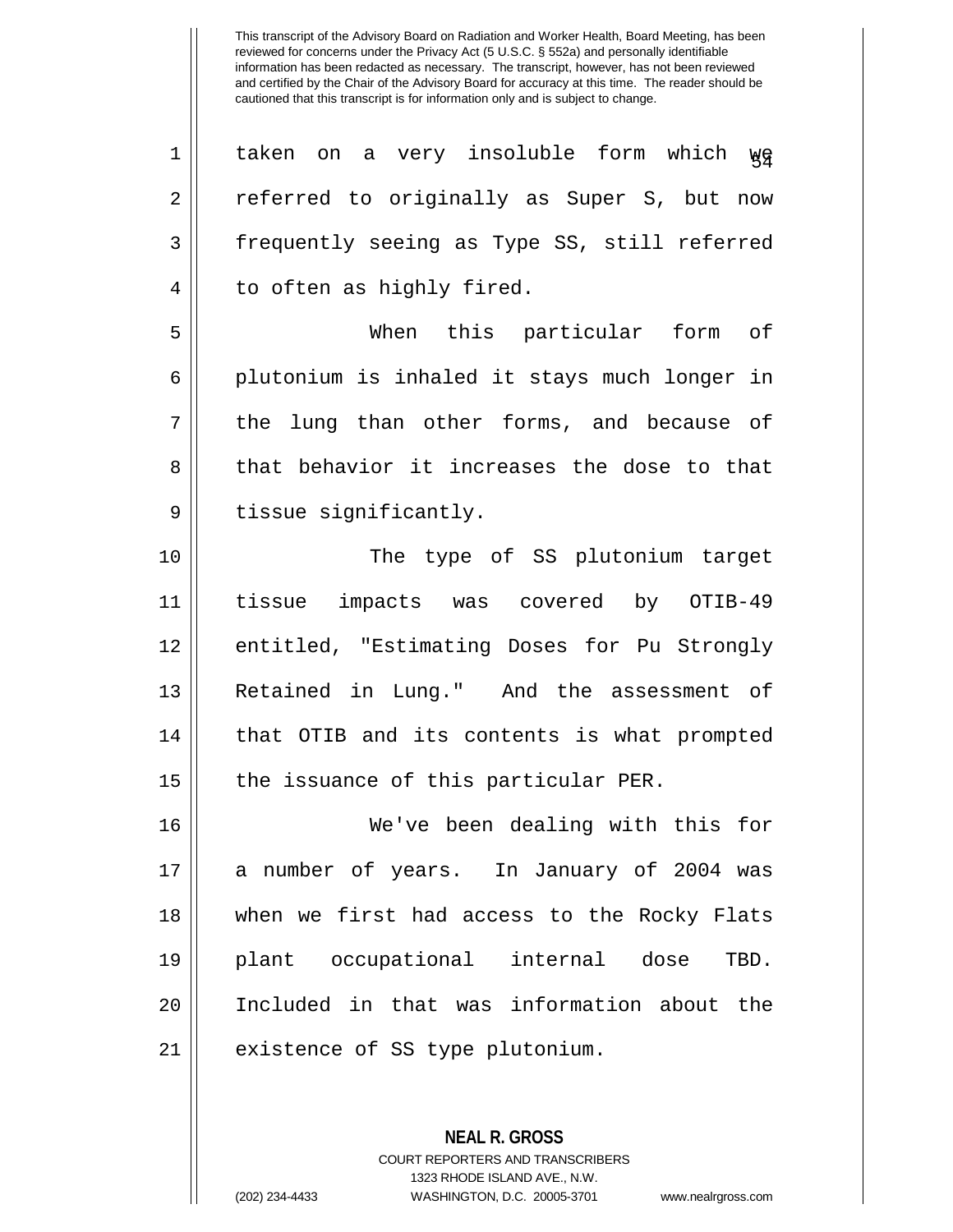| $\mathbf 1$ | In 2007, we saw OTIB-49 which as              |
|-------------|-----------------------------------------------|
| 2           | we pointed out is the crux of our concern for |
| 3           | this PER. And just immediately following      |
| 4           | OTIB-49, NIOSH issued one of those evaluation |
| 5           | plan documents that we mentioned earlier for  |
| 6           | the evaluation of these types of plutonium    |
| 7           | compounds, so that we knew that the PER was   |
| 8           | in the works and it did appear about five     |
| 9           | months later and that's what we're looking at |
| 10          | now.                                          |
| 11          | In 2010, our contractor submitted             |
| 12          | the draft review that they had of this PER to |
| 13          | us in the Procedures Subcommittee and to the  |
| 14          | agency. And in January of 2011, they          |
| 15          | presented findings to the Subcommittee and we |
| 16          | accepted all the findings for our overview.   |
| 17          | In July of that year the agency               |
| 18          | provided a list of 50 cases from all of the   |
| 19          | potential categories that we had identified   |
| 20          | except for fecal sample monitoring<br>for     |
| 21          | extrathoracic and GI tract.                   |
|             |                                               |

**NEAL R. GROSS** COURT REPORTERS AND TRANSCRIBERS 1323 RHODE ISLAND AVE., N.W.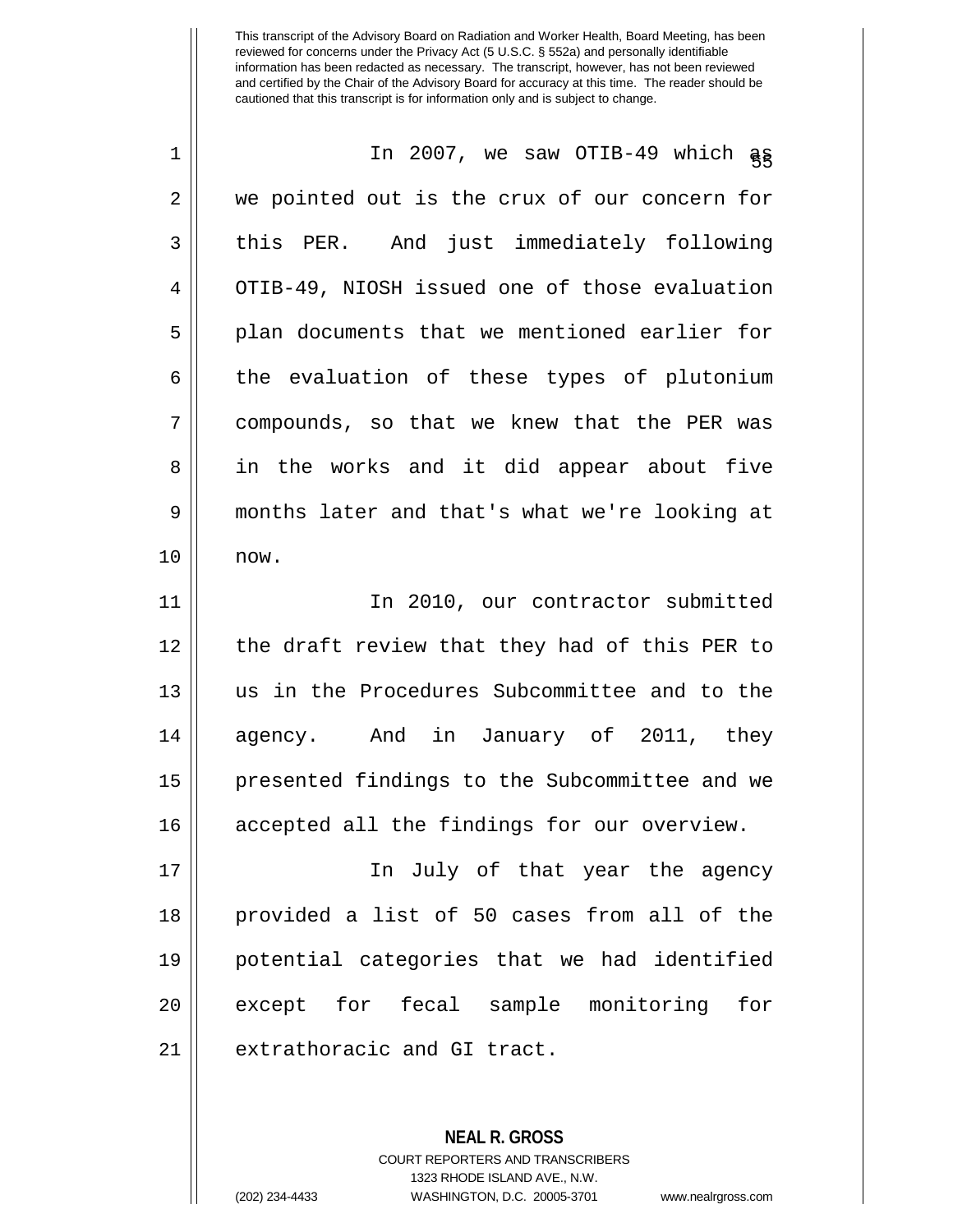1 || The Subcommittee selected nine of 2 || those dose reconstructions and that was 3 Tepresenting eight of ten categories for the 4 contractor's review. Their Subtask 4, the  $5 \parallel$  one that we mentioned earlier is done in two  $6 \parallel$  steps, is the one which would be most key for 7 | our purposes.

8 || In July of 2012, SC&A provided 9 their draft review of the nine DRs that had been affected and that we had identified as being affected, and later that month they presented the findings to the Subcommittee | and we accepted the findings.

14 First, Subtask 1, assess the 15 | circumstances that necessitated the need for 16 || the PER. While we were developing the Site 17 || Profile, NIOSH had indicated as I said 18 || earlier that highly insoluble Type S Pu was 19 present at the site and would need to be 20 || taken into consideration.

21 And there was a problem with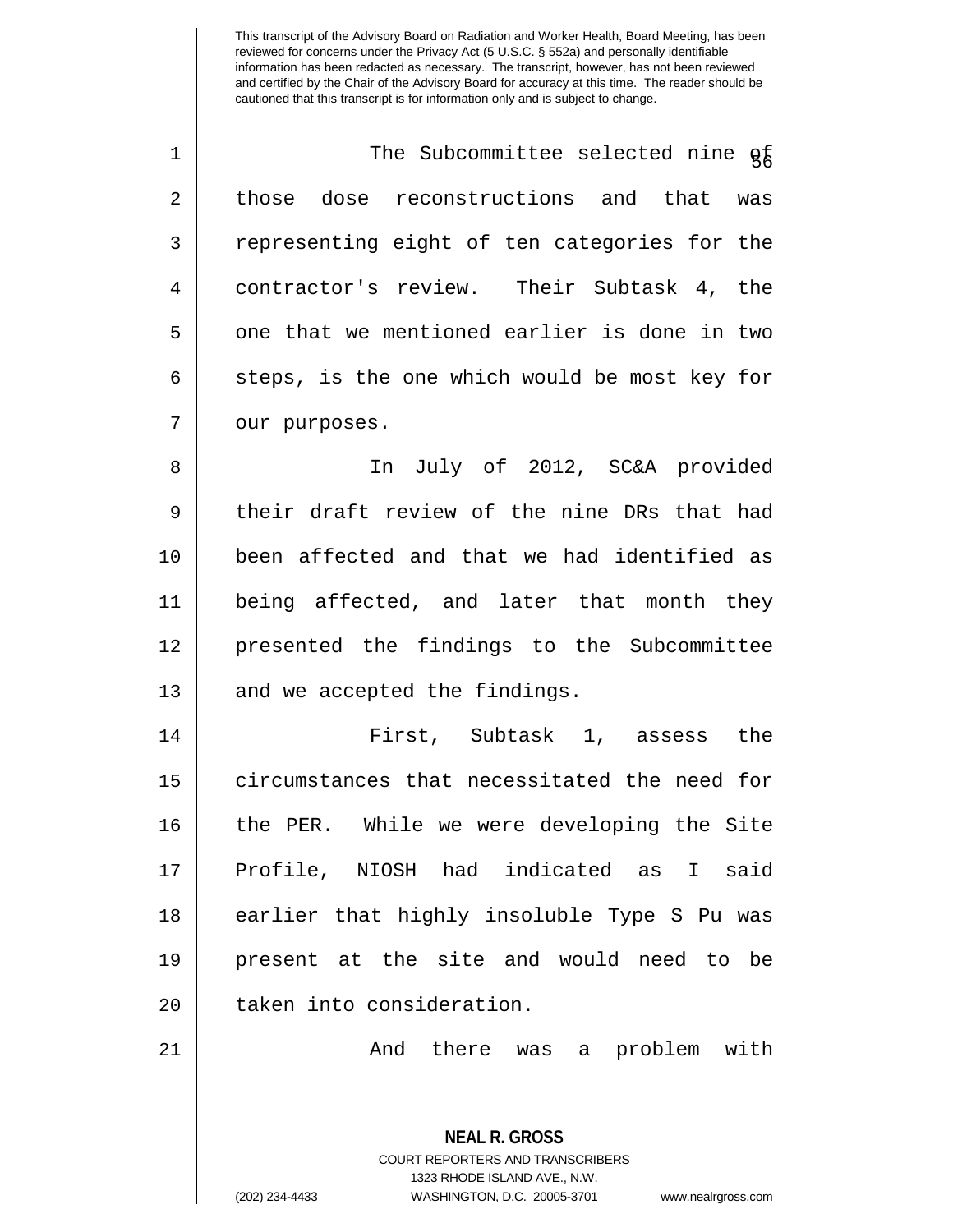| $\mathbf 1$    | that. The regulations in 42 CFR 82 required   |
|----------------|-----------------------------------------------|
| $\overline{2}$ | that the dose should be calculated by using   |
| 3              | current ICRP metabolic models, but current    |
| 4              | ICRP Publication 66 models did not address    |
| 5              | this particular form of Pu, the highly        |
| 6              | insoluble form, with which we were concerned. |
| 7              | In order to account for the                   |
| 8              | longer retention period of the organ doses    |
| $\mathsf 9$    | that were expected from slowly absorbed       |
| 10             | plutonium, the agency developed the new OTIB- |
| 11             | 49 in February of 2007.                       |
|                |                                               |
| 12             | The continuation, assessing the               |
| 13             | circumstances that prompted the PER, in the   |
| 14             | NIOSH developed the dose adjustment<br>OTIB   |
| 15             | factors that generally a factor 4, the        |
| 16             | notation says.                                |
| 17             | They used cases from both Hanford             |
| 18             | and Rocky Flats workers that had been exposed |
| 19             | to this particular type of plutonium for four |
| 20             | target organs. Intakes were based on lung     |
| 21             | counts, air concentrations, urinalysis and    |

COURT REPORTERS AND TRANSCRIBERS 1323 RHODE ISLAND AVE., N.W.

**NEAL R. GROSS**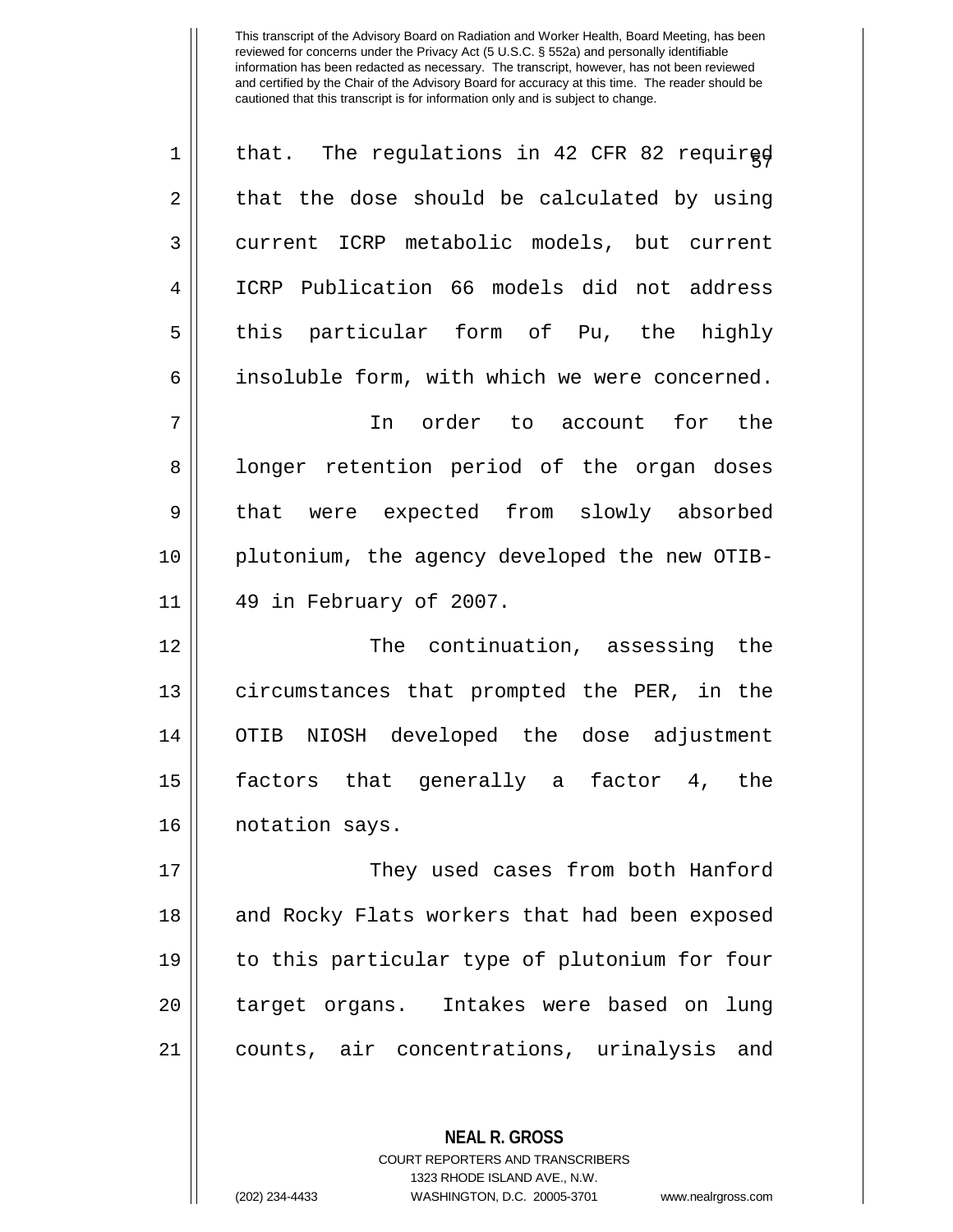**NEAL R. GROSS** COURT REPORTERS AND TRANSCRIBERS 1323 RHODE ISLAND AVE., N.W. 1 || fecal analysis. 58 2 This was not going to be an easy 3 || task. It was going to involve review of a  $4 \parallel$  significant amount of literature and a 5 || significant number of cases. So recognizing  $6 \parallel$  this, SC&A indicated a three-year time period 7 for developing it because it had been a long 8 || time coming but it was a very prodigious  $9 \parallel$  task. 10 || As they reviewed the OTIB and the 11 PEP and the consequential PER, the finding 12 was that NIOSH had properly characterized the  $13$  significance of the highly insoluble Pu, and  $14$  | that they had complied with Procedure 8 while 15 || they were developing the impacts of the 16 programmatic changes that would affect 17 || previously completed dose reconstructions. 18 || As a result there were no findings under 19 || Subtask 1. 20 Subtask 2, then, is assessing 21 || specific methods for corrective action. When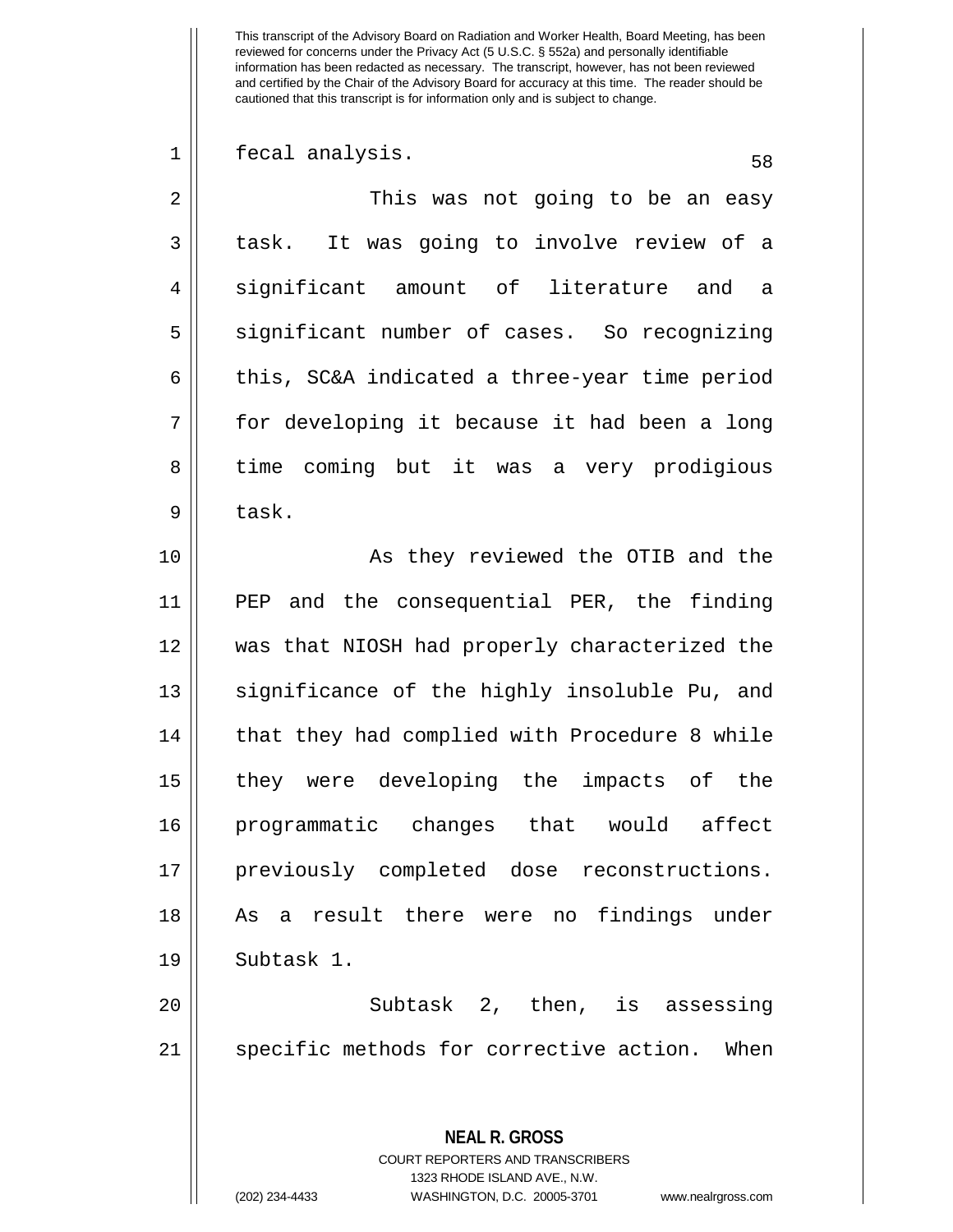| 1              | a PER has a number of documents supporting <sub>o</sub> |
|----------------|---------------------------------------------------------|
| $\overline{2}$ | the White Papers, the OTIBs, procedures that            |
| 3              | haven't been formally reviewed, then they               |
| 4              | need to assess the scientific basis of what's           |
| 5              | being used to make sure that the corrective             |
| 6              | action has the amount of credibility that's             |
| 7              | necessary for them to proceed.                          |
| 8              | PER-012, as we've said before, is                       |
| 9              | a result of OTIB-49 being issued and had been           |
| 10             | reviewed earlier in the draft report. SC&A              |
| 11             | was in full agreement with the approach to              |
| 12             | dose modeling for the very super-slow                   |
| 13             | plutonium types, and the Task 2 was therefore           |
| 14             | reduced to just a very brief summary and the            |
| 15             | key technical elements that were contained in           |
| 16             | OTIB-49. And as was the case in Subtask 1,              |
| 17             | there were no findings in Subtask 2 as well.            |
| 18             | Subtask 3 was evaluating<br>the                         |
| 19             | approach for identifying the number of dose             |
| 20             | reconstructions that required reevaluation.             |
| 21             | taking<br>in<br>look<br>that<br>And<br>at<br>total<br>a |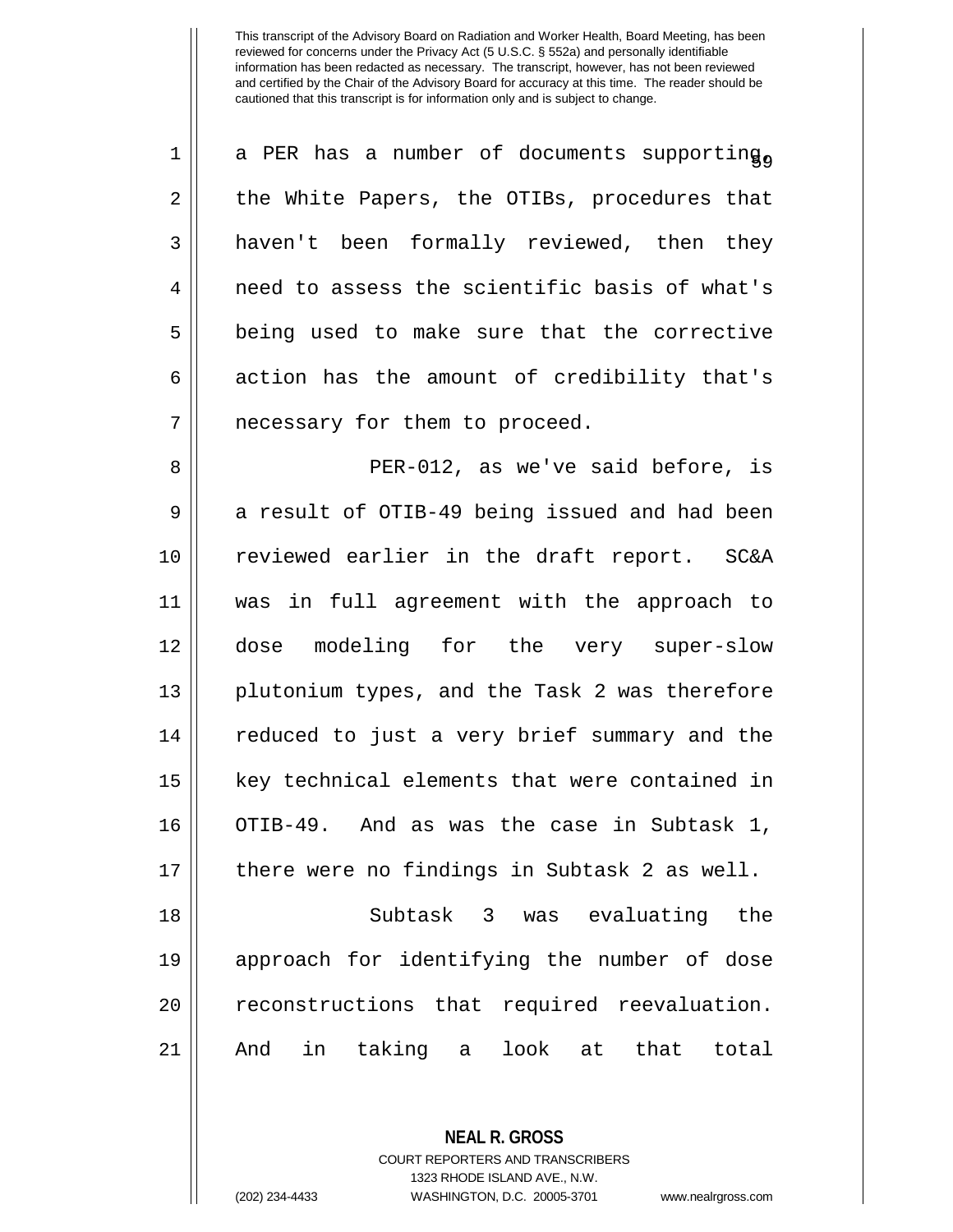1 || population, there were three specif<sub>k</sub> 2 || criteria that were outlined by the PER. 3 First, they wanted to make sure  $4 \parallel$  that the dose reconstruction had already been 5 | completed before February of 2007. We wanted  $6 \parallel$  to see that the facilities that were involved 7 were appropriate for this type of exposure 8 || and we wanted to know that the Probability of 9 Causation was less than 50 percent. Taking a 10 look at that universe of claims, we only did  $11 \parallel 4,865$  potentials. 12 Tucked away in the corners of 13 || OTIB-49 there were two additional screening  $14$   $\parallel$  criteria that needed to be met. One was that 15 for Probability of Causation greater than 16 16.97 percent of cancers other than lung and 17 || thoracic lymph node, and plutonium doses that 18 were assigned had to be intake based on 19 monitoring. That's reducing the potential 20 || cases when you incorporate those two items to  $21 \parallel 1,757 \text{ cases}.$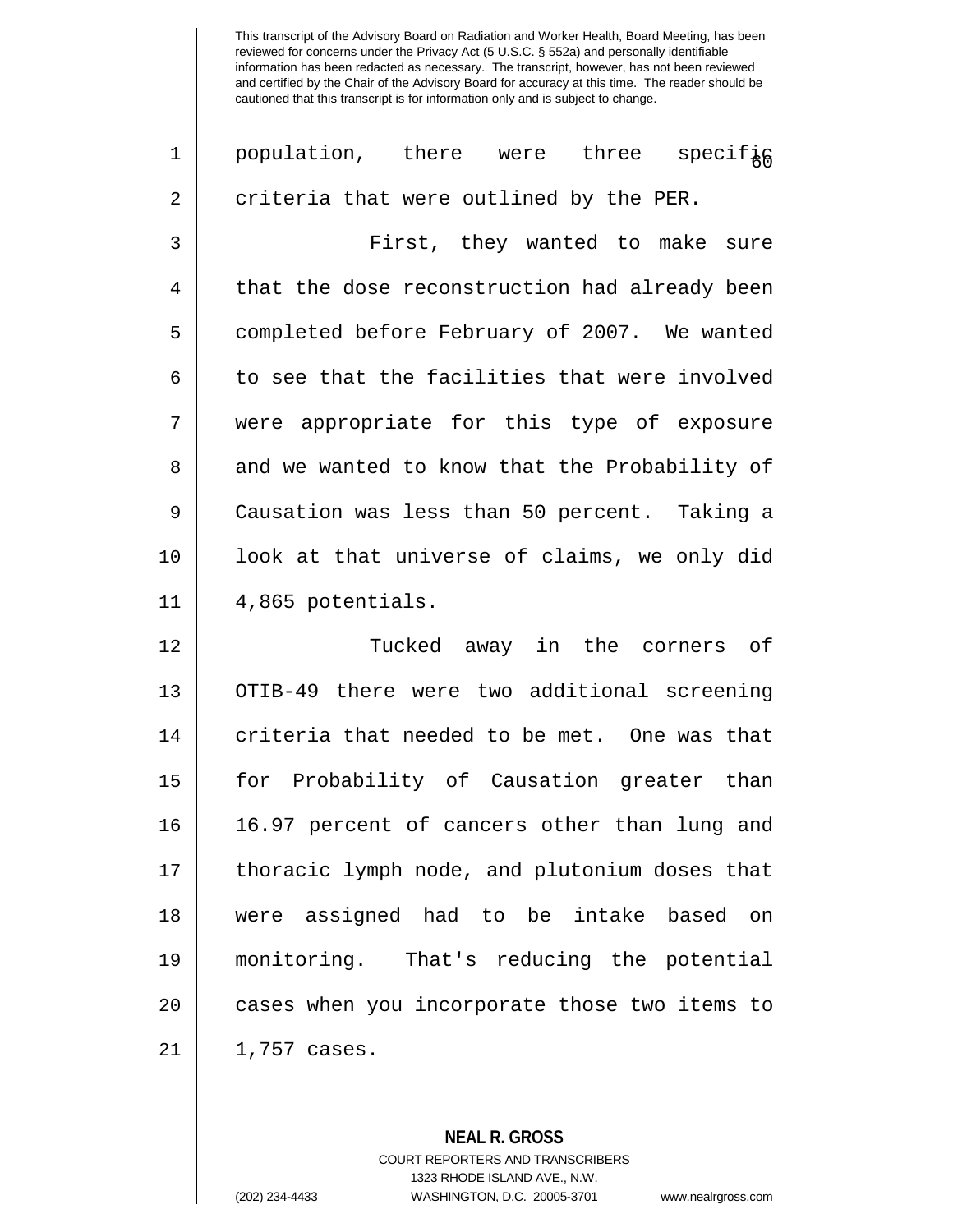1 || So being cautious to assure that 2 || all of the requirements of both the PER and  $3 \parallel$  the OTIB were met reduced the number of cases 4 to less than 2,000. This methodology was 5 || agreed to and there were therefore no 6 additional findings under Subtask 3. 7 In Subtask 4, this is the two-8 || part review that we have to take a look at, a 9 recommended sample of the effective dose 10 reconstructions that were going to be 11 | reevaluated. 12 PER-0012 indicates in those a 13 || need for dose reconstruction, a reevaluation 14 || for four different types of target tissues. 15 The lungs and thoracic lymph nodes, the 16 thoracic tissues and respiratory tract, 17 || tissues of the GI tract, and other systemic 18 | organs. 19 Reevaluating the dose for these 20 || four groups is effective by it has to be done 21 || by one of four monitoring methods, that those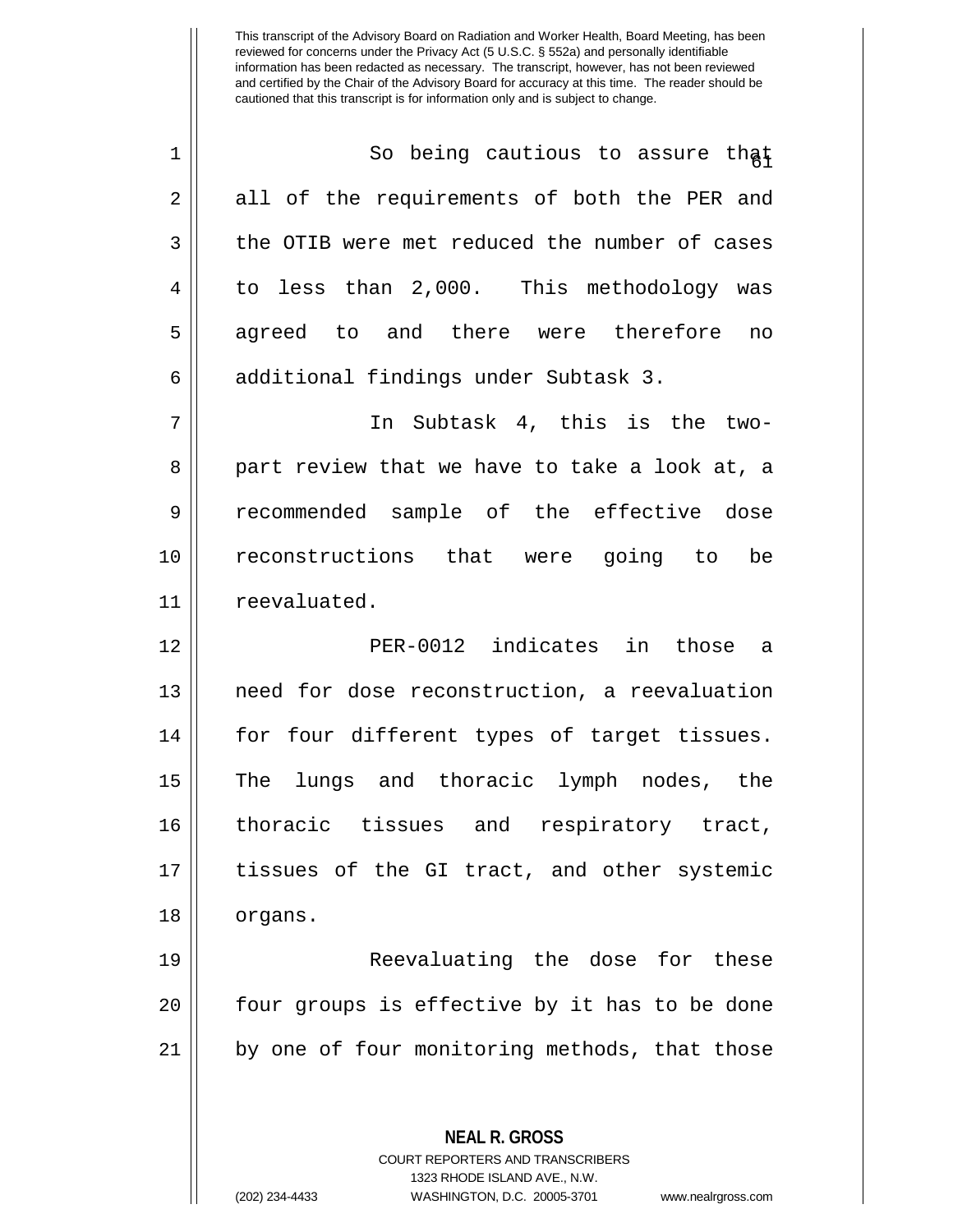| $\mathbf 1$    | were the monitoring methods that were in fagt |
|----------------|-----------------------------------------------|
| $\overline{2}$ | employed in the original dose reconstruction. |
| $\mathbf{3}$   | Air sampling, urinalysis, in vivo<br>lung     |
| 4              | counting, or fecal analysis.                  |
| 5              | The contractor recommended that               |
| 6              | we choose a minimum of one case from each of  |
| 7              | ten permutations. They're shown to you        |
| 8              | there. I'll just mention them.                |
| 9              | In the case of lung and lymph                 |
| 10             | nodes in the thoracic cavity, reevaluation is |
| 11             | required regardless of the time interval      |
| 12             | between exposure and fecal sampling. And in   |
| 13             | the extrathoracic, GI tract and systemic      |
| 14             | organs, reevaluation is necessary only if the |
| 15             | time intervals are greater than two months    |
| 16             | between the end of exposure and the fecal     |
| 17             | samples.                                      |
| 18             | Reviewing the sample sets of the              |
| 19             | dose reconstructions that were affected, this |
| 20             | of course is the main thrust for most of us   |
| 21             | of what this whole exercise is about, is      |
|                |                                               |
|                |                                               |

**NEAL R. GROSS** COURT REPORTERS AND TRANSCRIBERS 1323 RHODE ISLAND AVE., N.W.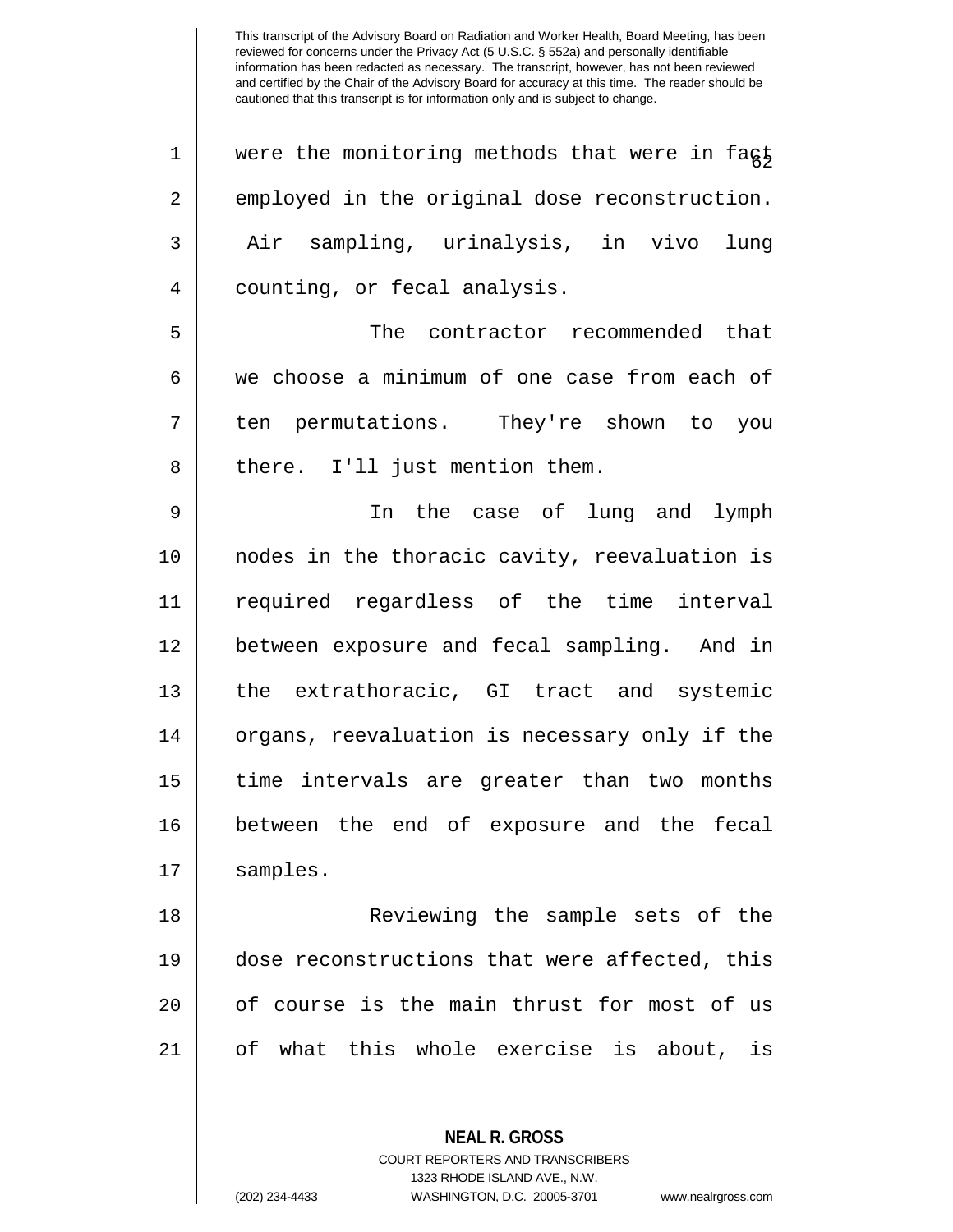$\begin{array}{c}\n 1 \parallel \end{array}$  actually looking at the completed do $_{\tiny{\bbox{\textbf{8}}}}$ 2 || reconstructions to make certain that the 3 || revised procedures have not affected them to 4 the detriment of a claim. 5 The audit of the selected nine 6 dose reconstructions was limited to just

7 looking at the evaluating methods and the 8 || corrective actions only to the issues that 9 Were addressed in PER-0012.

 That focus was to determine whether internal doses that were associated with the exposures to the type of plutonium we were concerned with were actually being performed accurately and that OTIB-49 was being followed.

 The results of the audit were an approval of NIOSH's assumptions in 18 || calculating the internal doses from highly fired plutonium for all nine of the cases 20 || that were reviewed. SC&A had found in their review that each of those dose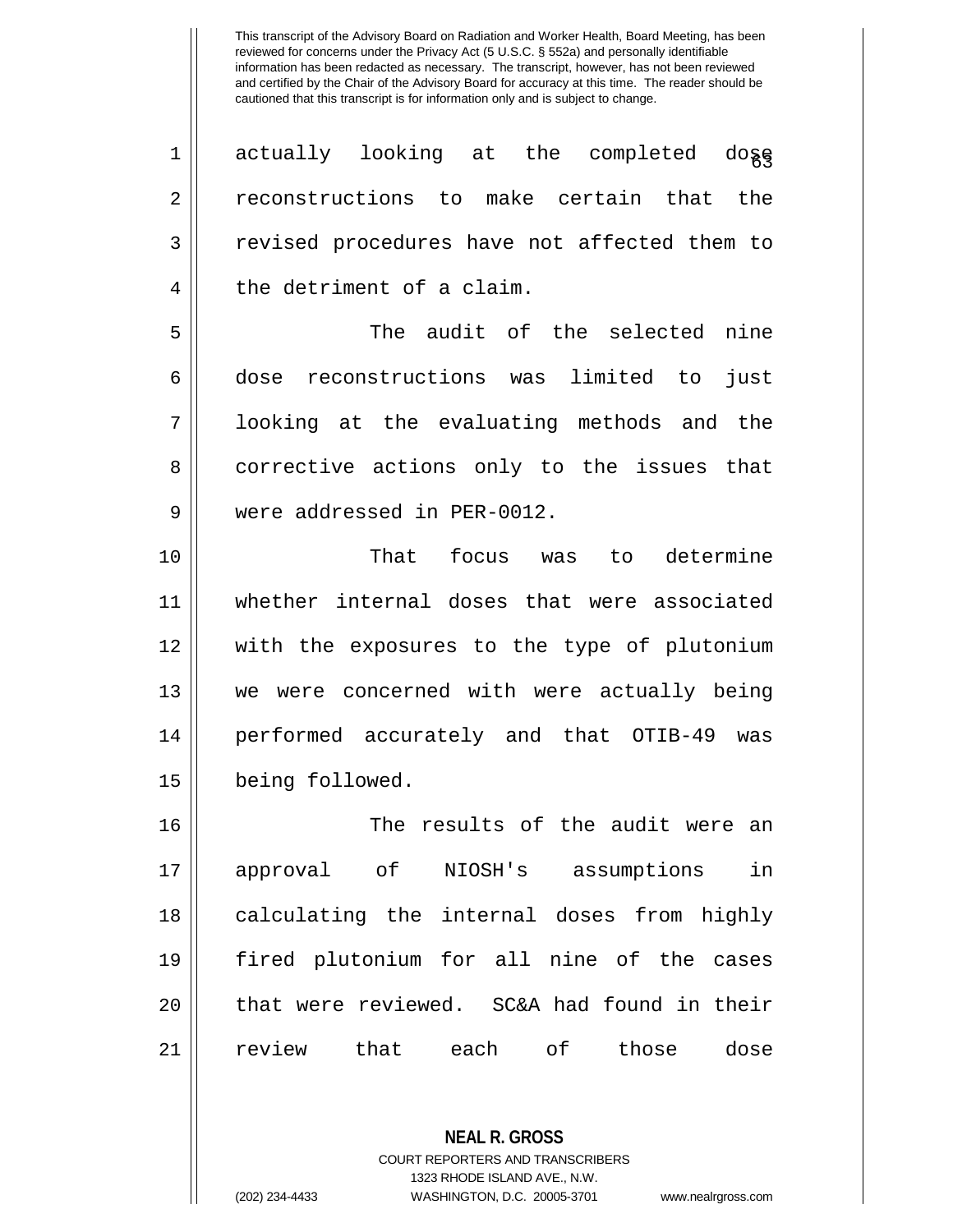**NEAL R. GROSS** COURT REPORTERS AND TRANSCRIBERS 1323 RHODE ISLAND AVE., N.W. (202) 234-4433 WASHINGTON, D.C. 20005-3701 www.nealrgross.com  $1$  | reconstructions had been reevaluated using 2 || the proper method and guidance that was  $3 \parallel$  outlined in the OTIB, and as a result Subtask 4 || 4 had no findings. 5 The comment was made and I think 6 well taken by the Subcommittee that the 7 development of the workbook for that OTIB had 8 || been of significant assistance in helping the 9 dose reconstructors to get the appropriate 10 data entered, getting the missed organ doses, 11 making comparisons. 12 || So we were very pleased that the 13 || implementation of the workbook had been so 14 || successful, and the Subcommittee was very 15 pleased to accept the review of no findings. 16 If you have questions we'll try. 17 CHAIRMAN MELIUS: Questions?  $18 \parallel$  Okay. 19 MEMBER MUNN: All right. 20 CHAIRMAN MELIUS: Yes. 21 || MEMBER MUNN: Thank you.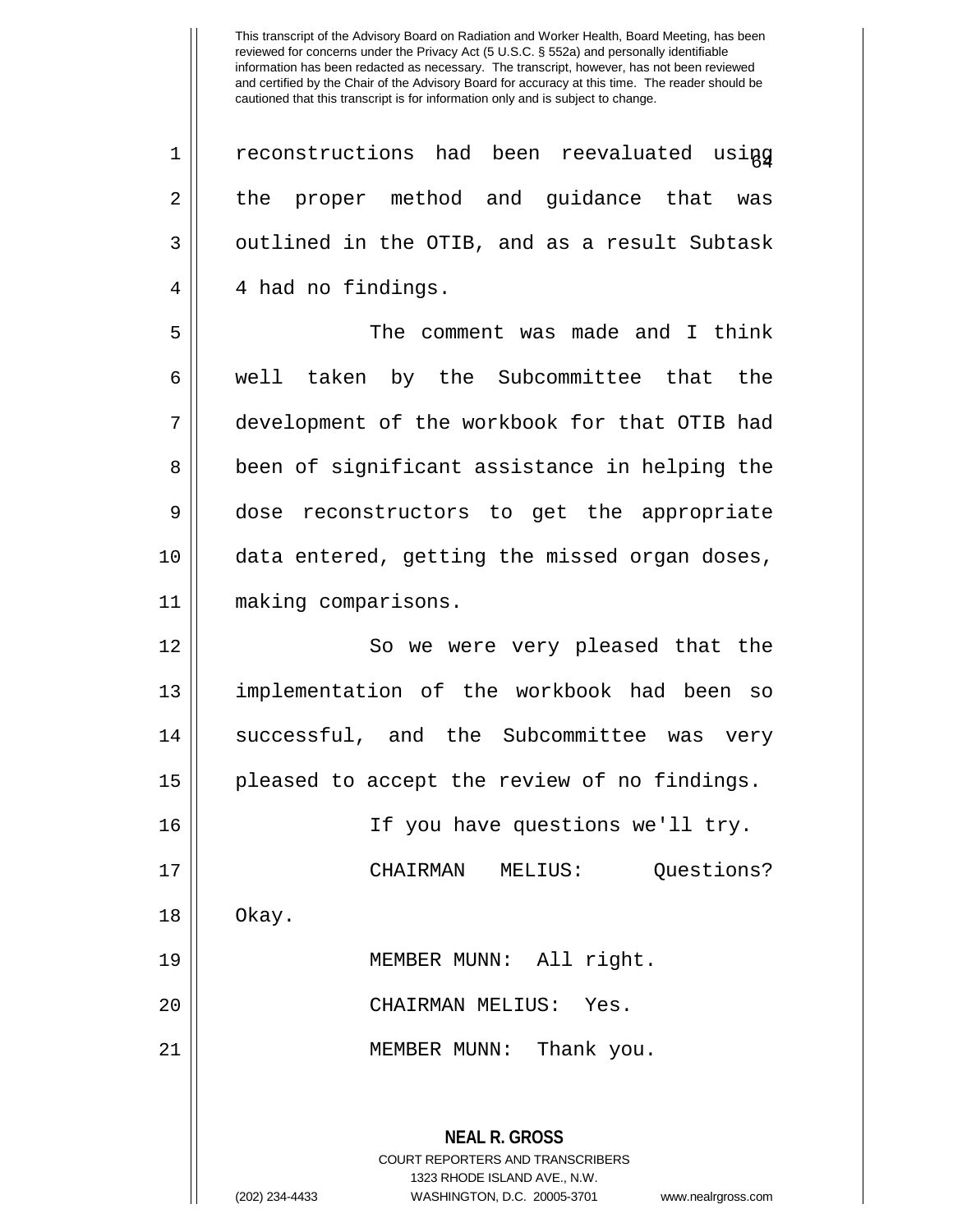<sup>65</sup> <sup>1</sup> CHAIRMAN MELIUS: Thank you. 2 | Okay. We have actually a couple of quick 3 || items, and I've lost the Designated Federal 4 | Official. While we retrieve the DFO, we have 5 || a couple I just want to make in terms of 6 | government funding and so forth.

7 We, I think, had a good process 8 || for the sequester last year in terms of how 9 || Stu managed it in terms of the ORAU 10 contract. That was him. Ted, with the SC&A 11 contract. But it does involve a certain 12 amount of prioritization of what work we do 13 || and, you know, what Work Groups assigned to 14 | SC&A and how NIOSH is there to respond.

 It just makes no sense in some ways to have your work by NIOSH and have no 17 || SC&A response if that's appropriate, and vice versa, having an SC&A report and NIOSH not being in position to provide a timely 20 | response.

21 So given what may be continued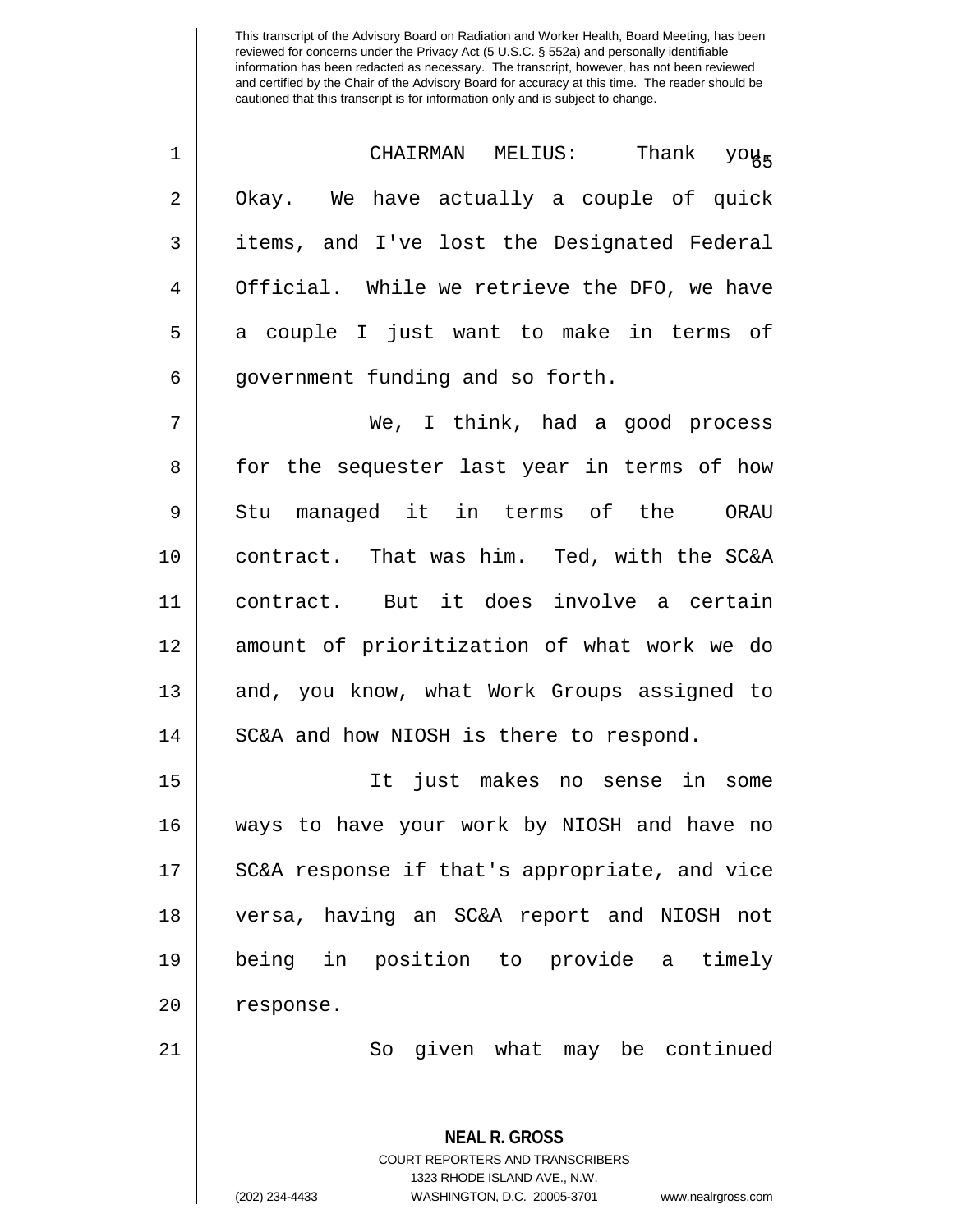| $\mathbf 1$ | uncertainty for a while on the budget and gg  |
|-------------|-----------------------------------------------|
| 2           | forth, I just ask all the Board Members, Work |
| 3           | Group chairs to sort of keep that in mind as  |
| 4           | we're dealing with this. I think it worked    |
| 5           | out well this last time, and Stu and I and    |
| 6           | Ted and others had some good conversations on |
| 7           | how to sort of handle some of the issues in   |
| 8           | sort of figuring out the timing and what      |
| $\mathsf 9$ | could get done within the available           |
| 10          | resources.                                    |
| 11          | But just if everybody else can                |
| 12          | sort of keep that in mind. I know we have a   |
| 13          | lot of, particularly site reviews to be       |
| 14          | resolved and pending. We have a couple Work   |
| 15          | Groups we haven't started up yet.             |
| 16          | And I think we can manage all                 |
| 17          | this, but just sort of keep in mind that      |
| 18          | there will be some uncertainties and we need  |
| 19          | to sort of make sure that we have the         |
| 20          | available review power, so to speak, on both  |
| 21          | ends to be able to address all these issues.  |

**NEAL R. GROSS** COURT REPORTERS AND TRANSCRIBERS 1323 RHODE ISLAND AVE., N.W.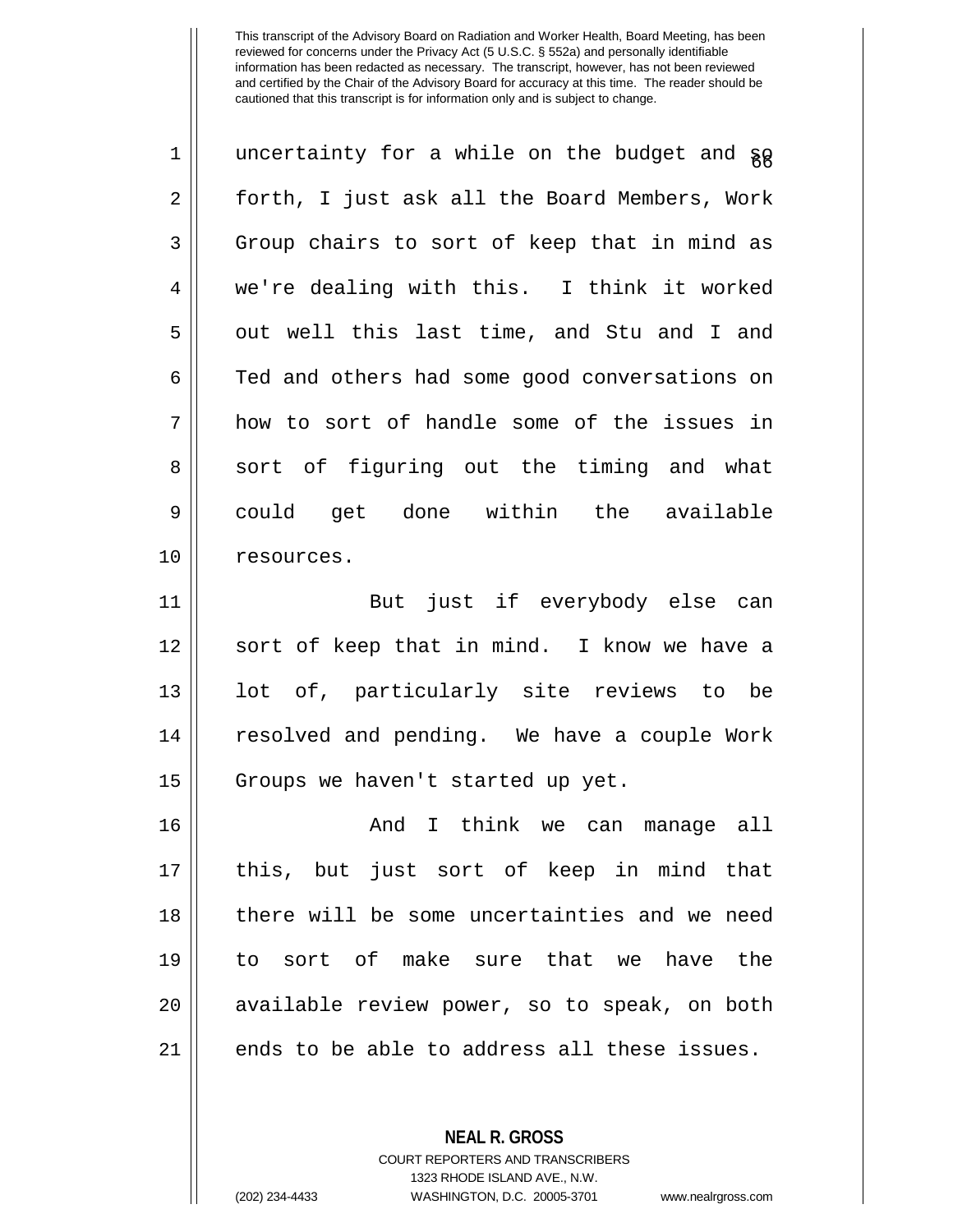This transcript of the Advisory Board on Radiation and Worker Health, Board Meeting, has been reviewed for concerns under the Privacy Act (5 U.S.C. § 552a) and personally identifiable information has been redacted as necessary. The transcript, however, has not been reviewed and certified by the Chair of the Advisory Board for accuracy at this time. The reader should be cautioned that this transcript is for information only and is subject to change. **NEAL R. GROSS** COURT REPORTERS AND TRANSCRIBERS 1323 RHODE ISLAND AVE., N.W. 1 || So I don't know, Stu, if you haye 2 || anything more to add to that or just want to  $3 \parallel - -$ 4 MR. HINNEFELD: Just to kind of  $5 \parallel$  repeat what I've said before is that we want 6 to work in accordance with the Board's 7 || priorities on this, understanding that we 8 || can't get everything all at once. But we 9 || have no particular vested interest in doing A 10 before B, so we want to work in accordance 11 with the Board's priorities. 12 CHAIRMAN MELIUS: And I guess for 13 Work Group chairs, you may get a question 14 back on, well, is this really needed now, or 15 which report is the priority when there's, 16 you know, you've tasked SC&A with four or 17 || five different things. And I know that Stu 18 || and his staff is doing the same thing on the 19 ORAU end in trying to figure out what to do,  $20$  || and it is not an easy task. 21 I think we've all learned on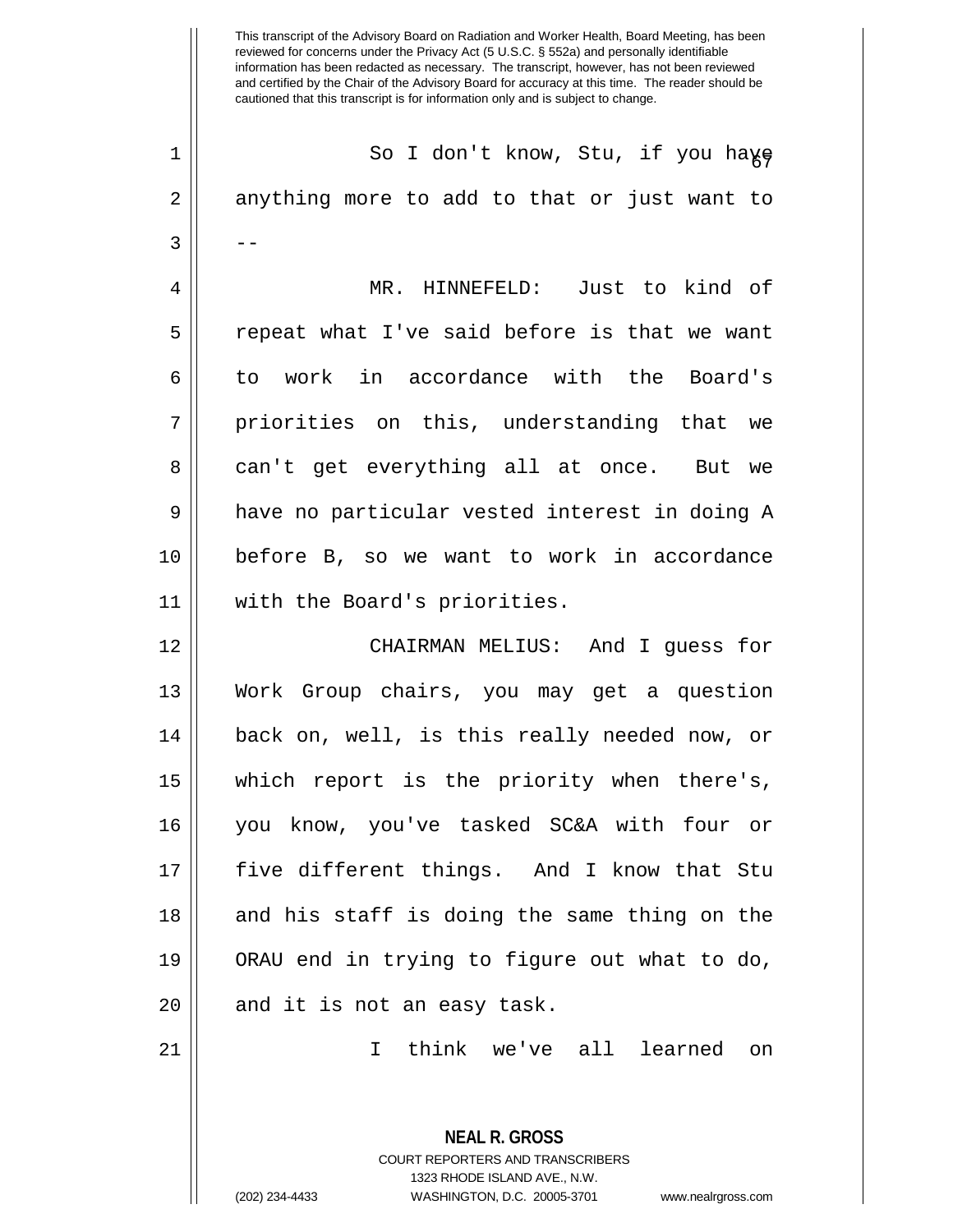| $\mathbf 1$    | SEC's, you know, when you start an SEC revigy |
|----------------|-----------------------------------------------|
| $\overline{2}$ | predicting what will be the key issue is not  |
| 3              | very easy and our batting average is not very |
| 4              | high on that for better or worse, because     |
| 5              | there's just so much information that you     |
| 6              | have to get at. So anyway I just wanted to    |
| 7              | mention that as we're getting ready to close  |
| 8              | here.                                         |
| 9              | Now you will have to bear with me             |
| 10             | as I do a couple of letters here. I will      |
| 11             | have to put a caveat on this. Although Jenny  |
| 12             | Lin is back at work today for a very short    |
| 13             | period of time, she did a quick turnaround on |
| 14             | these letters. I think we're okay on them     |
| 15             | but there may be some minor changes to them.  |
| 16             | I'm a little worried she didn't               |
| 17             | add any comments which is what usually        |
| 18             | happens, but if there are anything            |
| 19             | significant I will let you know. But we're    |
| 20             | not quite following our usual process and     |
| 21             | usually we give our counsel's office and so   |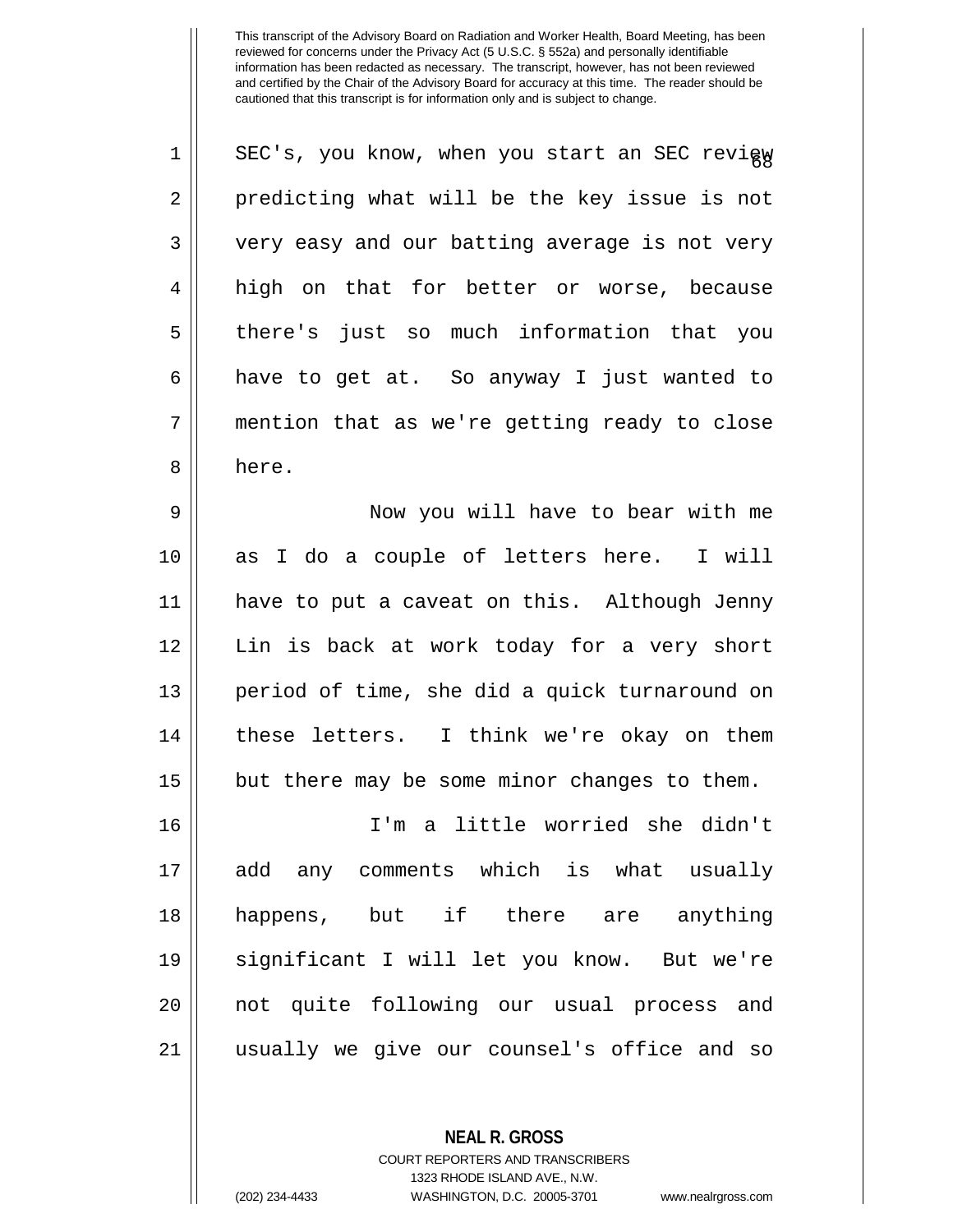| $\mathbf 1$    | forth a little bit more time, and usualky     |
|----------------|-----------------------------------------------|
| $\overline{2}$ | Department of Labor is here and so forth. So  |
| 3              | I think these both are okay, but I just       |
| $\overline{4}$ | wanted to say that ahead of time.             |
| 5              | I'll start with Sandia.<br>The                |
| 6              | Advisory Board on Radiation Worker Health,    |
| 7              | the Board, has evaluated Special Exposure     |
| 8              | Cohort Petition 00214 concerning workers at   |
| 9              | the Sandia National Laboratories-Livermore in |
| 10             | Livermore, California, under the statutory    |
| 11             | requirements established by the Energy        |
| 12             | Employees Occupational Illness Compensation   |
| 13             | Program Act of 2000, incorporated into 42 CFR |
| 14             | 83.13.                                        |
| 15             | Board respectfully recommends                 |
| 16             | that SEC status be accorded to "all employees |
| 17             | of the Department of Energy, its predecessor  |
| 18             | agencies and their contractors<br>and         |
| 19             | subcontractors who worked in any area at the  |
| 20             | Sandia National Laboratories-Livermore<br>in  |
| 21             | Livermore, California, from October 1st 1957  |

**NEAL R. GROSS** COURT REPORTERS AND TRANSCRIBERS 1323 RHODE ISLAND AVE., N.W.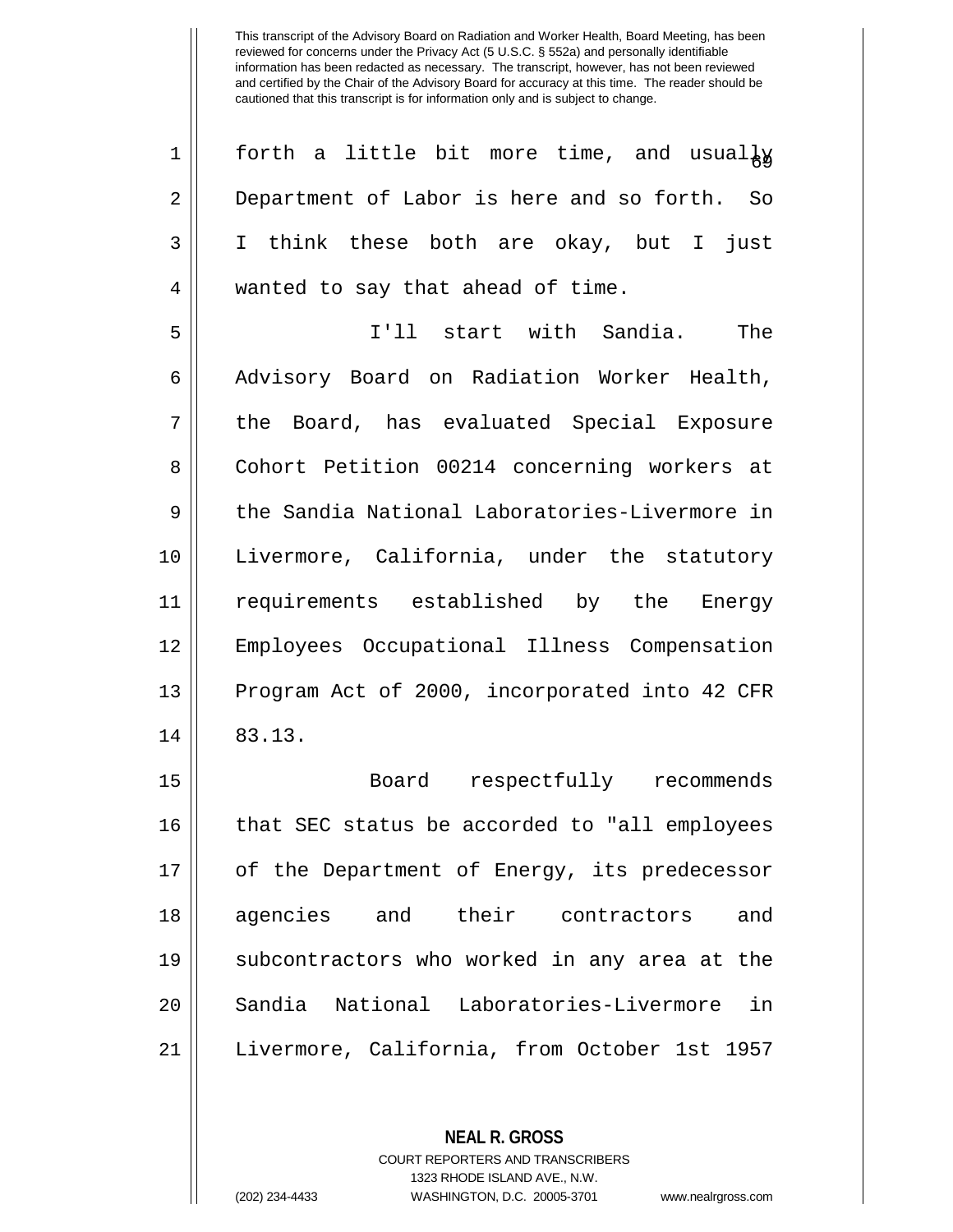1 | through December 31st, 1994, for a number  $q<sub>f</sub>$ 2 workdays aggregating at least 250 workdays, 3 | occurring either solely under this employment 4 | or in combination with workdays within the 5 || parameters established for one or more other  $6 \parallel$  classes of employees included in the Special 7 Exposure Cohort."

 Recommendation is based on the following factors. Worker at the facility during the time period in question were involved in operations related to nuclear weapons production.

 National Institute for 14 | Occupational Safety and Health, NIOSH, review of available monitoring data as well as available process and source term for this facility found that NIOSH lacked sufficient information to allow it to estimate with 19 || sufficient accuracy the external and internal doses from exposures to radioactive materials to which employees of the Sandia National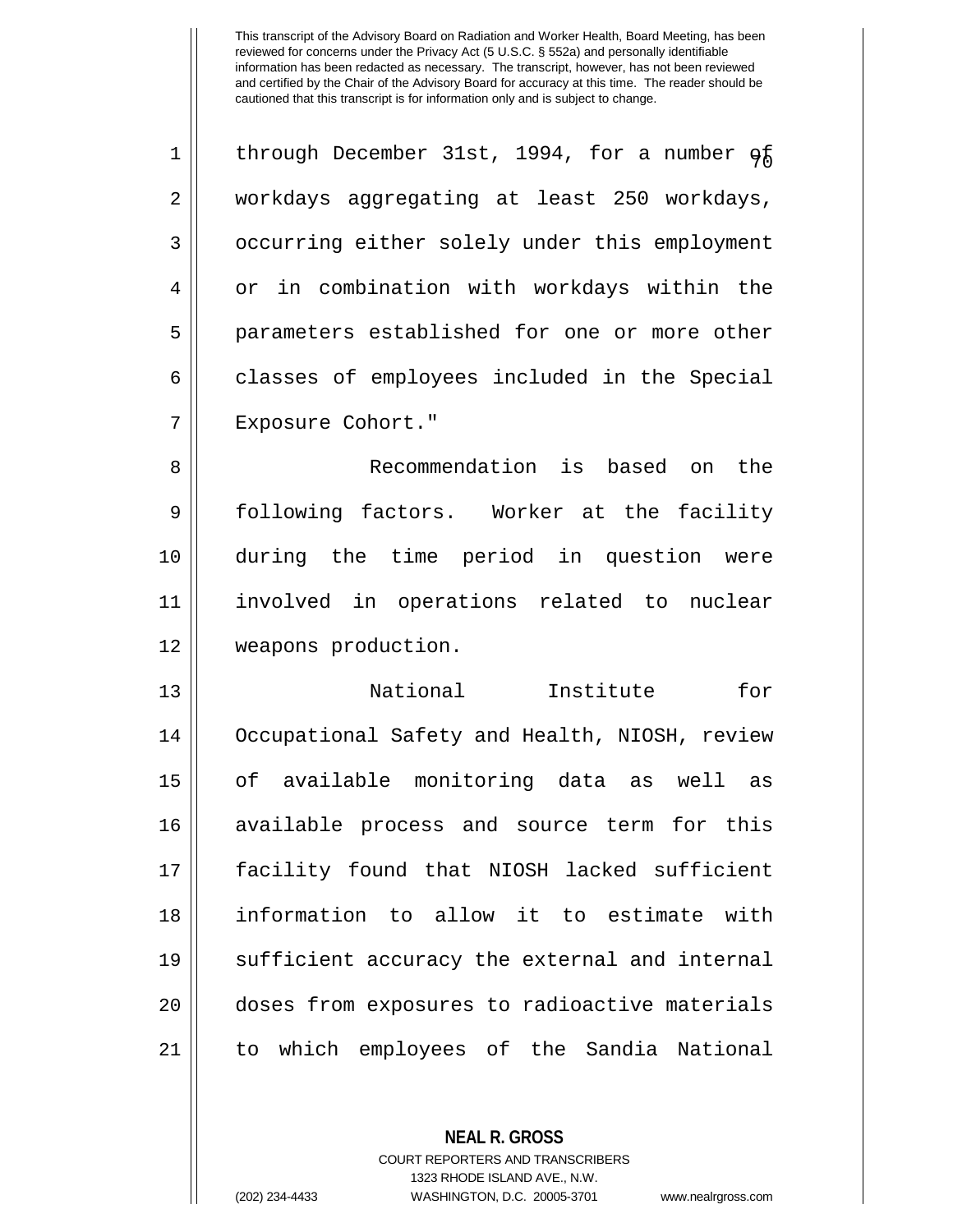1 || Laboratories-Livermore may have been 2 || subjected. The Board concurs with this 3 determination.

4 NIOSH also determined that health 5 || may have been in danger for the Sandia 6 National Laboratories-Livermore employees 7 during the time period in question. The 8 Board also concurs with this determination.

 Based on these considerations and discussion at the October 16th and 17th, 2013 Board meeting held in Westminster, Colorado, 12 || the Board recommends that this Class be added  $\parallel$  to the SEC, closes the documentation from the Board meeting where this SEC Class was discussed.

16 Documentation includes copies of 17 || the petition, the NIOSH review thereof and 18 || related materials. If any of these items are 19 unavailable at this time they will follow  $20$  || shortly.

21 || Any comments or -- okay. Moving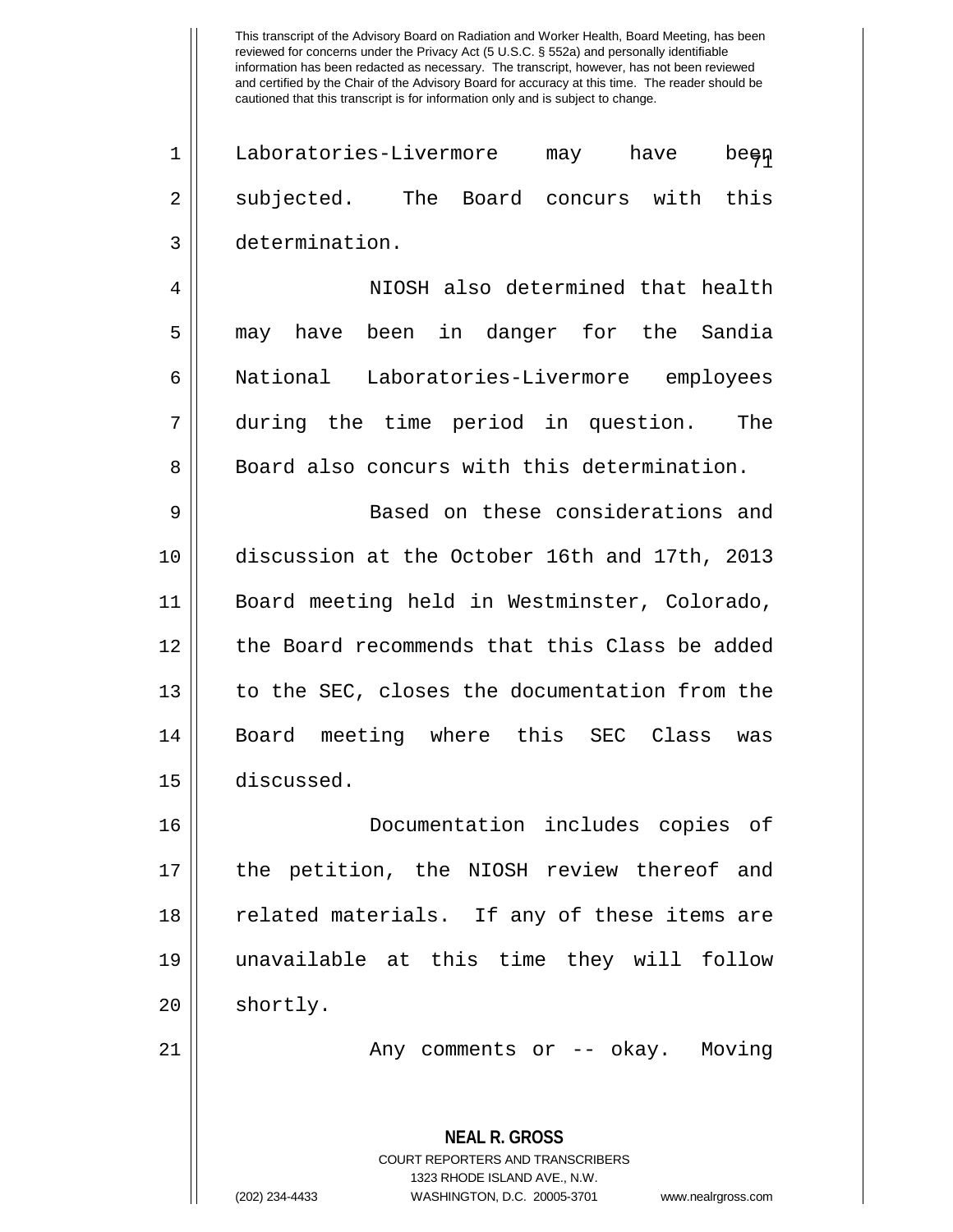| $\mathbf 1$    | on quickly to Rocky Flats. The Advisory       |
|----------------|-----------------------------------------------|
| $\overline{2}$ | Board on Radiation and Worker Health, the     |
| 3              | Board, has evaluated Special Exposure Cohort  |
| 4              | Petition 00192 concerning the workers at the  |
| 5              | Rocky Flats plant in Golden, Colorado, under  |
| 6              | the statutory requirements required by the    |
| 7              | Energy Employees Occupational Illness         |
| 8              | Compensation Program Act of 2000 and          |
| 9              | incorporated into 42 CFR Section 83.13.       |
| 10             | Board respectfully recommends                 |
| 11             | that SEC status be accorded to all employees  |
| 12             | of the Department of Energy, its predecessor  |
| 13             | agencies and their contractors and            |
| 14             | subcontractors who worked at the Rocky Flats  |
| 15             | plant, Golden, Colorado, from April 1st, 1952 |
| 16             | through December 31st, 1983, for a number of  |
| 17             | workdays aggregating at least 250 workdays,   |
| 18             | occurring either solely under this employment |
| 19             | or in combination with workdays within the    |
| 20             | parameters established for one or more of the |
| 21             | classes of employees included in the Special  |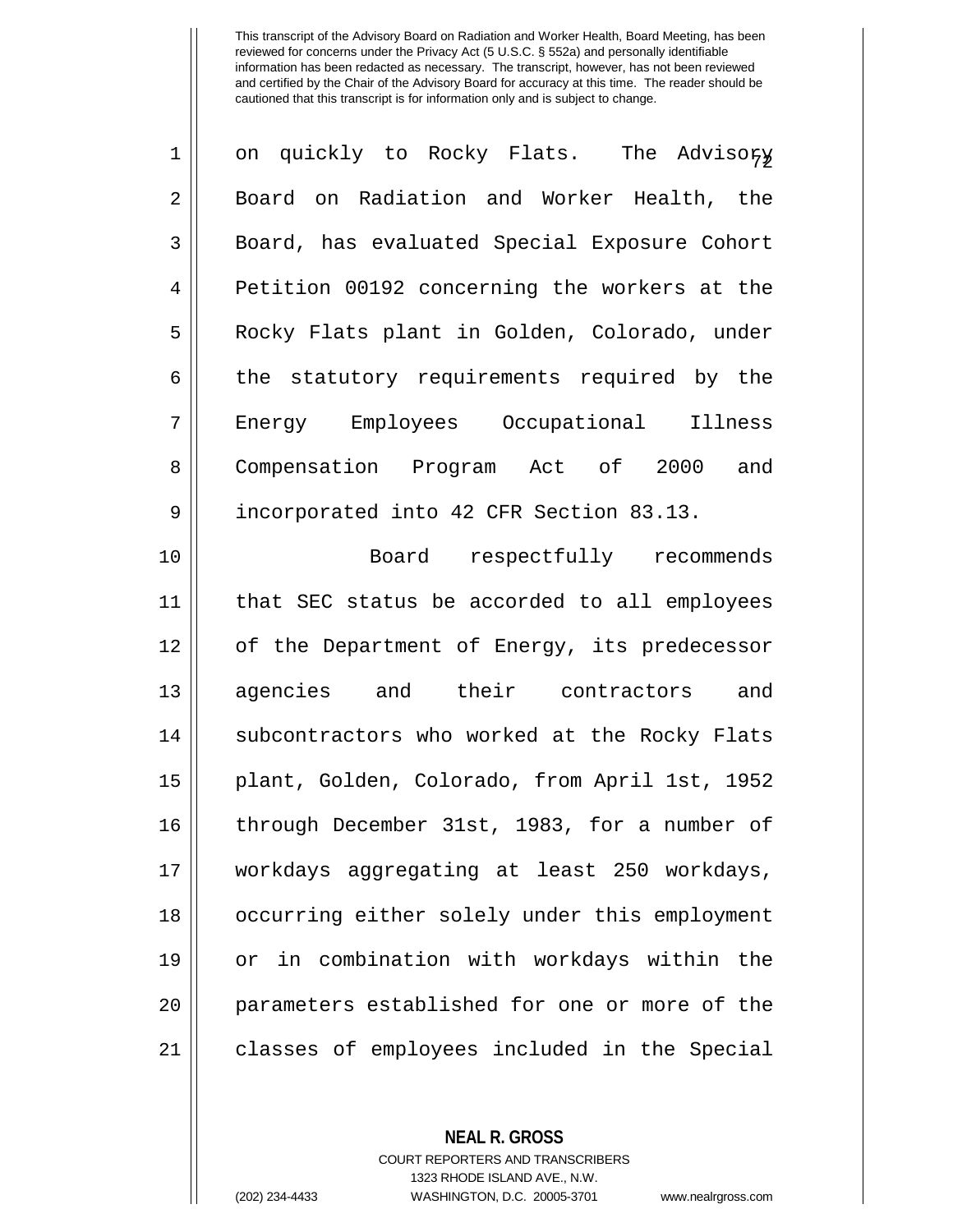## 1 || Exposure Cohort. (73

2 This recommendation is based on  $3 \parallel$  the following factors. Workers of this 4 facility during the time period in question 5 were involved in operations related to 6 | nuclear weapons production.

 The National Institute for 8 | Occupational Safety and Health, NIOSH, review 9 || of available monitoring data as well as available process and source term information for this facility found that NIOSH lacked the 12 || sufficient information to allow it to 13 || estimate with sufficient accuracy the potential internal doses from exposures to thorium, uranium-233 and neptunium to which employees of the Rocky Flats plant may have been subjected for various periods during the years 1952 to 1983. The Board concurs with 19 | this determination.

20 NIOSH also determined that health 21 may have been endangered for these Rocky

> **NEAL R. GROSS** COURT REPORTERS AND TRANSCRIBERS 1323 RHODE ISLAND AVE., N.W. (202) 234-4433 WASHINGTON, D.C. 20005-3701 www.nealrgross.com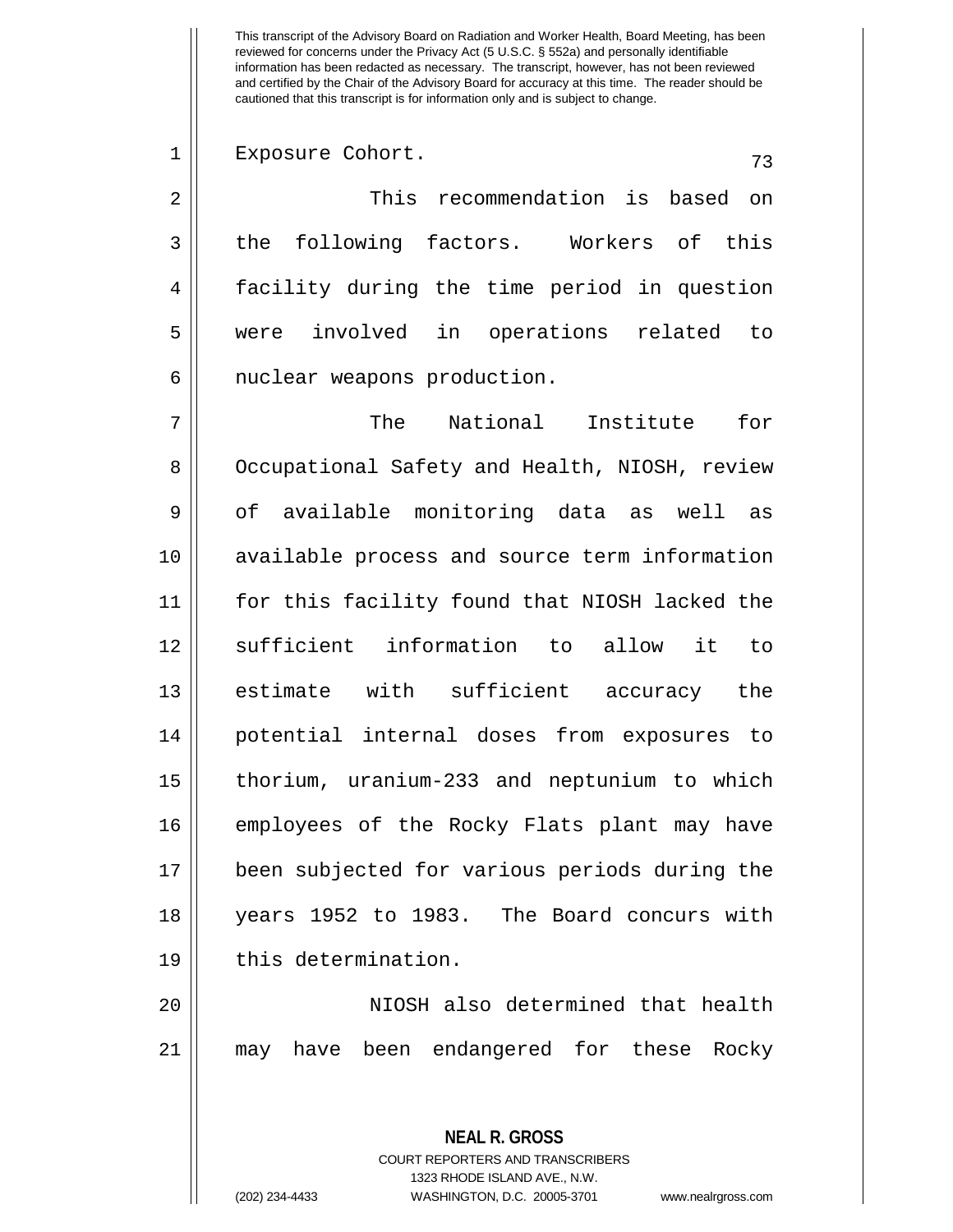**NEAL R. GROSS** COURT REPORTERS AND TRANSCRIBERS 1323 RHODE ISLAND AVE., N.W.  $1 \parallel$  Flats plant's employees during the tim $_{\frac{6}{4}}$ 2 || period in question. The Board also concurs 3 W with this determination. 4 || Based on these considerations and 5 discussion at the October 16th and 17th, 2013 6 | Board meeting held in Westminster, Colorado, 7 the Board recommends that this Class be added 8 to the SEC. Enclosed is the documentation 9 || from the Board meeting where this SEC Class 10 was discussed. 11 Documentation includes copies of 12 the petition, the NIOSH review thereof and 13 || related materials. If any of these items are 14 unavailable at this time, they will follow 15 | shortly. 16 Gen? 17 MEMBER ROESSLER: Under the 18 || second bullet under Recommendations, right in 19 the middle there, shouldn't that be 20 radionuclide specific? It talks about 21 internal doses from exposures, thorium. I

(202) 234-4433 WASHINGTON, D.C. 20005-3701 www.nealrgross.com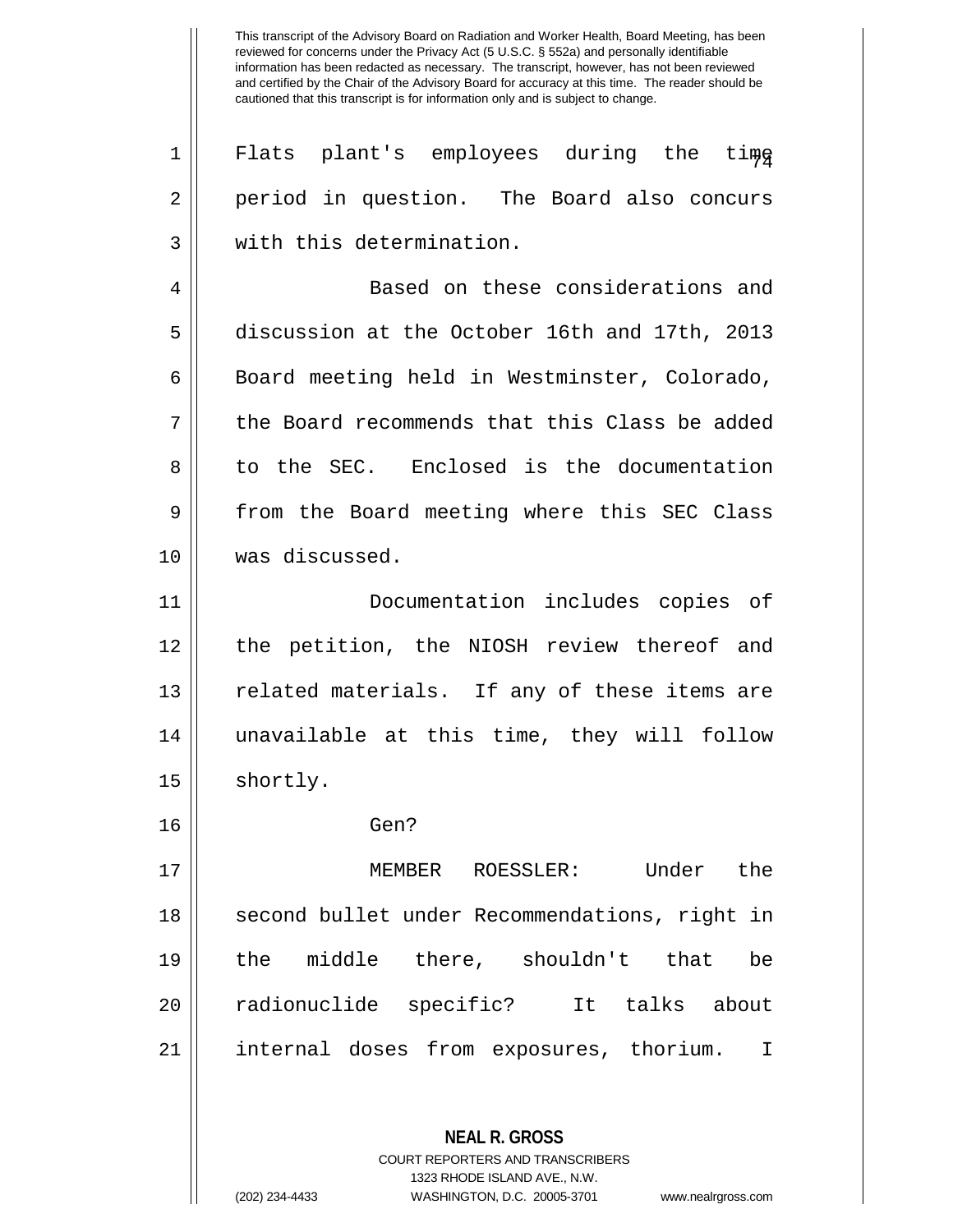This transcript of the Advisory Board on Radiation and Worker Health, Board Meeting, has been reviewed for concerns under the Privacy Act (5 U.S.C. § 552a) and personally identifiable information has been redacted as necessary. The transcript, however, has not been reviewed and certified by the Chair of the Advisory Board for accuracy at this time. The reader should be cautioned that this transcript is for information only and is subject to change. **NEAL R. GROSS** COURT REPORTERS AND TRANSCRIBERS 1323 RHODE ISLAND AVE., N.W. (202) 234-4433 WASHINGTON, D.C. 20005-3701 www.nealrgross.com 1 || think that should be thorium-228, and then 2 neptunium should be neptunium-237? Am I 3 || right on that? 4 MR. HINNEFELD: Well, the thorium  $5 \parallel$  is -232 and -228. Yes, the neptunium would  $6 \parallel$  be neptunium-237, but the thorium, there are  $7 \parallel$  the two. It's not just the -228, it's also -8 | 232. 9 | MEMBER ROESSLER: Okay. 10 MR. HINNEFELD: Or which would 11 include -228. 12 MEMBER ROESSLER: But neptunium  $13 \parallel$  should be  $-237$ . 14 || MR. HINNEFELD: It is, yes. 15 MEMBER ROESSLER: And then 16 uranium shouldn't be capitalized. 17 || MEMBER RICHARDSON: Or all three. 18 I believe all three should be capitalized. 19 MR. HINNEFELD: Well, now I 20 believe -- 21 MEMBER ROESSLER: They should not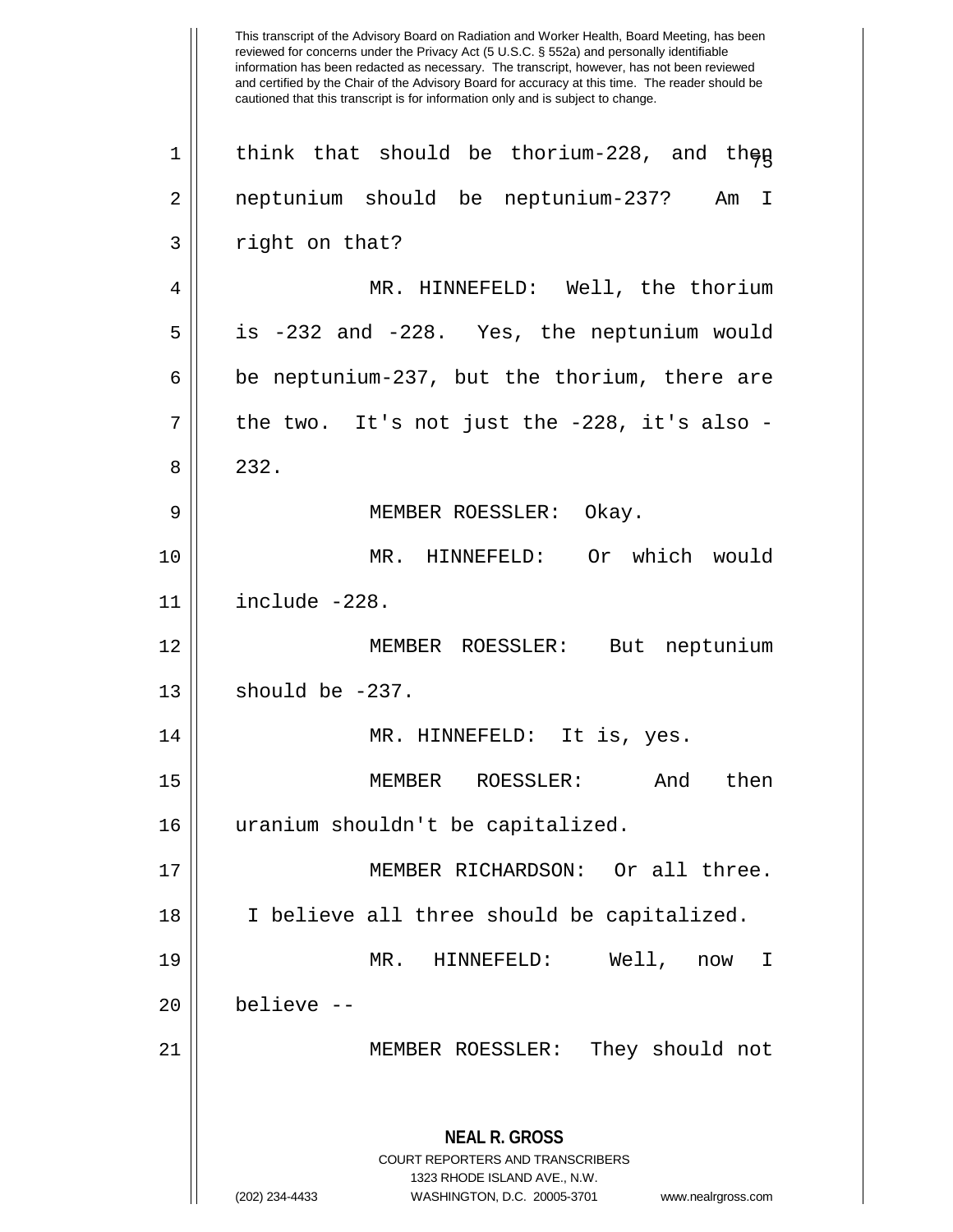This transcript of the Advisory Board on Radiation and Worker Health, Board Meeting, has been reviewed for concerns under the Privacy Act (5 U.S.C. § 552a) and personally identifiable information has been redacted as necessary. The transcript, however, has not been reviewed and certified by the Chair of the Advisory Board for accuracy at this time. The reader should be cautioned that this transcript is for information only and is subject to change. **NEAL R. GROSS** COURT REPORTERS AND TRANSCRIBERS  $1 \parallel$  be capitalized.  $76$ 2 MR. HINNEFELD: -- they should 3 not be capitalized. Now you'll make me put 4 || the atomic mass on there? 5 MEMBER ZIEMER: Only if it's 6 abbreviated. 7 MR. HINNEFELD: Oh, okay. Okay. 8 CHAIRMAN MELIUS: It's in the 9 health physics bible. I am surprised, Stu,  $10$  || that you would  $-$ 11 MR. HINNEFELD: My health physics 12 | teacher corrected me. 13 CHAIRMAN MELIUS: Any other  $14$  | changes? Okay. Anything else we need to  $15 \parallel$  oh, yes. Thank you. 16 || So we have one more item which I 17 || think we can do quickly if I can find Ted's 18 || email. That's yesterday's email. We still 19 have the public comments from the last 20 meeting to go over now that Ted has admitted 21 || to trying to confuse us.

1323 RHODE ISLAND AVE., N.W.

(202) 234-4433 WASHINGTON, D.C. 20005-3701 www.nealrgross.com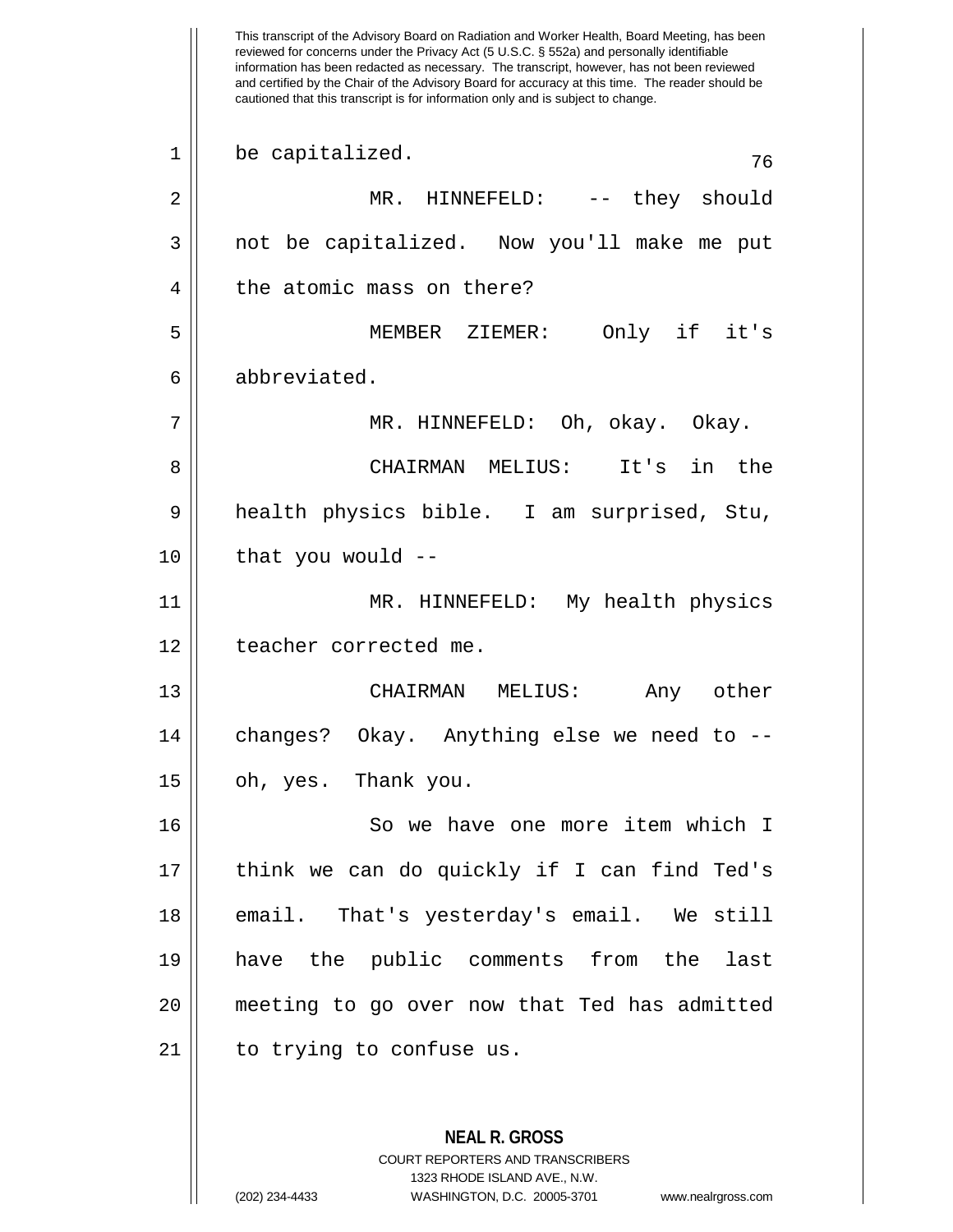1 || So the first set of comments were 2 from Terrie Barrie, and these were all 3 directed, most were directed back to the Work 4 Group and actually have been addressed, I 5 || think there's one more general comment there  $6 \parallel$  as part of that.

7 There was another set of comments 8 from another party there, Joan Stewart. 9 || Again these were referred to the Work Group 10 or to NIOSH, and actually NIOSH was already 11 in the process of following up on one of the 12 issues.

 There's a comment addressed from 14 || someone related to INL. That's also been followed up on there. Another set of comments from someone, Stephanie Carroll from Rocky Flats. Again, these have all been addressed mainly through the Work Group or 19 || through NIOSH responses.

20 Chris Barker, again had a 21 question about a particular dose

> **NEAL R. GROSS** COURT REPORTERS AND TRANSCRIBERS 1323 RHODE ISLAND AVE., N.W. (202) 234-4433 WASHINGTON, D.C. 20005-3701 www.nealrgross.com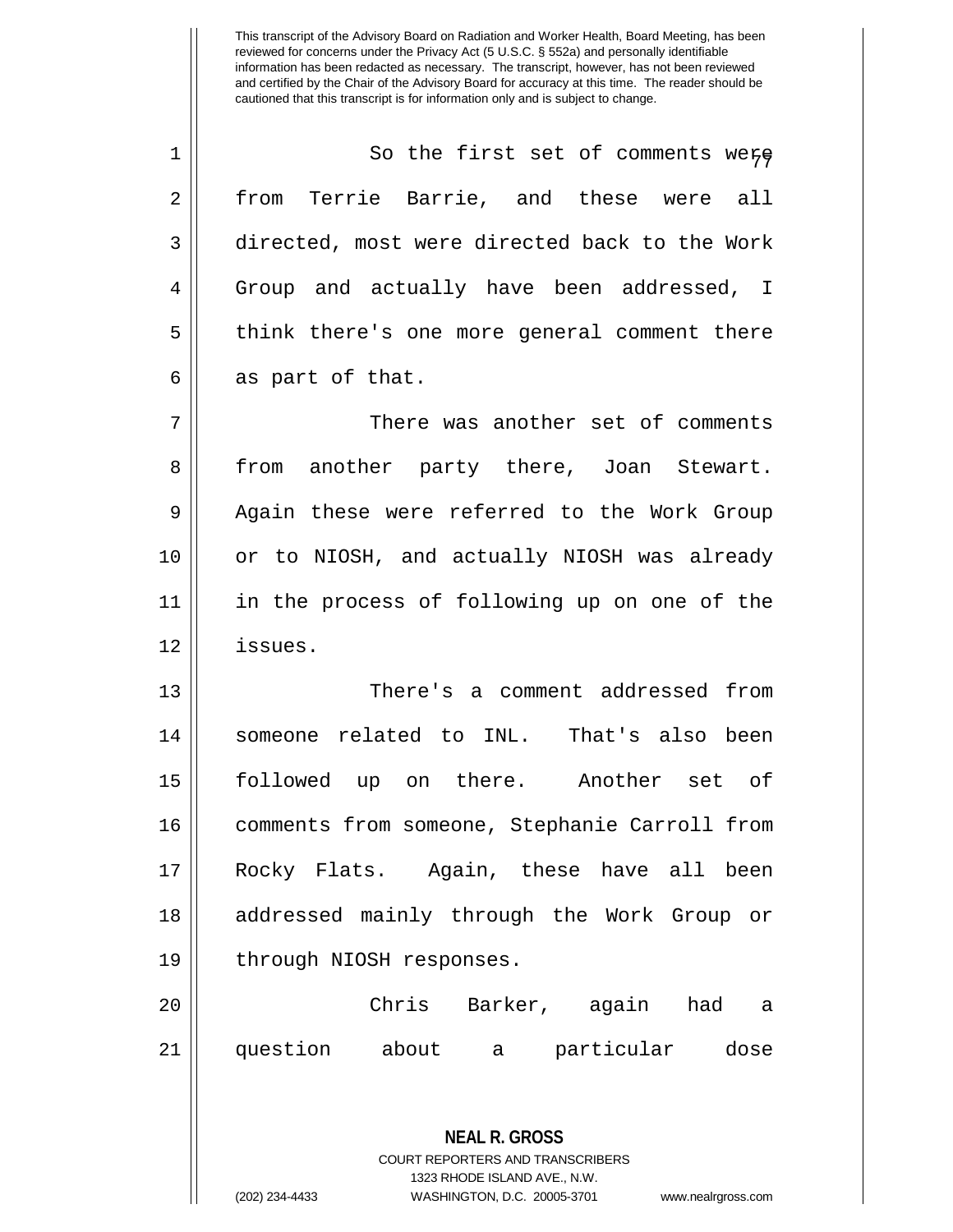1 | reconstruction, and again I think that wag 2 || referred to DOL which was really issue there. 3 There was comments from [identifying 4 information redacted] read by Terrie Barrie  $5 \parallel$  at the meeting regarding the Class Definition 6 and so forth. Somewhat similar to Deb 7 Jerison's comments of earlier here today, or 8 | yesterday, excuse me.

9 || Another comment from Terrie Barrie asking for more time, but it turns out she didn't need it so it worked out. Some comments from Sandra Baldridge regarding 13 || Fernald. Again, I think those were all 14 || essentially addressed by our actions at the last meeting, though there's still follow-up going on.

17 || So anybody have any comments or 18 questions or concerns based on those 19 responses? Yes?

20 MEMBER BEACH: I'm just going to 21 go to the one from Mound. At the bottom of

> **NEAL R. GROSS** COURT REPORTERS AND TRANSCRIBERS 1323 RHODE ISLAND AVE., N.W. (202) 234-4433 WASHINGTON, D.C. 20005-3701 www.nealrgross.com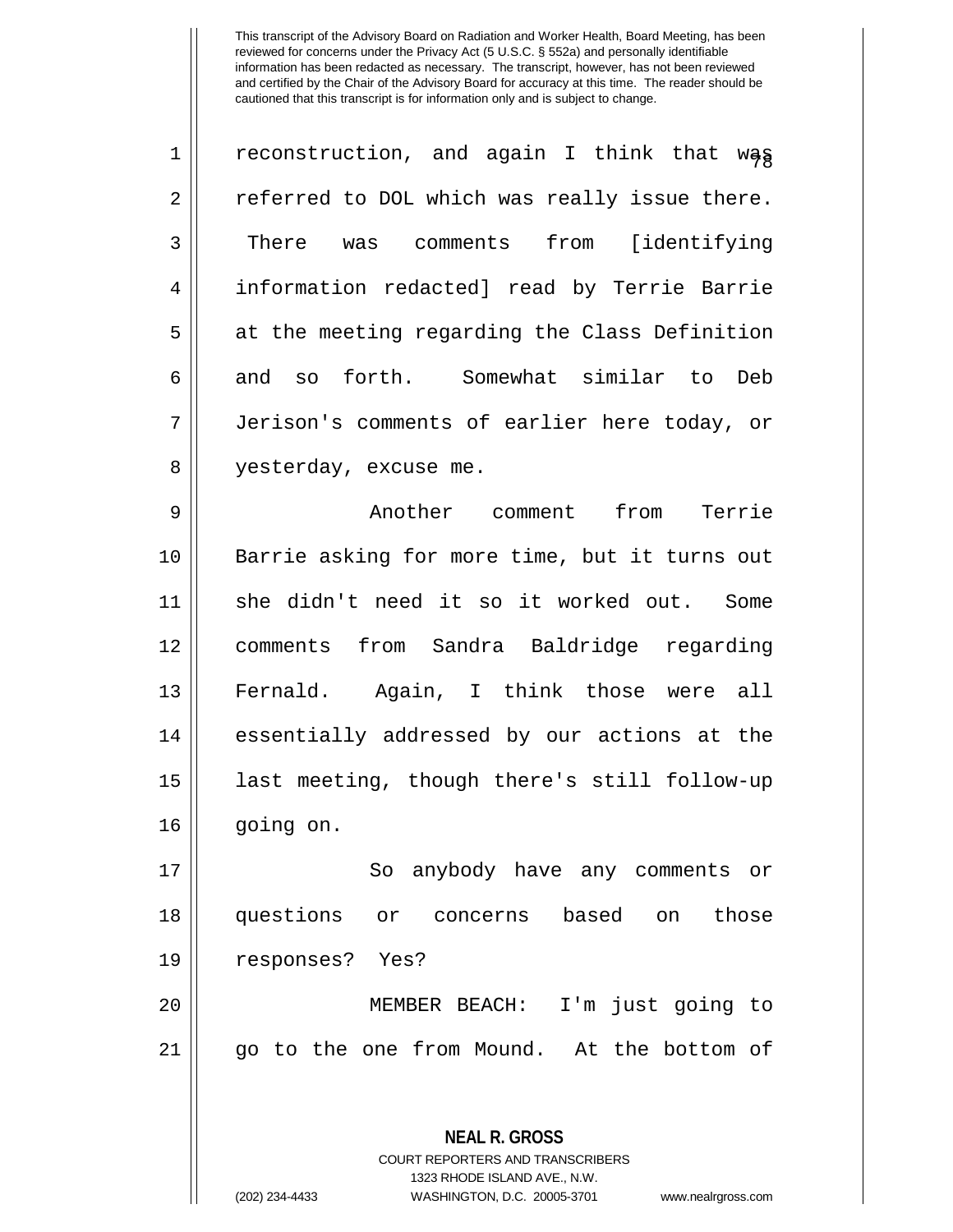| $\mathbf 1$ | Deb's comments and the response it says that                                                                                                                           |
|-------------|------------------------------------------------------------------------------------------------------------------------------------------------------------------------|
| 2           | "Mr. Johnson will provide a separate response                                                                                                                          |
| 3           | later." Do we have like a time frame on when                                                                                                                           |
| 4           | those are given out or anybody know? Okay.                                                                                                                             |
| 5           | DR. NETON: We might not have the                                                                                                                                       |
| 6           | most recent response, but I believe we                                                                                                                                 |
| 7           | provided a response to Deb Jerison's                                                                                                                                   |
| 8           | comments.                                                                                                                                                              |
| 9           | MEMBER BEACH: Yes, there was a                                                                                                                                         |
| 10          | lengthy response, but then at the very end it                                                                                                                          |
| 11          | said that $--$                                                                                                                                                         |
| 12          | DR. NETON: You know, I think                                                                                                                                           |
| 13          | that probably shouldn't be there because the                                                                                                                           |
| 14          | response was complete in itself. I think it                                                                                                                            |
| 15          | was a placeholder until we put it in there,                                                                                                                            |
| 16          | so that must have carried over.                                                                                                                                        |
| 17          | MEMBER BEACH: Yes, okay. I was                                                                                                                                         |
| 18          | wondering what was coming, so thank you.                                                                                                                               |
| 19          | DR. NETON: Yes.<br>No, the                                                                                                                                             |
| 20          | response that's there should stand by itself.                                                                                                                          |
| 21          | CHAIRMAN MELIUS: Okay, have I                                                                                                                                          |
|             | <b>NEAL R. GROSS</b><br><b>COURT REPORTERS AND TRANSCRIBERS</b><br>1323 RHODE ISLAND AVE., N.W.<br>(202) 234-4433<br>WASHINGTON, D.C. 20005-3701<br>www.nealrgross.com |